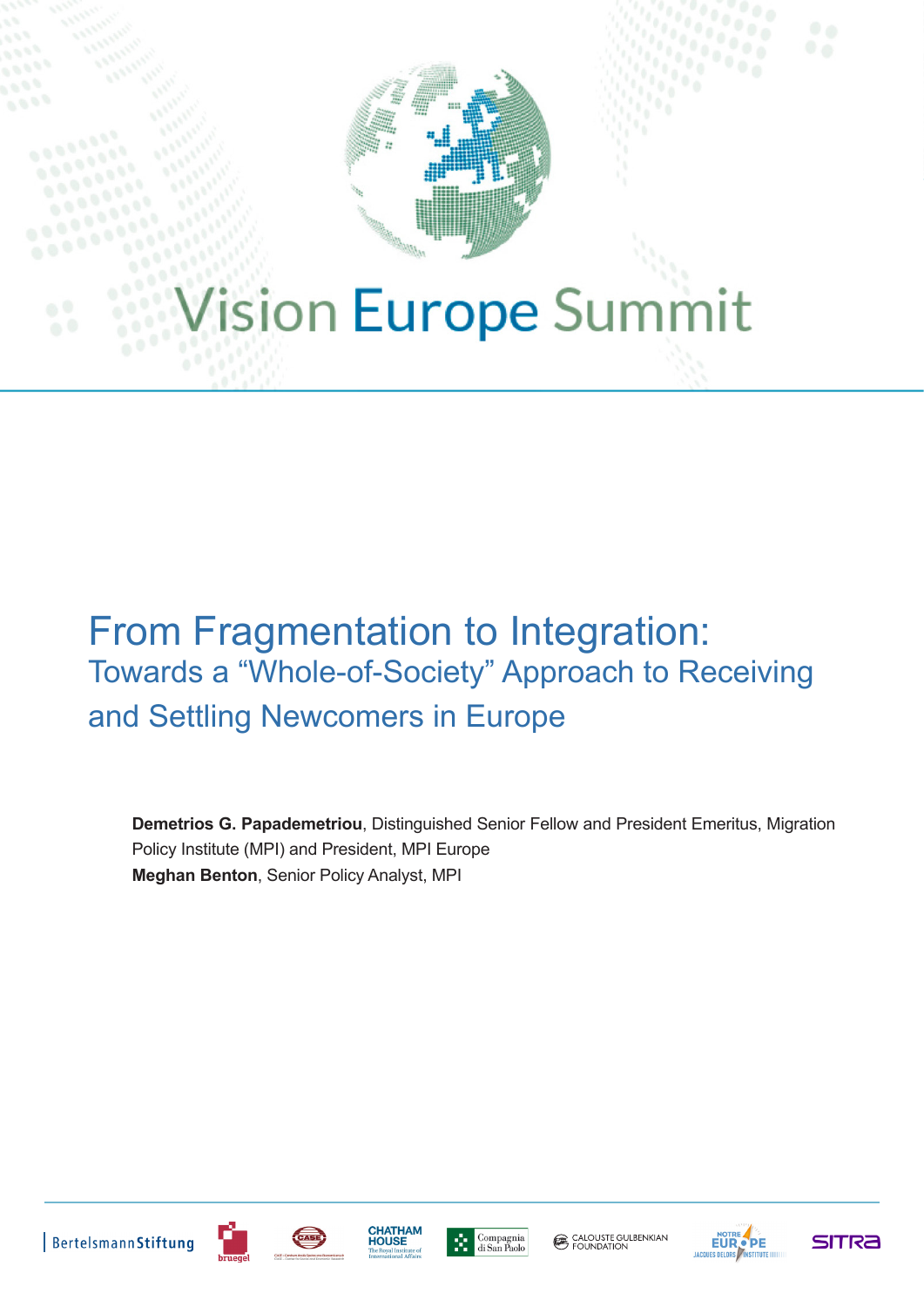

## **Contact**

### **Dr Meghan Benton**

Senior Policy Analyst, International Program Migration Policy Institute +1 202 266 1925 mbenton@migrationpolicy.org http://www.migrationpolicy.org/programs/international-program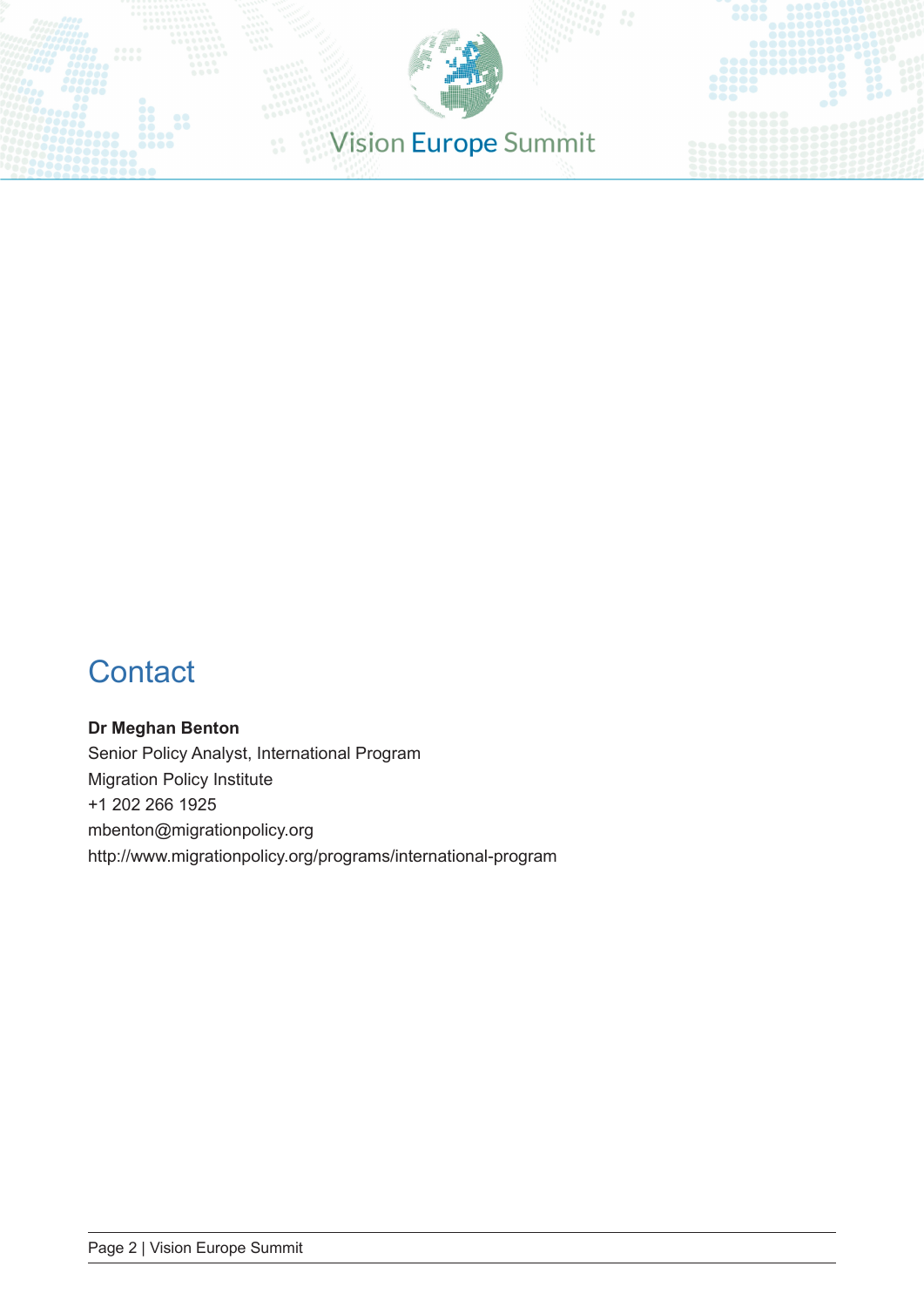

| <b>Executive Summary</b>                                                     | 5              |
|------------------------------------------------------------------------------|----------------|
| 1. Introduction                                                              | $\overline{7}$ |
| 2. Current Integration Trends: Where is Integration Working and not Working? | 8              |
| 2.1 Labour Market Integration                                                | 9              |
| 2.1.1 How do Different Groups Fare?                                          | 11             |
| 2.2 Second-Generation Immigrants and Newly Arrived Children                  | 14             |
| 2.3 Social Cohesion                                                          | 15             |
| 3. Future Integration Trends: How Will New Arrivals Fare?                    | 18             |
| 3.1 Scale, Character, and Needs of the Newest Cohorts                        | 18             |
| 3.2 Changing Labour Markets and Labour Needs                                 | 20             |
| 3.3 Ageing, Demographic Change and the Future of Welfare Systems             | 21             |
| 4. Policy Approaches                                                         | 22             |
| 4.1 A Work-Focused Yet Holistic Approach to Integration                      | 23             |
| 4.2 An Early, Proactive Approach to Integration                              | 26             |
| 4.3 A Whole-of-Government Approach to Integration                            | 29             |
| 4.4 A Whole-of-Society Response to Integration                               | 32             |
| 4.5 Situating Integration in Migration Policies that Build Public Trust      | 35             |
| <b>5. Conclusions</b>                                                        | 36             |
| <b>References</b>                                                            | 39             |
| <b>About the Authors</b>                                                     | 44             |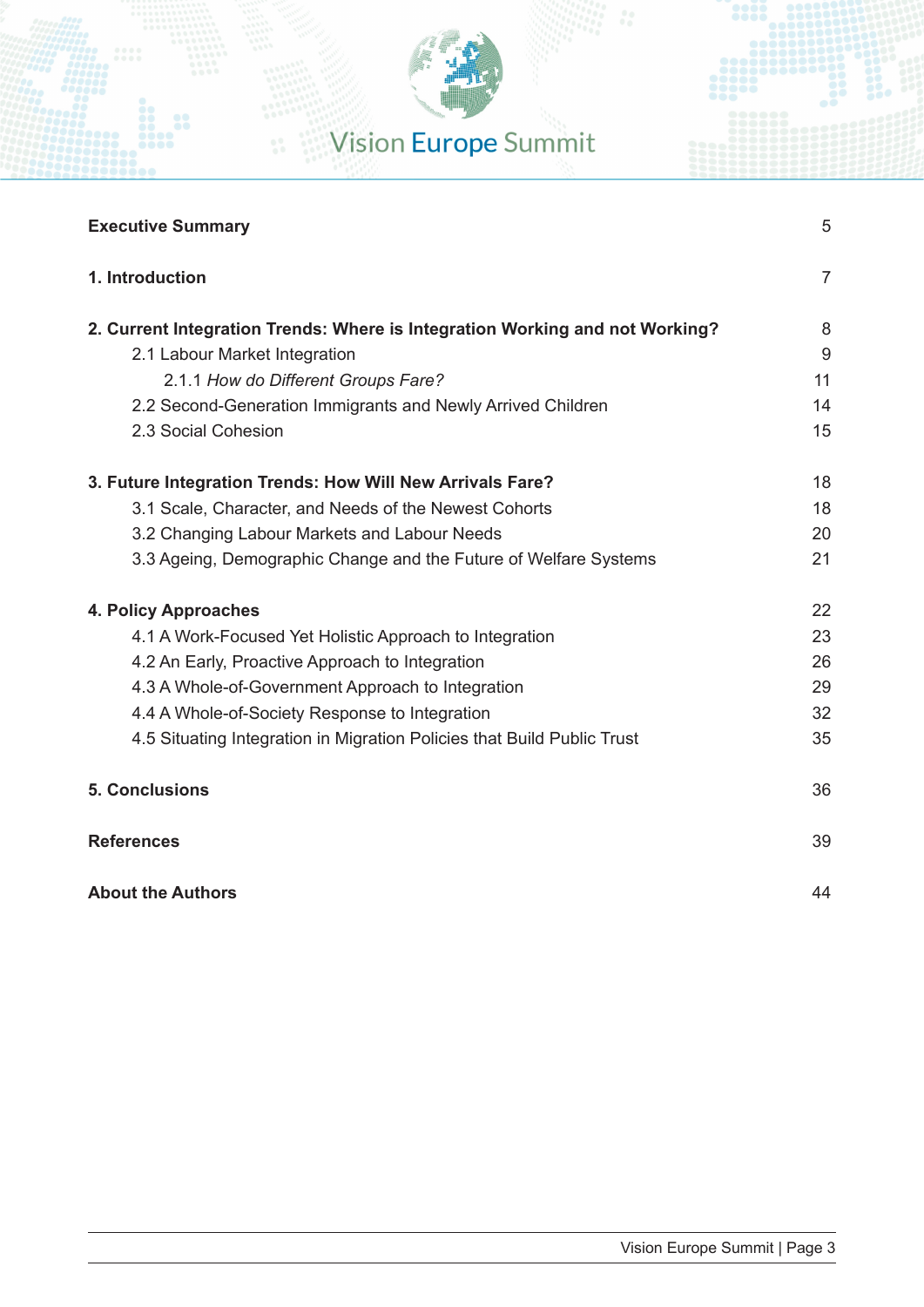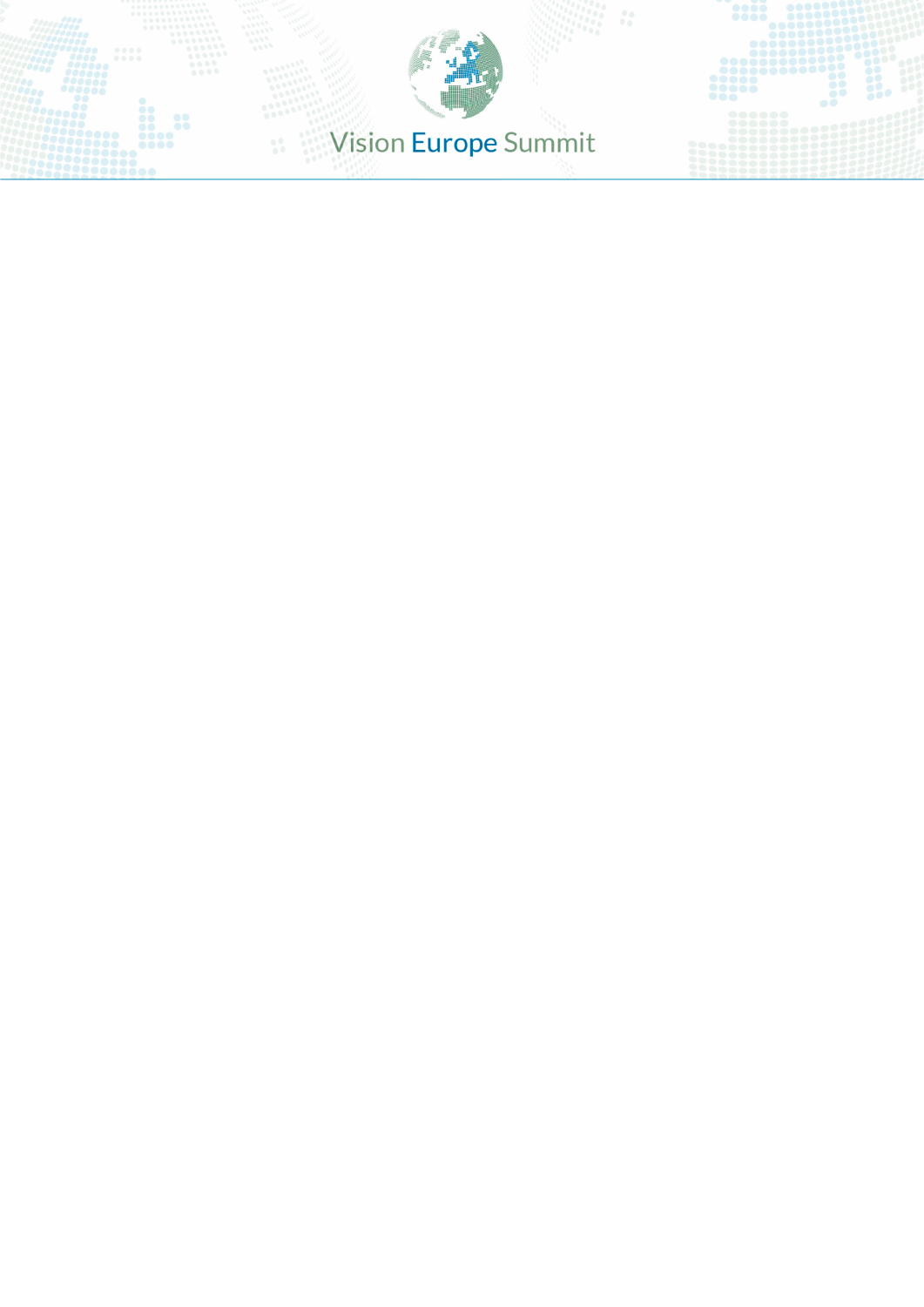#### **Executive Summary**

The migration crisis fever appears to have broken in Europe, as the seemingly relentless flows of migrants and refugees have abated. But this is a fragile, and possibly illusory, calm. Although most European countries—especially countries of arrival and final destination—now have the breathing space they need to reduce adjudication backlogs and bottlenecks, the inability of the EU institutions to forge a regional solution to the migration crisis has exposed deeper cracks in the European project. And as public services and communities grapple to keep pace with the scale and constantly evolving nature of migration flows, several countries feel that they are doing far more than their fair share.

Italy is now bearing the brunt of renewed flows while Greece, the "ground zero" of the migration crisis for most of the last 14 months, is still struggling to build the needed capacity to offer vital services and assess claims in a timely fashion. Against this backdr op, the United Kingdom's decision to leave the European Union is the most recent symptom of a deeper malaise, a crisis of sovereignty-pooling multilateralism, and above all a loss of confidence in political elites. The publics of many countries are seeing a growing chasm between the "winners" and "losers" of globalisation, and although immigration is not the sole, or even main cause of these anxieties, its role in driving rapid and seemingly uncontrollable social change is a powerful unifying narrative for those who feel left behind.

Despite the sense of too many unfolding crises, some countries and sectors of society remain deeply optimistic that newcomers will inject vital human capital into ageing workforces. The lessons of history, however, suggest that newcomers' integration into Europe's labour markets—and communities—will be neither straightforward nor complete. Although some groups have performed remarkably well, the general story across the continent is one of persistent socioeconomic gaps between natives and newcomers. There is also considerable evidence that this disadvantage is often passed on to children, making EU Member States less successful than other OECD countries (such as Canada, and still, in many ways, the United States) in supporting intergenerational mobility. Meanwhile, the concentration of migrant and minority groups in housing, schools and services continues to fuel anxiety about immigration and various forms of discrimination. Together, these factors create a vicious cycle that makes it harder for newcomers and their offspring to thrive.

The prognosis for the most recent cohorts of newcomers in most, *though not all*, cases is therefore not immediately positive. While it is true that an increasing share of well-educated newcomers is entering the workforce, most new arrivals possess characteristics routinely associated with difficulty entering and succeeding in the labour market: limited education, poor host country language proficiency (and, in many cases, even illiteracy in their own language), and skills and experience out of sync with the needs of local employers. The diversity and scale of inflows, large numbers of unaccompanied minors, and significant health (specifically mental health) needs of newcomers is putting further pressure on already-stretched public services. Moreover, automation and digitisation continue to make many low-skilled and repetitive jobs redundant, suggesting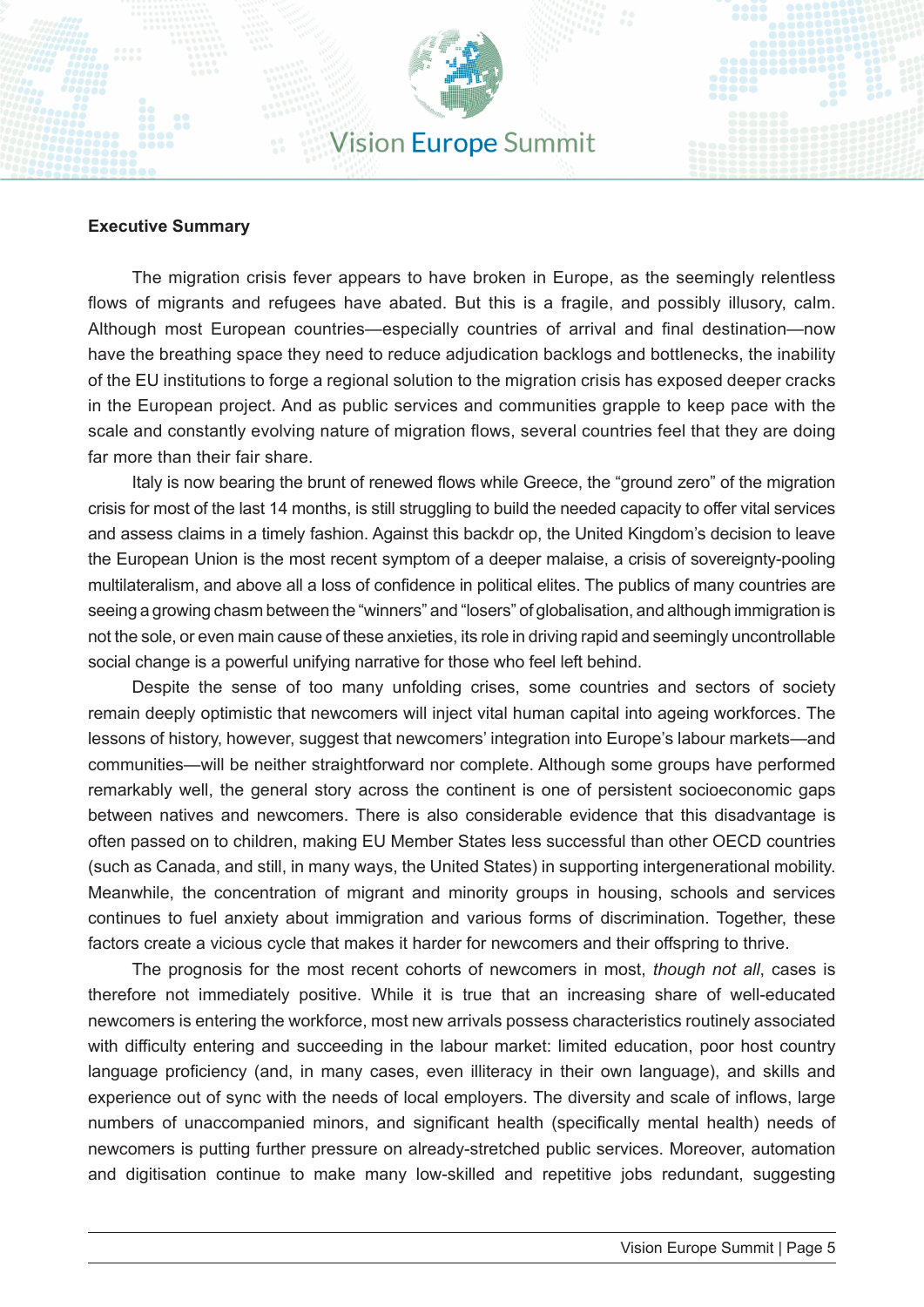

economic integration will get harder rather than easier as the labour market is transformed into a more unstable and competitive place.

However, there is also some good news. Many countries in Europe are old hands at the integration game, and the region can draw from rich collective experience and intelligence on what works. Policymakers who are able to make strategic, far-sighted investments, to balance experimentation and new methods with a rigorous commitment to evaluating what works, to enlist new actors (especially employers and other social partners) in supporting immigrant integration, and to avail themselves of new technologies and innovation will be on strong footing to transform this crisis into an opportunity.

The political, social and economic context in European countries is very diverse, as is each country's immigration history. What works in one country may not work in another. But a number of overarching principles can be identified, which should stand European countries in good stead not just for the persistent effects of this challenge, but the next one. Promising approaches to integration policy are the following:

- **1. Work-focused but not myopic**: prioritising labour market integration, but not at the expense of broader social belonging; for instance, by creating opportunities for people unable to work to nonetheless become full members of new societies;
- **2. Pre-emptive**: taking the earliest opportunity to map the skills—and diagnose the needs—of newcomers and put them on fast tracks to work and inclusion;
- **3. Coordinated**: promoting collaboration and action across the **whole-of-government**, including brokering a fair deal with local actors and ensuring integration objectives are embedded across all policy portfolios;
- **4. Collective**: bringing together existing civil society groups with new players, from tech companies, to social enterprises, to refugees and migrants themselves, as part of a **wholeof-society** approach; and
- **5. Strategic**: embedding integration in robust immigration systems that attract and maintain the confidence of the public by selecting the majority of new arrivals.

Integration is no longer a peripheral policy area, if it ever was. But more than any time in the past, it is at the forefront of the minds of Europe's policymakers. Many of the structural adaptations needed to turn this crisis into an opportunity will benefit everyone. But to truly make this work, everyone has to play their part.

The breathing space afforded by the present lull in flows should not be a time for complacency, but for strategy. The decisions being made now will shape not only the integration outcomes for the most recent newcomers, but the whole way we experience integration in the decades to come. As superdiversity and hypermobility become the water in which we all swim, countries will have to develop truly dynamic responses. Community robustness and resilience may well become the guiding ethos for a more inclusive, yet realistic, future.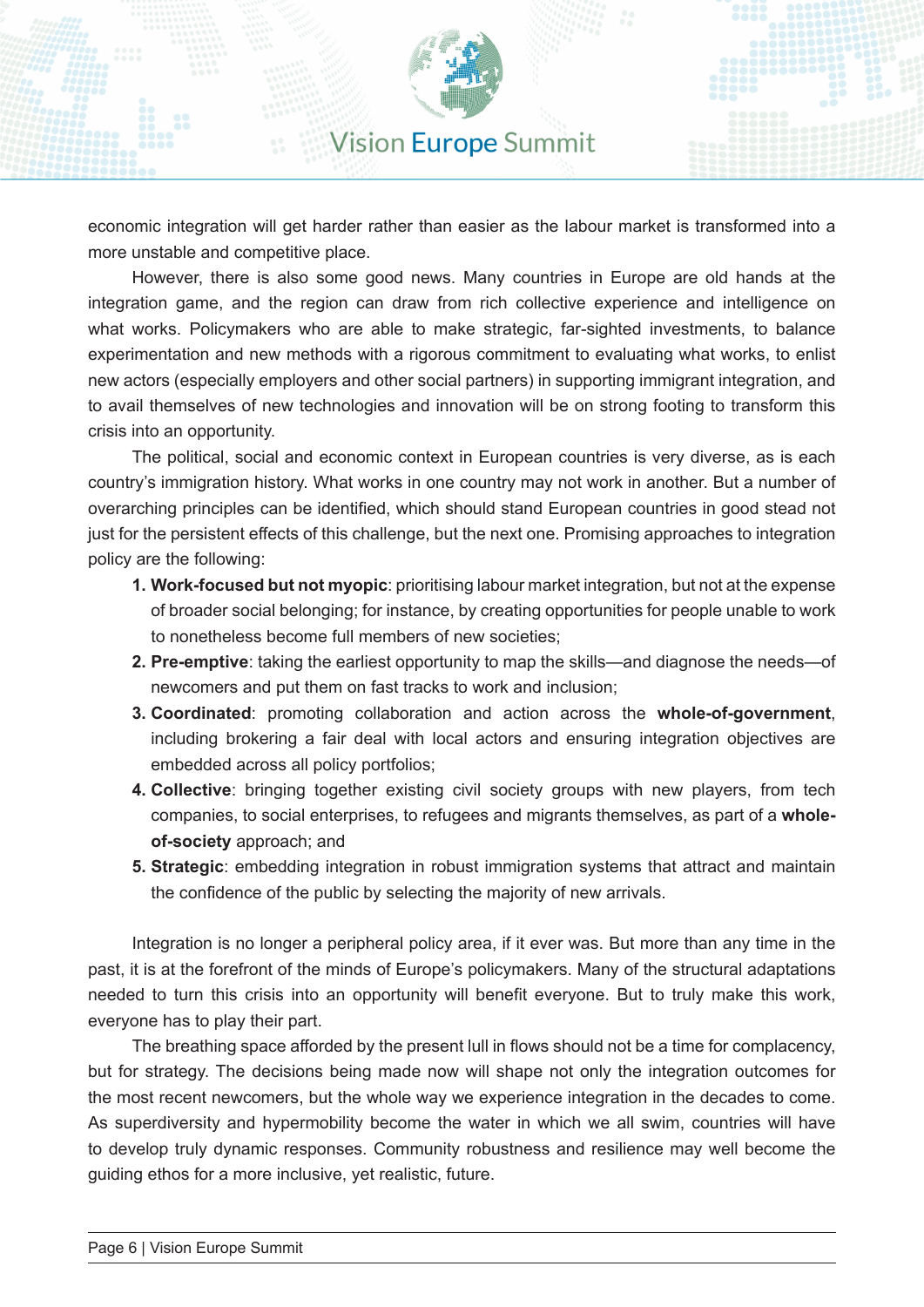#### **1. Introduction**

Europe is experiencing a period of deep uncertainty and fragmentation that is symbolised by—but runs much deeper than—immigrant integration challenges. The UK referendum vote to leave the European Union is the most recent symptom of a broader malaise, characterised by feelings of alienation and disillusionment with the European project. The "Leave" vote cast light on a widening polarisation across Europe—between the cosmopolitan dwellers in large urban centres and those who live in smaller cities and rural communities, between young and older, and between the winners and losers of globalisation (writ large). It also revealed a distrust of politicians of all stripes perceived to be insulated from (and failing to understand) how their decisions play out for people and communities on the ground.

Moreover, most countries are plagued by sluggish economies, and some continue to contend with the negative effects of continued austerity policies and high unemployment, particularly among youth. Greater openness to trade and other forms of globalisation have left many behind. While immigration is not the sole (or even most important) cause of these anxieties, it has become the mast to which an array of concerns are pinned.<sup>1</sup> Populist parties have found it an easy issue to exploit, even those parties who owe their genesis to other sources of disenchantment, such as anger with bankers; bureaucrats, whether in their own capital or Brussels; and elites of all types, including those in the academy. Across Europe, populist movements, anti-immigration parties, and calls for a changing of the political guard have raised the spectre of various forms of Brexit contagion—and potentially even the eventual demise of the European project.

This is the stage on which the biggest migration crisis<sup>2</sup> since the Second World War is playing out. With the lull in numbers following the closure of the Balkan route and the EU-Turkey deal, there is a sense that the fever has broken. But symptoms of the crisis continue to unfold and deepen across the region. Countries of arrival and transit on Europe's periphery—already struggling to rebound from the persisting impact of the economic crisis—are still in emergency mode as they seek to set up functioning reception facilities, reduce the processing backlog, and breathe life into the EU's relocation plans. Countries of destination continue to face huge capacity problems in their housing and integration services as they strive to house, care for, and educate needy populations. And communities across the region are grappling with the fast pace with which their neighbourhoods are changing.

Although the crisis may not be as exceptional as some commentators suggest, it brings new challenges of scale, characteristics (including the volume of people experiencing deep trauma), and demographics (including large proportions of children and unaccompanied minors). The speed with which flows change and bottlenecks emerge, and the concentration of challenges in certain

<sup>1 -</sup> For a longer discussion of the drivers of anxiety about immigration, see Papademetriou & Banulescu-Bogdan (2016).

<sup>2 -</sup> This paper takes the view that the crisis is both a "migrant crisis" and a "refugee crisis". It uses the phrase "migration crisis" to best capture the fact that there are deeply mixed flows.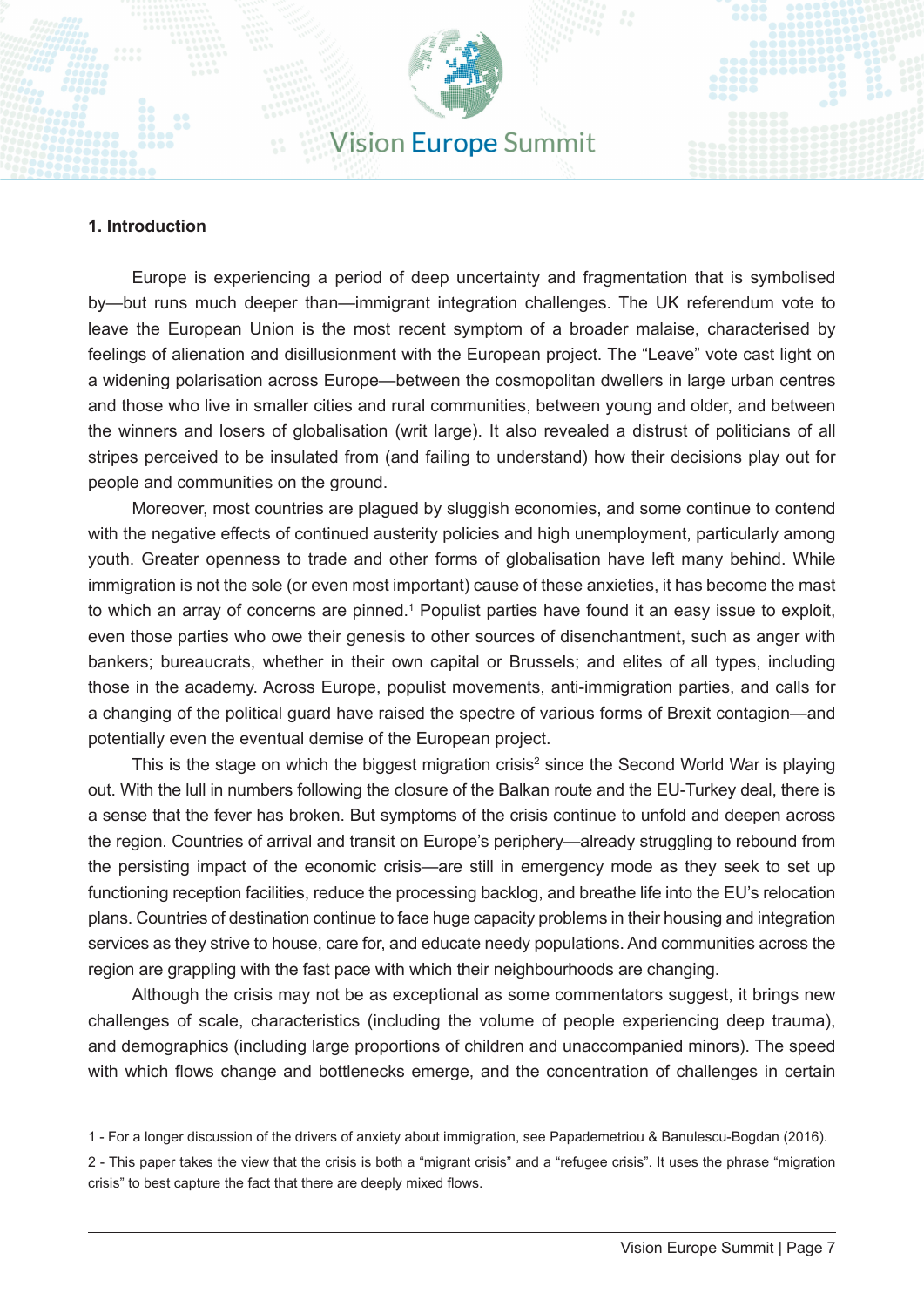

areas, is creating massive capacity challenges as public services struggle to catch up. The fact that the European institutions, in particular, were not designed to deal with this constellation of political, cultural, and social issues—many of which have long been the domain of national actors—is further fuelling the sense that the European Union may not be fit for purpose.<sup>3</sup>

In some quarters, there are deep wells of hope that newcomers will bring dynamism and vital skills, especially to regions facing rapidly ageing populations. But history teaches us that supporting new arrivals (especially those from rural areas or with limited education) into good jobs is very hard and costly. These newest cohorts are also entering labour markets at a time of intense flux: most advanced industrial societies are likely to require better skilled and fewer workers in the future, due in part to relentless innovations in labour-saving technologies. While concerns about demographic change are very real, assumptions that the migration crisis can address the demographic crisis in developed countries are misplaced. To transform this crisis into an opportunity will require imagination and flexibility, strong leadership, extensive collaboration (reaching into every corner of society and enlisting new groups to play a role), and enormous upfront and long-term investments—recently estimated by Germany at €93.6 billion over the next five years (Reuters, 2016).

This report considers how these most recent integration challenges differ from, and complicate, European countries' existing challenges of fragmentation and social unrest. It assesses where integration has worked—and where it hasn't—and analyses the prognosis for these most recent cohorts. It also sets out the main policy trade-offs of these challenges, and identifies the most promising approaches to integration available today.

#### **2. Current Integration Trends: Where is Integration Working and not Working?**

Integration policy has seen multiple rebirths. Policymakers have debated and renegotiated the target areas (culture, work, communities), responsible agencies (national vs. regional and local government), and target groups of integration (first generation vs. migrant background, non-EU vs. all foreign born, migrants vs. those with similar needs across the entire society etc.). A number of countries have seen responsibility for the integration portfolio shift multiple times. Others have seen a move away from targeted policies towards "mainstreaming," that is, embedding inclusion or diversity objectives across all policy areas and government departments (Collett & Petrovic, 2014).

Numerous factors shape integration. Other than individual characteristics (discussed below), immigration history and general climate of welcome (or lack of it), the political context and dialogue

<sup>3 -</sup> Immigrant integration policies remain a competence of the Member States, hence some of these challenges do not technically fall under the remit of the European Union. However, this study takes the view that since integration challenges and asylum, immigration and European policy are interdependent, and many integration challenges are shared across Europe, it makes sense to discuss this issue as a "European challenge". Therefore, the paper discusses the integration challenges being experienced by the region as a whole, as well as by individual Member States, and, where relevant, cities and regions. "Europe" and the "European Union" are used as shorthand for the entire European Economic Area.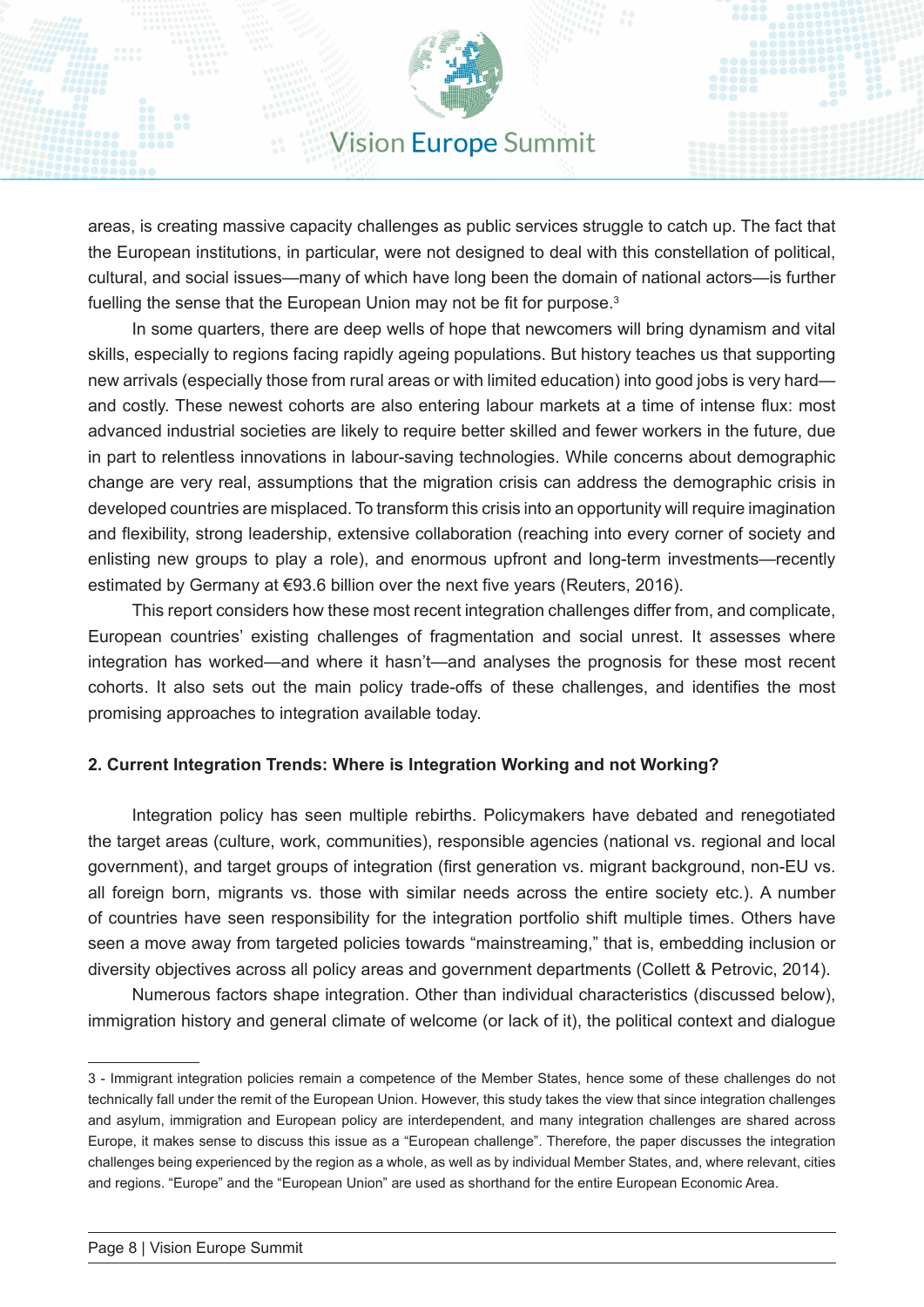

around integration, the receiving country's welfare model, as well as economic, social, and demographic trends, all mean that European countries have had very different experiences helping newcomers settle in. Much has been made of different models of integration and how these have supposedly shaped integration outcomes, from the so-called assimilationist French model to the Dutch brand of multiculturalism, and the (at least historically) ethno-cultural approach to citizenship taken in Germany. But studies have found that these models fail to account for most of the variation in integration, especially socioeconomic outcomes (Papademetriou, Alba, Foner & Banulescu-Bogdan, 2016). Moreover, recent policy changes (the result, in part, of EU legislation or pronouncements, for instance on the status of long-term residents) have meant that some national differences in these models have diminished.

More important in accounting for differences in integration outcomes between countries is the social welfare and labour market context. For instance, Scandinavian countries, with their universalist approach to social protections, high levels of employment (and specifically female employment), and strong traditions of "social partnerships" have found it difficult to enable and encourage newcomers to enter work. As countries continue to reform their welfare systems in response to ageing populations, the challenge of incorporating newcomers and ensuring the long-term sustainability of social democratic welfare systems will grow (see section 3.3).

Despite these national differences over the precise scope and approach to integration policy, European countries generally accept that integration has a number of dimensions (political, cultural, social, and economic), and that it is a two-way process whereby the characteristics, outcomes, or subjective experience of newcomers eventually converge with those of longer-standing residents.<sup>4</sup> Integration therefore describes a situation where the newly arrived, or at least their children, come to resemble the native-born on most social and economic outcomes. However, while socioeconomic outcomes are easily measured and compared, in many ways the real test of integration is whether people live alongside one another harmoniously and share a common purpose. Successful integration describes a sense of belonging and membership (for newcomers) or a sense of ease with the pace of social change (for longstanding residents). These dimensions are much less measurable, but failures along these lines are very consequential when they manifest themselves in angry electorates, social unrest, or exclusion and marginalisation.

#### **2.1 Labour Market Integration**

The most important vehicle for full integration is finding sustainable employment. Work helps people become self-sufficient, gain a sense of self, bridge ethnic and cultural divides, and learn about the host country society. As such, work can be a gateway into other dimensions of integration.

<sup>4 -</sup> For instance, the Common Basic Principles for Immigrant Integration Policy, agreed in 2004, state that "employment is a key part of the integration process" alongside "basic knowledge of the host society's language, history, and institutions", education, access to institutions and public and private goods, intercultural dialogue and participation. See Council of the European Union (2004).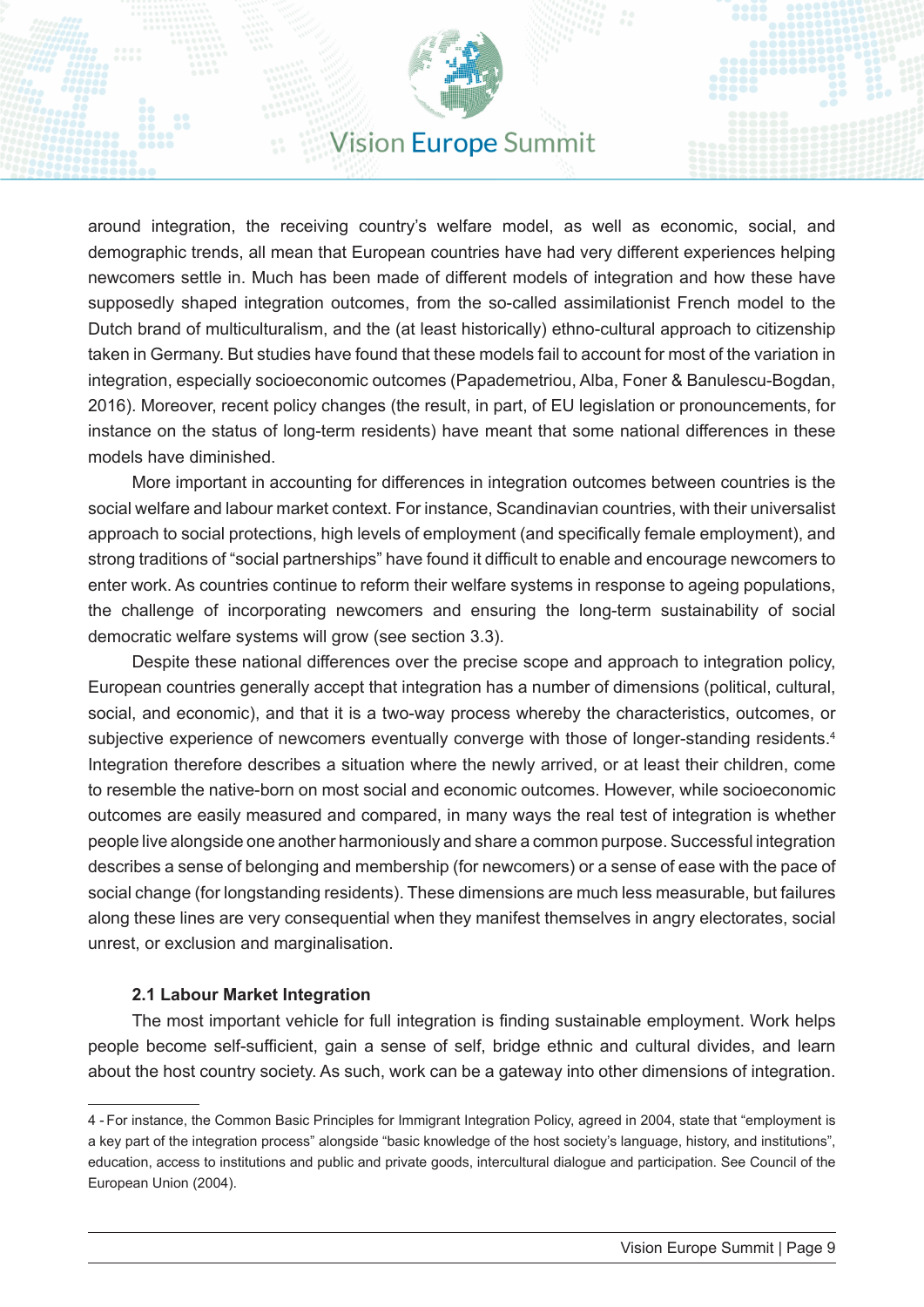

However, it can also impede integration if newcomers get stuck in low-skilled work with constrained opportunities to provide well for themselves and their family, meet people from different groups, or develop their language skills.

On average, foreign-born migrants in the European Union (EU) are disadvantaged relative to natives across all economic indicators: employment and economic activity rates, underemployment, and quality of jobs including type of contracts, income, and share in part-time work (OECD, 2015a). Many of these gaps tend to be relatively small in the aggregate. For instance, 61% of foreign workers were employed relative to 66% of native workers across the EU in 2015.<sup>5</sup> The proportion of people economically active is 70% for non-EU nationals, compared to 77% for nationals of the reporting country.<sup>6</sup> However, there are a number of causes for concern. Women's employment and activity rates for some groups are much lower than men's, bringing the overall average down (see section below). And many of these gaps persist over time. Although all groups improve their employment rates over time, immigrants remain overrepresented in the lowest-skilled jobs even after a decade of residence, pointing to considerable brain waste. In fact, the evidence that immigrants are systematically progressing into middle- or high-skilled work over time is mixed at best (Benton, Fratzke & Sumption, 2014a).

These poor outcomes are partially—although not exclusively—explained by education levels. More than 70% of foreign-born residents in the EU have an upper secondary or postsecondary non-tertiary education or less, and over a third have less than a secondary education (Eurostat, 2016). Moreover, a majority of the "very-low educated" (that is, those that have had no education or at best a primary education) in many European countries are immigrants (OECD, 2015a). But many newcomers face additional challenges. These include limited language proficiency, low levels of literacy in their own language (making the learning of a new language more complicated), little or no local work experience, weak support networks (or exclusively ethnic support networks, which are less likely to yield high-quality opportunities), difficulties navigating host-country labour markets (including poor information about how to present themselves or look for jobs), steep learning curves in signalling how their skills and experience meet employers' needs, and various forms of employer discrimination (Benton, Sumption, Alsvik, Fratzke, Kuptsch & Papademetriou, 2014b).

Education is also no guarantee that newcomers will flourish. Skilled immigrants are often unemployed and they experience "brain waste" and difficulties in putting their foreign qualifications to good use. For instance, immigrants with a university degree are 10 percentage points less

<sup>5 -</sup> Data from 2015. Eurostat, Employment rates by sex, age and citizenship (%) [lfsa\_ergan] Data is missing from Romania. Gaps exceed 10% in Bulgaria, Croatia, Denmark, Finland, France, Germany, the Netherlands and Sweden.

<sup>6 -</sup> Gaps in activity rates are especially prominent in Western Europe (above 15% in the Netherlands, Finland, Germany, France, Denmark and Sweden), although this picture is not universal: in certain countries in southern and Eastern Europe non-EU citizens are more likely to be active (Greece, Slovenia, Slovakia, Italy, Spain, Cyprus, Portugal, Czech Republic, Hungary) (Eurostat, 2016).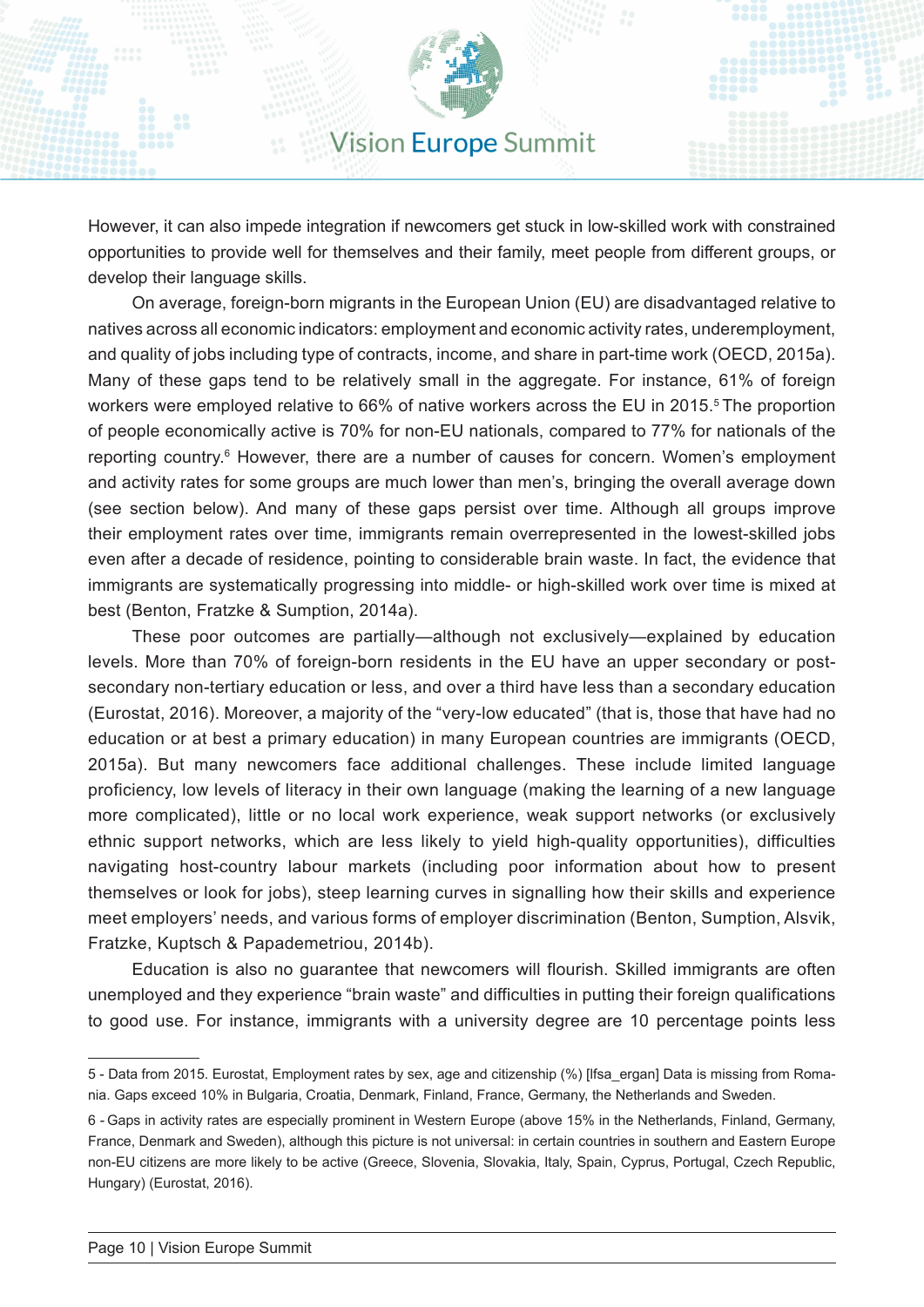

likely to be in work relative to similarly educated natives in southern Europe, Belgium, France, the Netherlands and Sweden. Since this disadvantage is limited to those who have a foreign degree (i.e. the gap shrinks if they have a degree from the host country), it appears to largely reflect obstacles foreign workers face getting their qualifications recognised by employers (OECD, 2015a). Such difficulties, however, appear to be almost universal. In the United States, almost a quarter of college-educated immigrants are un- or underemployed (Zong & Batalova, 2016). In addition to the impediments outlined above, skilled migrants find their efforts to realise their potential thwarted by systemic barriers to recognising qualifications and limited opportunities to plug gaps where education systems do not easily map onto one another (Sumption, 2013). While qualification recognition systems have improved in recent years, they are rarely targeted at middleskilled occupations. Moreover, alternative ways for assessing the competence of people who are unable to prove their credentials or whose qualifications are not equivalent, such as on-the-job assessment, remain largely experimental (see section 4.2)

It is also worth noting that migrants do worse on many of these indicators in the European Union than in some other OECD countries, such as Canada and the United States. For instance, the employment rate in the United States is higher on average for foreign-born residents than for natives, an advantage that is especially prominent among low-educated men (National Academy of Sciences, 2015). However, while newcomers in the United States become self-sufficient much more quickly, they are also more likely to be underemployed or employed in low wage jobs that offer little room for advancement into the "middle classes" (Fix, Hooper & Zong, 2016). Social welfare models provide one explanation for this difference: it is, by and large, easier to find work in a flexible labour market and an environment of modest social protections, such as that of the United States (Alba & Foner, 2015), but the effect is often that many immigrants, and refugees, are employed in low wage and poor quality jobs, at least during the initial years in a new country.

This finding points to a potential trade-off between early work and high-quality work. Lowskilled work can act as a stepping stone, by allowing migrants to acquire valuable host-country work experience and eventually "unlock" their skills and return to their previous occupations. But it can also act as a trap, by signalling to employers that these migrants are not qualified for skilled work (Benton, Fratzke & Sumption, 2014b). Moreover, early employment may come at the expense of longer-term career investments, as newcomers anxious to make a living and support their families may forego time-consuming language and skills training, and credential recognition or recertification (Fix, Hooper & Zong, 2016).

#### **2.1.1** *How do Different Groups Fare?*

These headline findings obscure considerable variation among different groups and different destination countries. In addition to education level, factors such as route of entry, gender, and country of origin all shape employment opportunities and labour market success.

**Route of entry.** On average, labour migrants (especially those who have a job offer before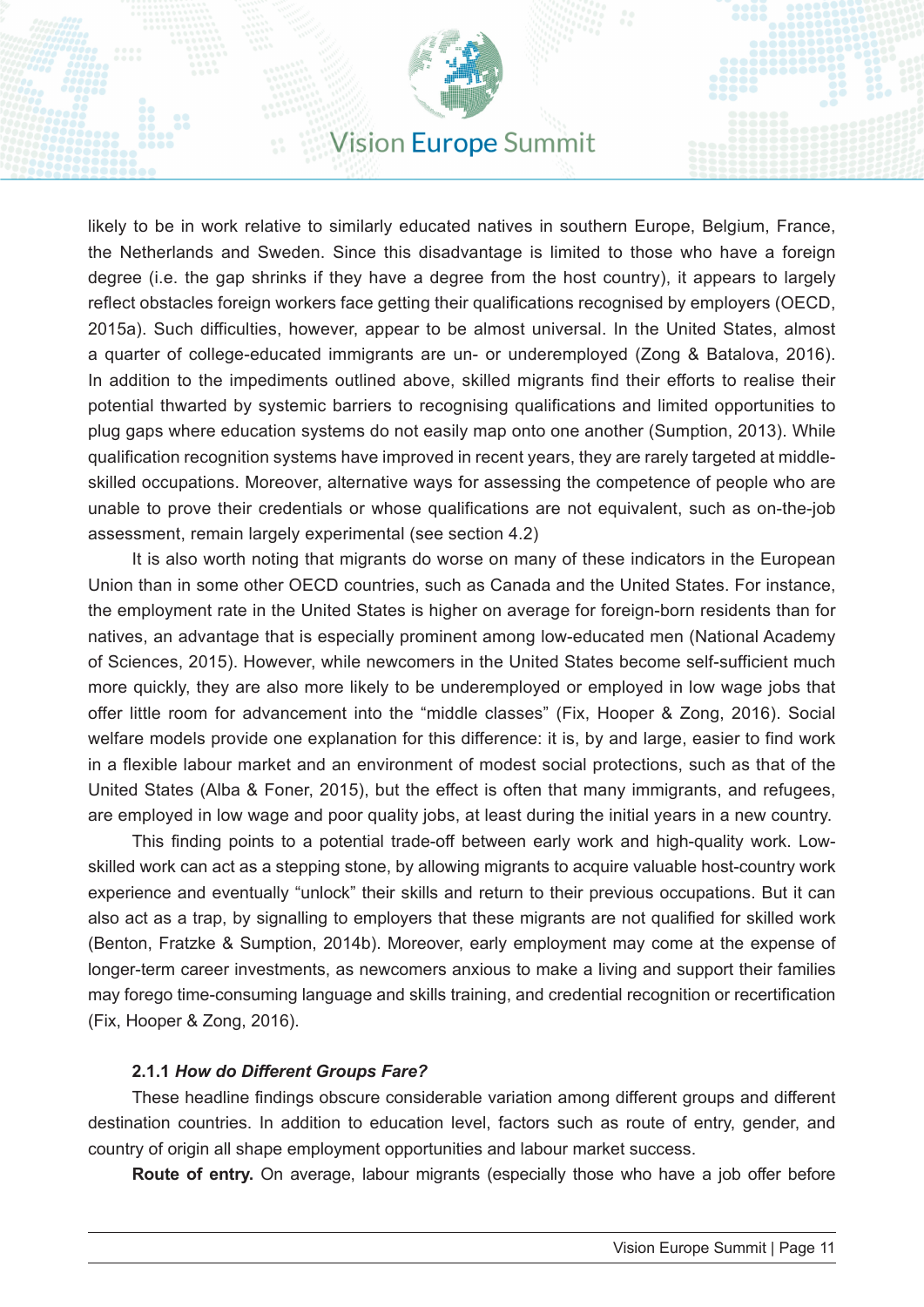arrival) fare much better in the labour market. In many Western European countries, the employment rates of labour migrants approximate or exceed those of natives after a decade of residence (Figure 1). This partly reflects the fact that immigrants from outside the European Union are likely to have moved to take up a job offer (and likely a skilled job) because of work permit requirements.

## **Figure 1. Employment rate for immigrants aged 20-64 residing for 10 years or above in selected EU Member States, by reason for migration, and corresponding figures for natives, 2014**



Source: Eurostat, 'Employment rate of first generation of immigrants by sex, age, years of residence and reason for migration [Ifso 14/1empr],' 2014-2016. Retrieved from http://ec.europa.eu/eurostat/web/products-datasets/-/lfso 14l1empr; Eurostat, 'Employment rates by sex, age and country of birth (%)'

By contrast, the employment rates of family migrants and beneficiaries of international protection or asylum (henceforth "refugees")<sup>7</sup> lag behind even after this period. Since these groups are not selected for their skills, they are less likely to fit easily into local employment opportunities. They also have more limited agency over their options: people fleeing war, political instability, or natural disaster are by definition less able to use migration to further their careers. Refugees are also more likely to spend time "in limbo"

<sup>7 -</sup> A beneficiary of international protection is a person who has been granted refugee status or subsidiary protection status. Although technically different, this study uses the term "refugee" to include beneficiaries of subsidiary protection status (see Directive 2011/95/EU of the European Parliament and of the Council of 13 December 2011 on standards for the qualification of third-country nationals or stateless persons as beneficiaries of international protection, for a uniform status for refugees or for persons eligible for subsidiary protection, and for the content of the protection granted 2011). This report uses the term "asylum seeker" to refer to people who have applied for, but have not yet received, international protection. However, we sometimes refer to "refugees" for the collective category.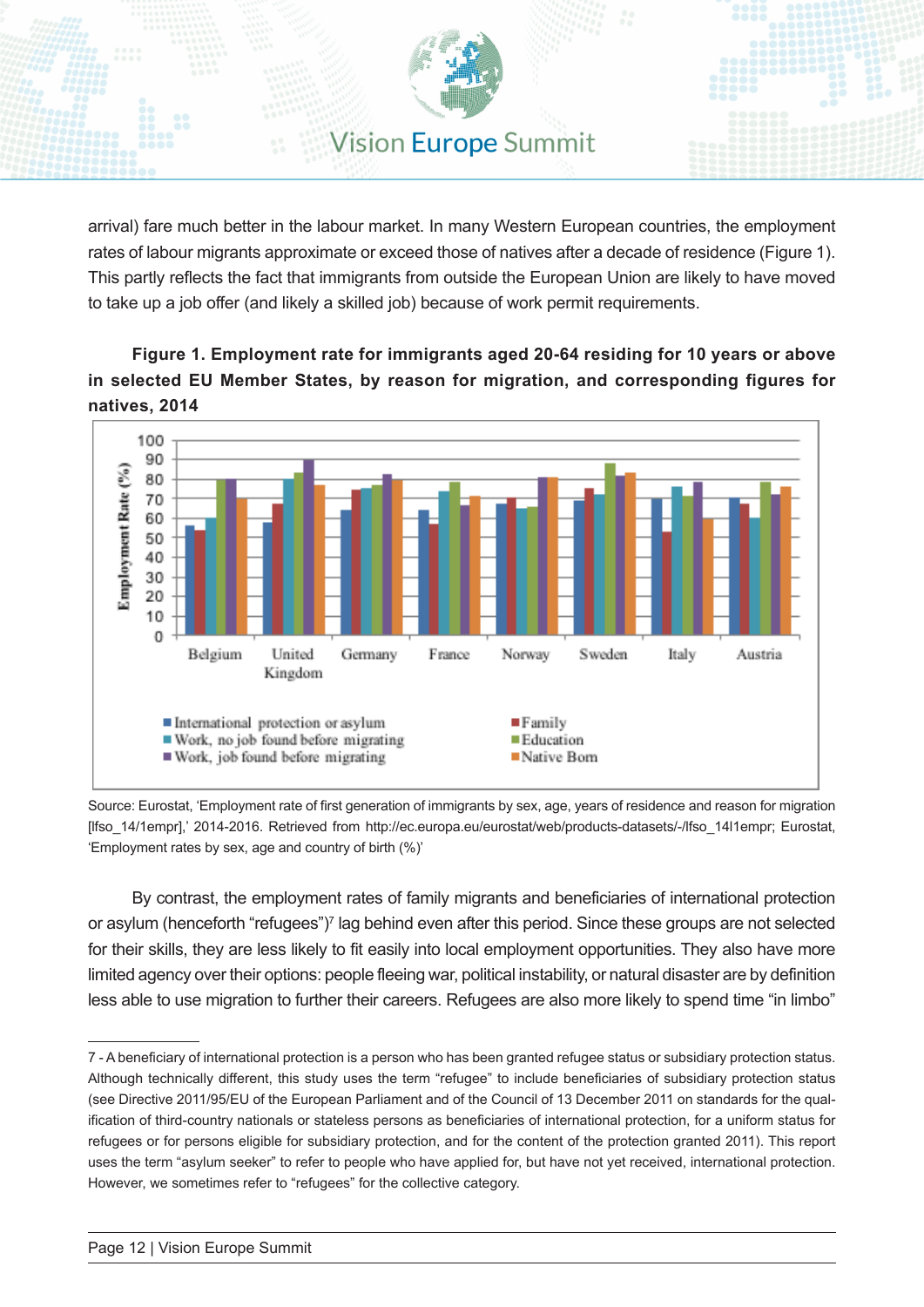

where their skills may atrophy (during long journeys and processing times), to be subject to labour market restrictions, and to face difficulties substantiating their qualifications (Desiderio, 2016). Finally, refugees (and in some cases, family arrivals) are more likely to be required to participate in full-time introduction programmes, and are often restricted from working while their claims are being processed (although these restrictions are being eased in many European countries dealing with large-scale arrivals).

**Gender.** The employment outcomes of women are especially worrying. In Finland, France, Germany, the Netherlands and Sweden, the employment rates of foreign-born women (EU and non-EU) are around 20% lower than their native counterparts. Since their activity rates are also much lower than natives throughout Europe (close to 30% lower in some countries), at least some of this story can be attributed to cultural norms against working. However, since unemployment rates are also higher among foreign-born women, at least some of this picture is the result of structural barriers instead of choice.

One of the reasons for women's low activity rates is that they are more likely to arrive through family routes. For instance, the French ELIPA survey found that 30% of newly arrived women were homemakers (compared to 23% of French natives), and that family responsibilities were the main reason for women's inactivity (Jourdan, 2014). The combination of migration route, age at arrival, and barriers to work can tip the calculus towards beginning a family for many newly arrived women.

**Country of origin.** Ethnic and national origin also plays a large role, because of both home country characteristics (such as education and employment experiences) and host country context (including discrimination). Some commentators have raised the question of whether it is where people end up or where they come from that determines their chances. For instance, a recent analysis of the so-called "lottery effect" of refugee resettlement in the United States found that national origin, rather than settlement location, was more highly correlated with how newcomers fare across indicators such as employment, language proficiency, and income (Fix, Hooper & Zong, 2016).

It is much less easy to isolate the impact of national origin in a European context, given the vast array of relevant variables across Member States. But some trends can be observed. Visible minorities, such as Muslims or sub-Saharan Africans, tend to face barriers that are related to explicit discrimination. The EU-MIDAS survey of discrimination found that jobseekers of sub-Saharan African origin suffer from the highest rates of employment-based discrimination, next to only Roma (who are a national minority rather than immigrant group, hence they are not discussed at length in this paper) (FRA, 2009). Turkish women in several countries are especially disadvantaged: there is a 31 point gap in the employment rates of Turkish and native women in Austria, and the gap is only slightly lower for women who grew up in Austria to Turkish parents (by 6 points) (OECD, 2012a).

Some groups do much better. In Italy, South and Southeast Asians outperform natives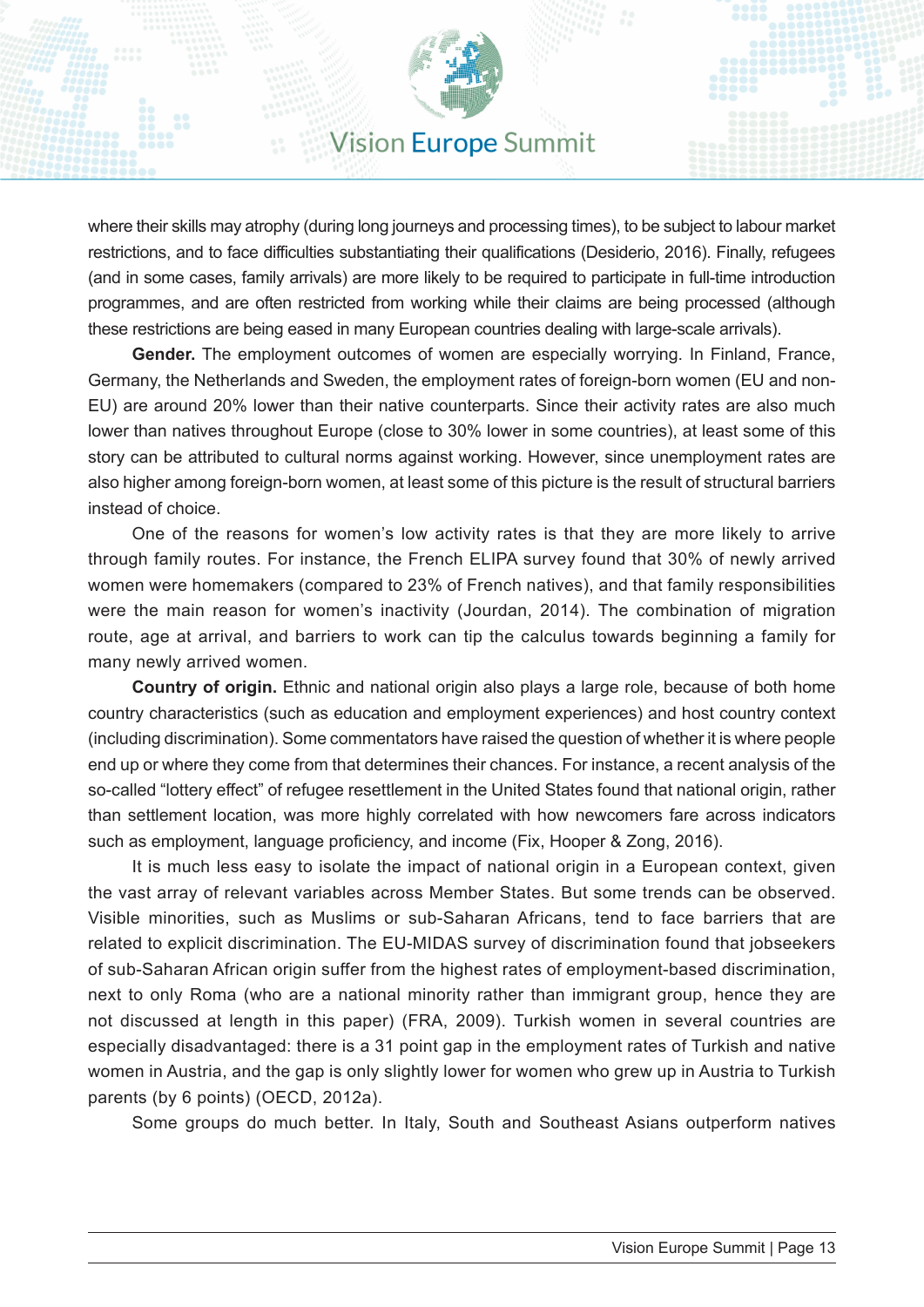

on employment rates (OECD, 2014). Eastern European migrants<sup>8</sup> in many cases have had higher employment rates than natives, although they proved more vulnerable to the effects of the 2008 recession. In some countries (e.g. Norway), Eastern Europeans are now among the most vulnerable due in part to concentration in certain sectors, such as construction, that tend to be very sensitive to economic shocks (OECD, 2014). Finally, arrivals from former Yugoslavia have fared well in Scandinavia, with employment rates exceeding those of natives (Bevelander & Irastorza, 2014).

#### **2.2 Second-Generation Immigrants and Newly Arrived Children**

Many see the success of the second generation as a more reliable test of integration. In theory, even if their parents are unable to get work commensurate with their skills and experience, the children of immigrants should be able to thrive. Given the size and growth rate of the second generation in Europe—almost a quarter of young people in Europe now have a migrant background<sup>9</sup>—ensuring that these young people can overcome the barriers faced by their parents is central to Europe's cohesion and competitiveness.

In practice, however, there is considerable evidence of intergenerational disadvantage and even more troubling are indications that second-generation migrants may be doing worse in the European Union than elsewhere. Foreign-born children perform worst among all groups across the OECD, which is unsurprising given language barriers, the challenge of catching up with a new educational curriculum, and the likelihood that those from less affluent countries have had more limited education. But while Canadian and US data find little difference in reading levels at the age of fifteen between second generation and native children, in the EU children with two foreign-born parents lag behind (25% lacked basic reading skills at age 15, compared with 17% of native-born pupils) according to the PISA study. In Finland, Belgium, France, the Netherlands, Denmark, Austria, Spain, Germany, Sweden and Italy the gap is over 40 points, although Belgium and Germany dramatically improved their results from 2003 to 2013 (OECD, 2015).10 The children of foreign-born migrants are also more likely to have low levels of literacy, with gaps exceeding 15% in Austria, Belgium, Denmark, the Netherlands, Poland, Spain and Portugal (Figure 2).

<sup>8 -</sup> This analysis focuses on immigration from outside the European Union, however we take the view that migration within the European Union is still "migration" and mention the case of Eastern Europeans as an important comparison.

<sup>9 -</sup> In the EU-15, 14% of the 15-34 age group arrived in childhood or has at least one foreign-born parent, and a further 10% arrived as adults.

<sup>10 -</sup> However, the United States is a mixed picture. While education and earnings are higher among some ethnic groups than the population as a whole, the picture is not universal—first and second-generation youth with Hispanic background in particular face huge obstacles in certain areas of the country (Hooker, Fix & McHugh, 2014). Moreover, a majority (almost 60%) of English-language learners (ELLs) are US-born, pointing to an important obstacle to intergenerational mobility in the United States too (Migration Policy Institute analysis of American Community Survey, 2013).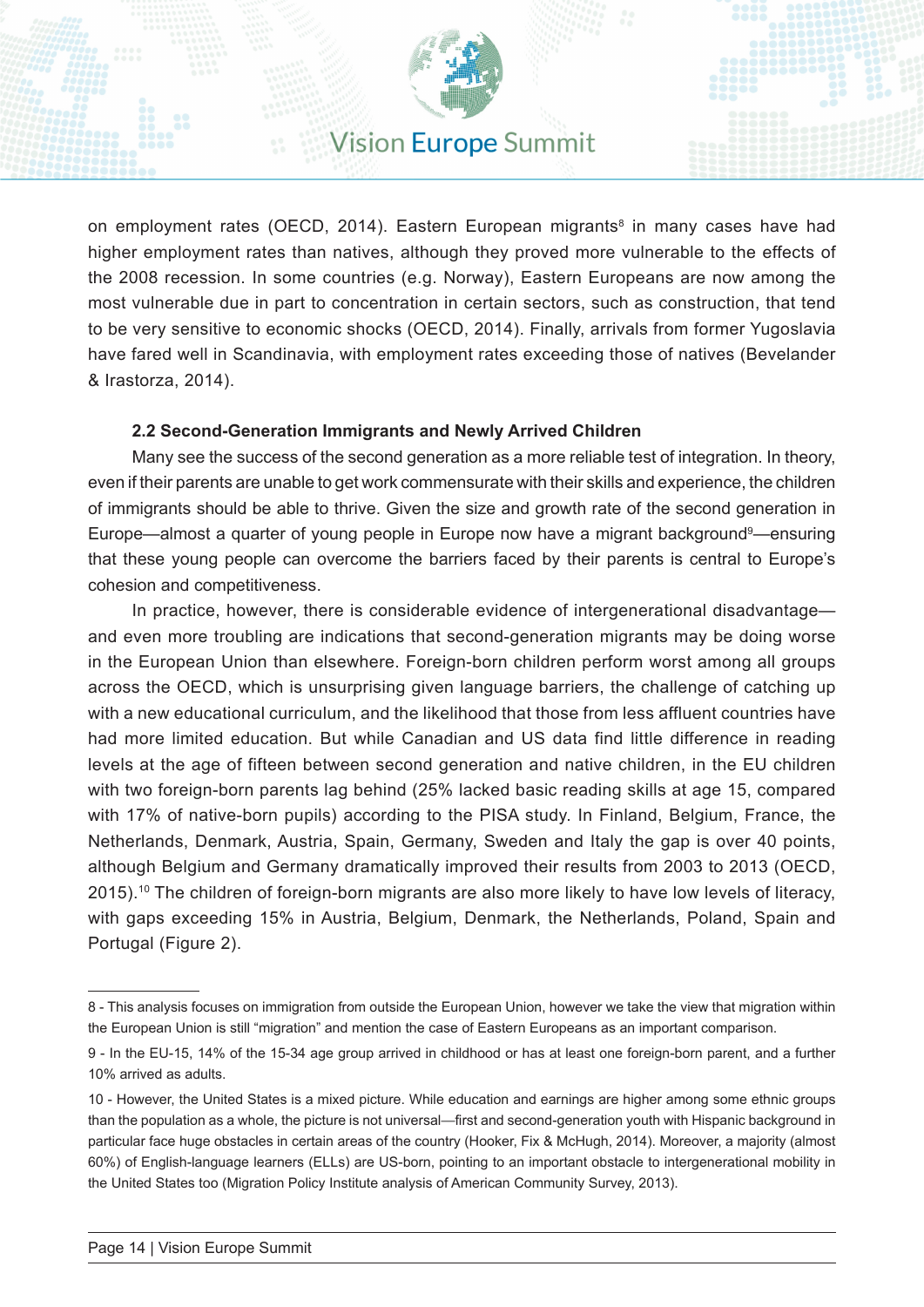





Source: OECD 2015

Encouragingly, dropout rates from school are roughly similar between native and secondgeneration youth in many European countries, including Sweden, Norway, the Netherlands—and in the United Kingdom, they are less likely to leave school early. However, in France, Denmark, Austria, and Finland the second generation are overrepresented among early school leavers (OECD, 2015).

#### **2.3 Social Cohesion**

Social integration is often neglected in discussions of hard socioeconomic measurements, but can have a dramatic effect on how people experience their neighbourhoods, schools, and communities. The impacts of immigration are typically highly localised. To a great extent it is cities that absorb the lion's share of newcomers. They are also most experienced in this area. Many urban areas are already "superdiverse", which is to say the minority population does not consist of a few main groups, but has itself diversified. People with an immigrant background make up close to half or more of the total population in Amsterdam, Brussels, and certain boroughs in London (OECD, 2012b). In the United Kingdom, the proportion of British residents who are from an ethnic minority group is projected to rise to 38% by 2050 (a considerable increase from 16% in 2012) and most of this rise will be in urban areas (Social Integration Commission, 2014).

Smaller cities, suburbs, and rural communities are less prepared but are increasingly shouldering some of the burden, especially in countries like Sweden, where a controversial new law makes distribution among municipalities mandatory. The system in Sweden was traditionally voluntary, but as of 2016 all municipalities are required to pull their weight and a distribution formula will be introduced from 2017. These decisions clearly impact local services, from schools to housing.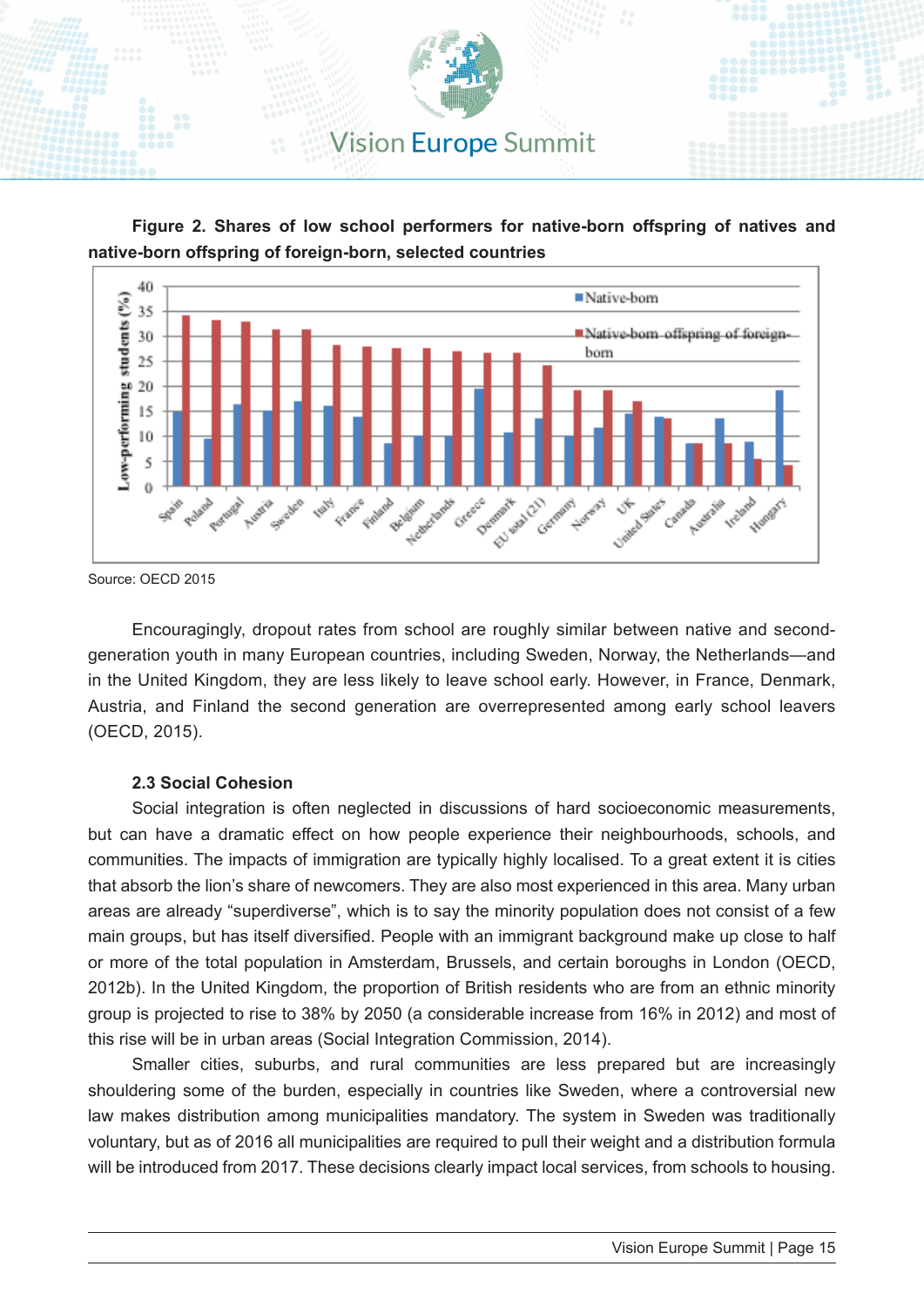

They also often lead to greater divergence between local and national governments and to greater polarisation in national politics.

Rising levels of anxiety about immigration reflect the rate of social and demographic change in recent decades but also the more immediate concerns about the migration crisis. Anti-immigrant sentiment, however, does not directly correlate with demographic change, or even economic circumstances (Papademetriou & Banulescu-Bogdan, 2016). But sudden flows, especially if they outpace the ability of a country or locality to prepare for them, can be a key driver of anxiety. In areas where these changes are occurring against the backdrop of economic concerns, they can fuel the perception that newcomers are competing for scarce resources and opportunities. Moreover, where acts of terrorism, crime, or systematic violations of immigration rules become associated with a particular immigrant group, immigration, or newcomers more broadly, can become associated with unwelcome social change (Papademetriou & Banulescu-Bogdan, 2016).

However, it can be difficult to predict how immigration dynamics will play out on the stage of public opinion. For instance, negative opinions of immigration from outside the European Union in many Eastern and South-eastern EU Member States rose in response to the scenes of chaos and processing and transit challenges in 2015, according to the regular Eurobarometer survey. In Hungary, negative attitudes now exceed 80%. But in Greece, arguably even more "on the front line", views have remained relatively stable (a difference of less than a percentage point from 2014 to 2016). And in many countries, a hard core remain highly liberal in attitudes to immigration, despite the events of the most recent years (Figure 3).

Public surveys on immigration capture well the instability and diversity of public anxiety, with answers varying widely by country, characteristics of respondents, and, as always, even the wording of the question. For example, no country surveyed in a recent Pew poll had a majority that said increasing diversity made their country a better place to live. That said, few countries (in fact only Greece and Italy) had majorities who said that diversity was an overall negative, and most people held a neutral rather than negative attitude on this issue (Wike, Stokes & Simmons, 2016). The 2014 Transatlantic Trends survey (before the events of recent years) found considerable country variation (small majorities in the UK and Spain see immigration as more of a problem than an opportunity while minorities do so in France, Germany, the Netherlands and Italy) but concluded anxiety levels had remained relatively stable over time (German Marshall Fund, 2014).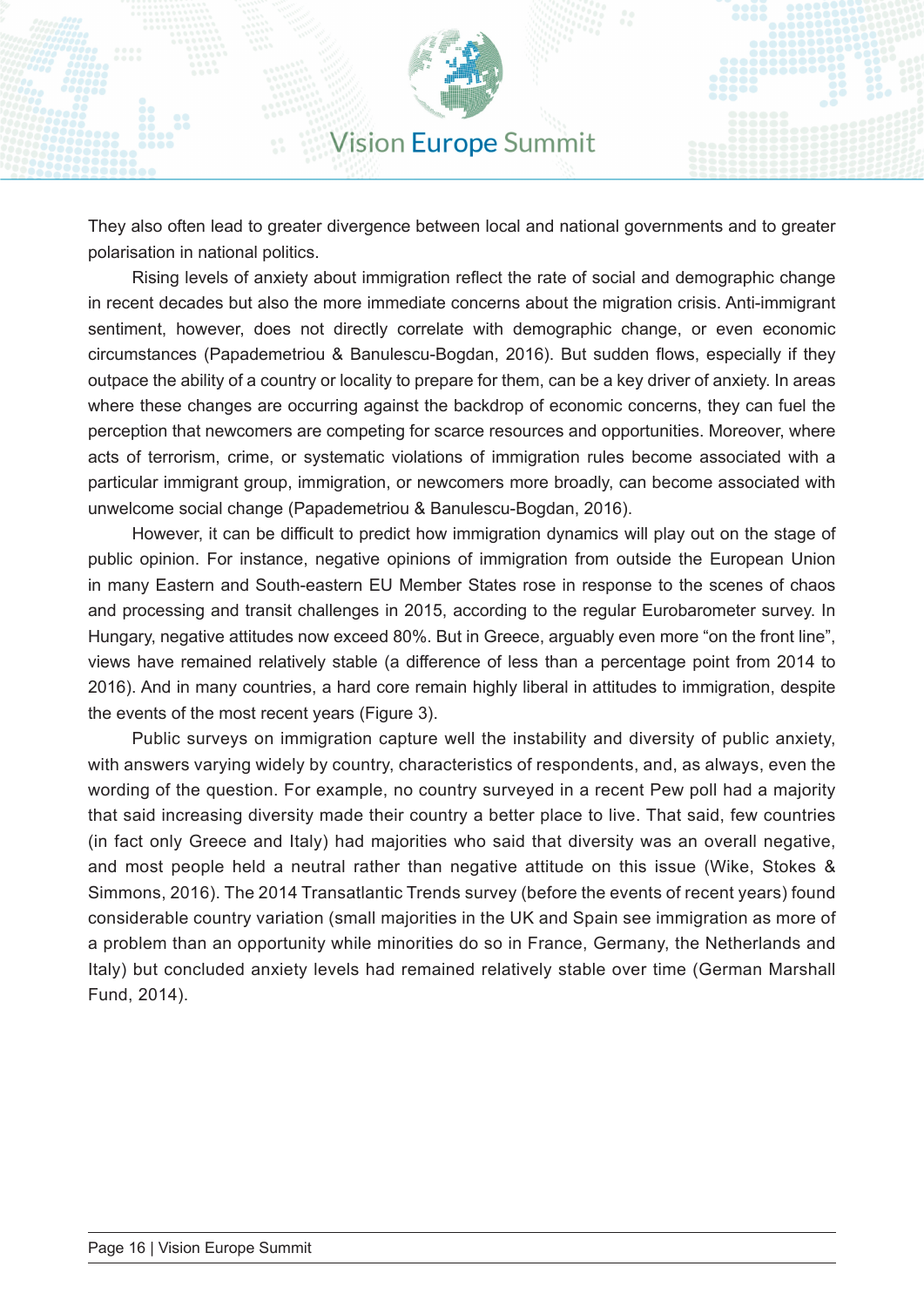





Source: European Commission, Eurobarometer 2014-2016. Retrieved from http://ec.europa.eu/COMMFrontOffice/ PublicOpinion/index.cfm/Chart/getChart/themeKy/59/groupKy/279 Responses to the question: "Please tell me whether the following statement evokes a positive or negative feeling for you – Immigration of people from outside the EU" from Eurobarometer 82, 83, 84, and 85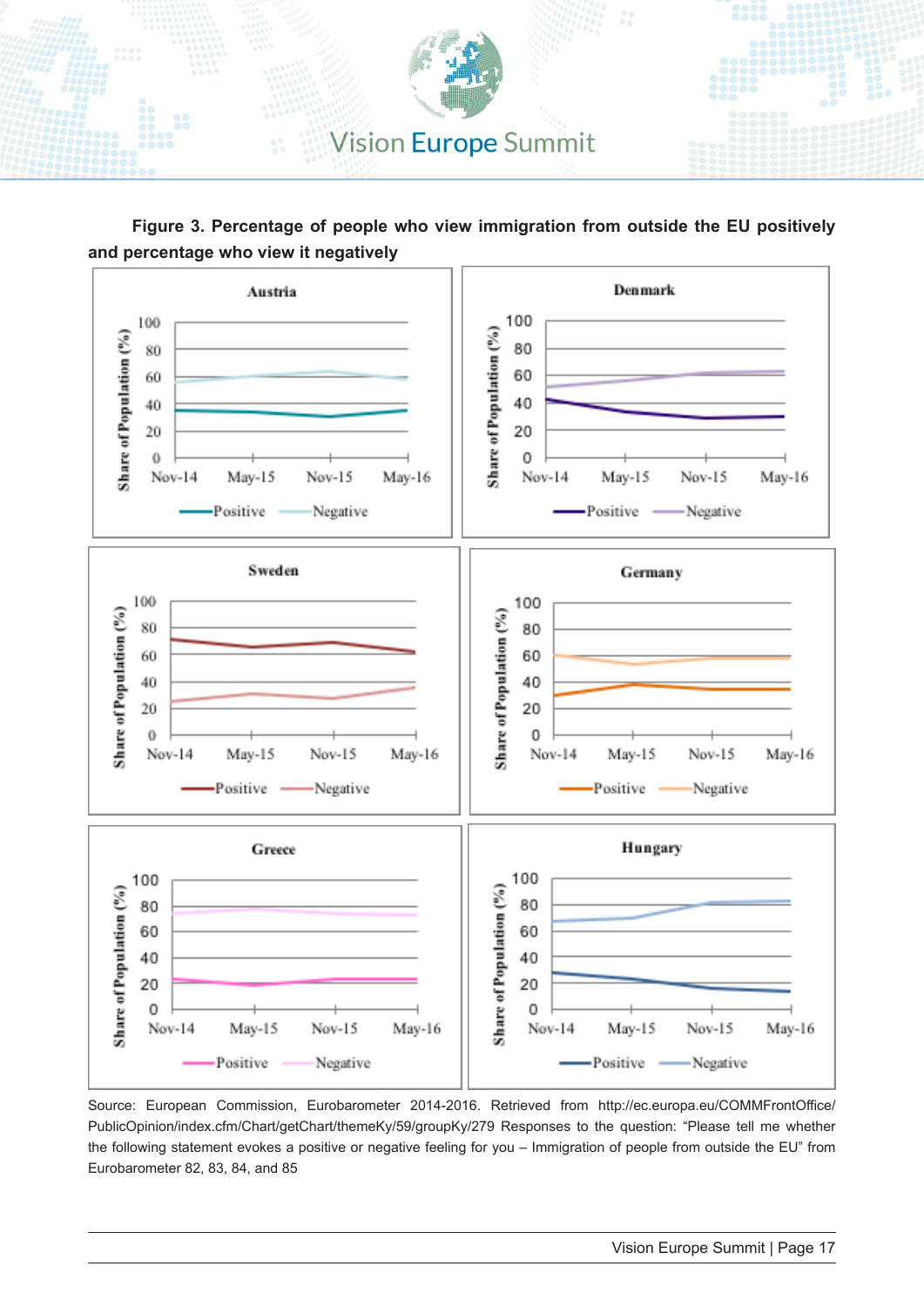

One of the main causes of concern across Europe is segregation in housing, services, social spheres, and institutions.<sup>11</sup> Few attempts have been made to rigorously categorise and measure segregation, and it is often caricatured or exaggerated. Ethnic enclaves can in fact act as an important stepping stone for new arrivals who draw on networks of co-nationals as they find their feet, before moving elsewhere (Saunders, 2011). It is only if newcomers become shackled to areas with more limited opportunities that segregation becomes a problem, because it shapes—and inhibits—life chances. Structural and institutional segregation can have effects ranging from entrenched worklessness (for instance, having just one additional employed friend makes it 13% more likely that someone will find a job (Social Integration Commission, 2014) and limited career progression to social isolation, mental health issues, and lower levels of trust within communities. Nor is it only minority groups that are afflicted. In fact, a recent report on social integration in the UK found that all ethnic groups have 40 to 50% fewer social interactions than if there was no social segregation, and white groups had the highest level of segregation (Social Integration Commission, 2014). But to the extent that more limited interactions curtail opportunities, segregation exacerbates already prominent indicators of disadvantage for minority ethnic groups, an effect that is much less likely for white Europeans.

#### **3. Future Integration Trends: How Will New Arrivals Fare?**

What does the past progress of immigrants tell us about the future of newcomers coming to Europe in the ongoing migration crisis? There are broad disagreements over both the scale of the problem and whether it is truly "new". Some point to Europe's previous experience with largescale population movements after World War II and the wars in the Balkans, or European countries' experience with large-scale inflows following decolonisation and EU enlargement (OECD, 2015b). Others have described this crisis as unprecedented. Regardless of how it is labelled, the perception in many camps that the current spike in inflows could be relieved merely by resolving conflicts in Syria and the broader Middle East underestimates both the multiple drivers contributing to these movements and Europe's attractiveness to people fleeing political instability and economic precariousness. Meanwhile, family unification continues to be a powerful—and largely uncontrollable—driver of Europe's demographic change. Together, these mixed, and largely unselected, flows of people will continue to shape Europe's integration story for decades to come. A number of demographic, social, and economic reasons further indicate this crisis will bring new—and bigger—integration challenges.

### **3.1 Scale, Character, and Needs of the Newest Cohorts**

The scale, pace, and persistence of the crisis have posed major challenges to traditional countries of immigration and new destinations alike. In 2015, nearly 1.1 million people registered their intention

<sup>11 -</sup> For instance, the view that Muslims—one of Europe's most prominent visible minorities—want to be distinct from their country is associated with negative views about Muslim minorities more broadly (Wike, Stokes & Simmons, 2016).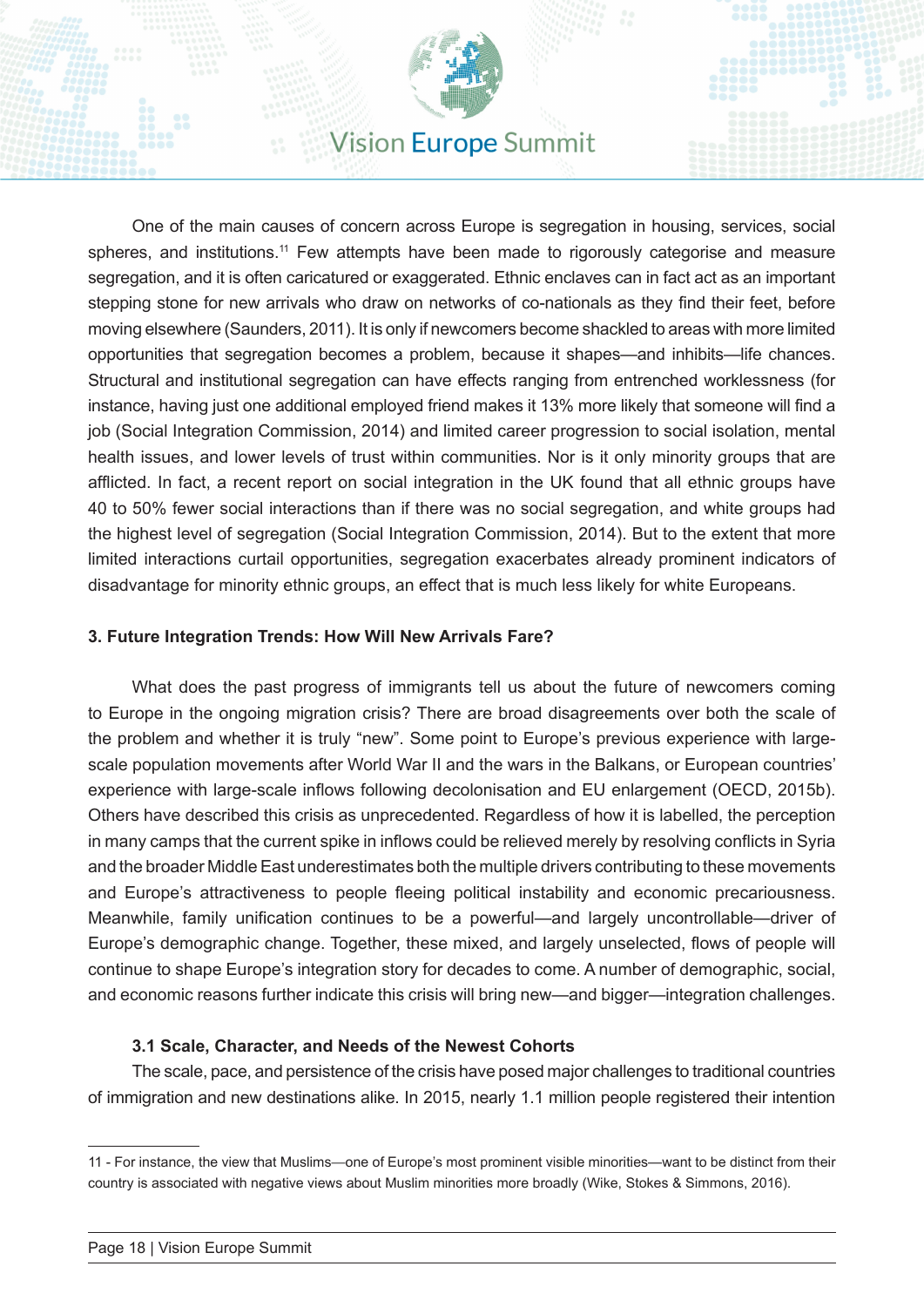

to claim asylum in Germany, equivalent to more than 1.25% of its population,<sup>12</sup> and Sweden received 162,550 asylum applications (equivalent to 1.7% of its population). Hungary, whose government has been openly anti-immigration, received 177,135 applications in 2015, equivalent to 1.8% of its population (Migration Policy Institute, 2016). And even in countries that saw relatively small absolute numbers, the rate of change was sometimes significant. For instance, Finland saw an increase of nearly 800% in asylum applications from 2014 to 2015 (Saukkonen, 2016). The seemingly unexpected nature of these flows and the fact that, until recently, there seemed to be "no end in sight," has exacerbated public anxiety about immigration further, while the sheer scale and pace of the flows has overwhelmed the capacity of asylum processing and integration institutions, and has created multilevel government tensions between national and local governments regarding capacity issues and burden-sharing.

These capacity challenges have had important implications for integration and settlement institutions. Insufficient housing to support new arrivals means that asylum seekers are often initially housed away from economic centres (and job opportunities), or they crowd into already substandard accommodation if they choose to house themselves, with implications for the already-fragile sense of community cohesion.

The makeup of new inflows also marks somewhat of a shift from earlier cohorts, creating new challenges for receiving authorities, services, and communities. Many of these new arrivals are coming from a diverse array of countries. This puts greater pressures on public services which must provide more extensive (and costly) translation and interpretation services, and adapt their advice and support systems to people from different backgrounds.<sup>13</sup> Moreover, many new arrivals have had longer journeys than previous cohorts (OECD, 2015). As a result, they have faced more time out of the labour market and are likely to be experiencing greater health and mental health problems that must be addressed as a matter of urgency on arrival. Perhaps most important of all, the high numbers of unaccompanied minors is creating enormous challenges for public services.<sup>14</sup> Since young people need special housing and supervision, they cannot be supported through traditional integration services. Young people who arrive in their late teens face the additional challenge of catching up with their peers despite having missed much of their compulsory education. Moreover, many children go missing in the system and are especially vulnerable to exploitation. In January, Europol reported than 10,000 unaccompanied minors had gone missing, and potentially been exploited by trafficking networks (Townsend, 2016).

However, there is also some good news in regard to the education level of newcomers, particularly since education is a huge factor shaping integration. Syrians arriving in Europe are better educated, on average, than other cohorts of refugees. In Sweden, more than 40% of Syrians in 2014 (that is,

<sup>12 -</sup> However, registration numbers can double count some people if they registered in more than one place, or if they have since moved on. In fact, Germany's Interior Ministry has indicated that the total number for 2015 stood at slightly under 900,000.

<sup>13 -</sup> Past experience suggests that once groups reach a critical mass they are more likely to receive specialist services. For instance, the Netherlands has produced a framework for service providers that compares Dutch and Syrian education levels. See Desiderio (2016).

<sup>14 -</sup> For instance, unaccompanied minors increased over 400% in Sweden from 2014 to 2015 (Statistics Sweden, 2016).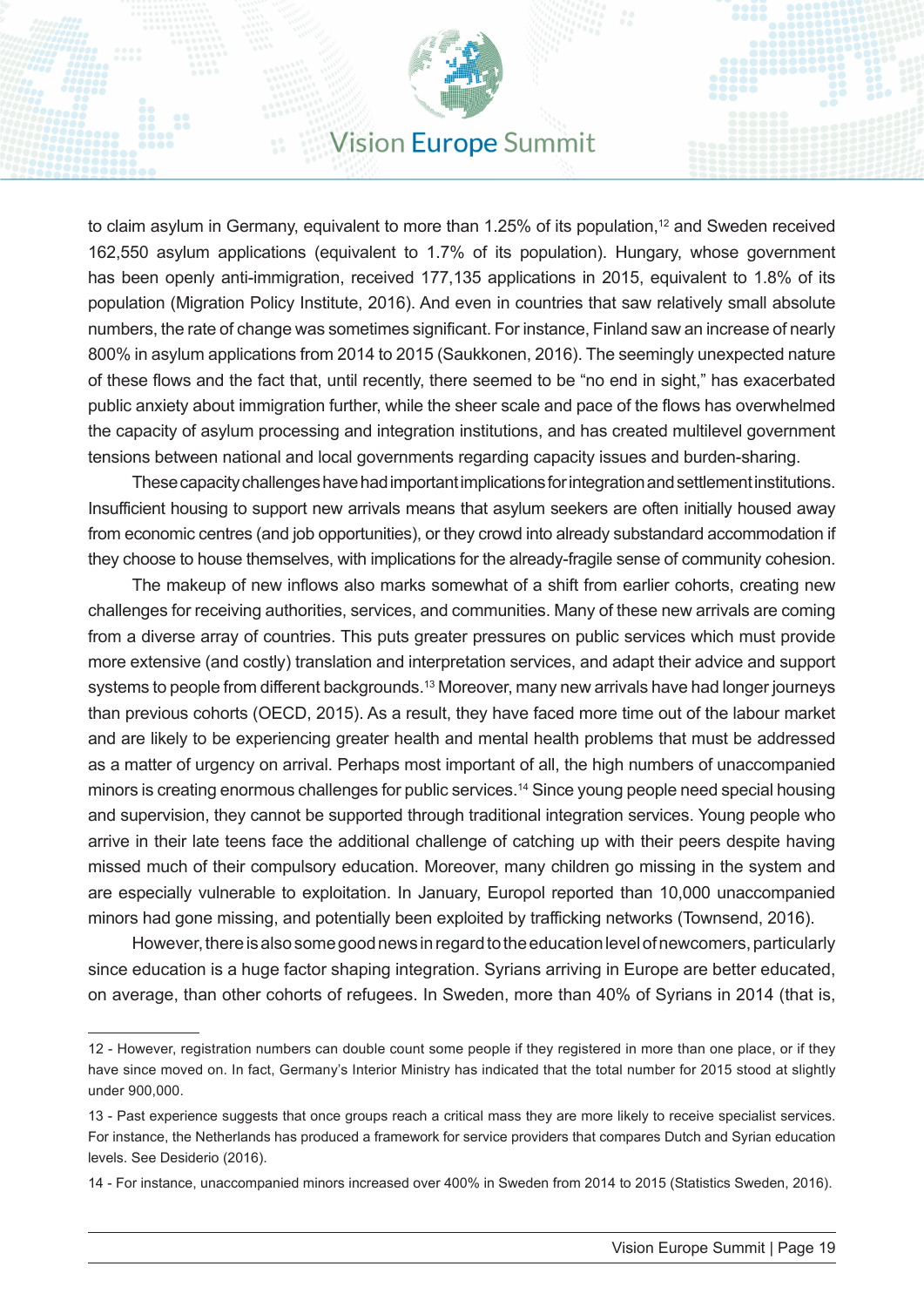

before the very large flows of 2015) had at least upper secondary education, compared to 20% of those coming from Afghanistan, and 10% of those coming from Eritrea. However, anecdotal evidence suggests that the most recent cohorts of Syrians have lower levels of education (MPI forthcoming, 2016) and many have limited work experience. According to recent figures from Germany's Federal Office for Migration and Refugees, over half of new arrivals to Germany have not completed secondary school, and only two thirds of adults had worked in their country of origin (Rich, 2016).<sup>15</sup> Moreover, as we saw in the last section, even high-skilled arrivals are not guaranteed to do well, and will require careful, tailored investments to ensure they thrive. Finally, there are some surveys that suggest that more than a quarter of Syrians in Greece abandoned their education to travel to Europe, which raises complex issues for education and credential recognition (UNHCR, 2016).

#### **3.2 Changing Labour Markets and Labour Needs**

For countries on Europe's Southern periphery that continue to be plagued by high levels of unemployment, youth unemployment, and wrenching austerity programmes, new arrivals are putting pressure on systems already under strain and competing for scarce resources with existing vulnerable groups. Other countries receiving the bulk of flows do so from much stronger economic footing. For instance, Germany, Austria, and Sweden all have relatively low levels of unemployment (4.6%, 5.7%, and 7.4%, respectively) and relatively robust levels of growth. However, even these countries are not necessarily immune from the challenges that large numbers of incoming migrants bring—particularly as national averages can obscure significant regional variations—and are already seeing structural unemployment associated with deindustrialisation.

These challenges look set to widen in the context of changing labour markets that will demand better skilled and fewer workers in the future. According to some estimates, almost half of all jobs are vulnerable to automation in the next decade or two, as sophisticated algorithms learn to replace tasks done by workers following well-defined procedures, especially in transportation, logistics, services and sales, and office and administrative support (Frey & Osborne, 2013). While this doesn't mean that the overall number of jobs will necessarily fall—new jobs are likely to be created—it does suggest that it may become harder to sustain today's employment levels. Second, the jobs that do remain—regardless of whether the total "pie" does indeed shrink—are likely to be ever more skill intensive. Finally, jobs at all skills levels are likely to become more fragmented and unshackled from logical career paths. For instance, even highly-skilled workers are increasingly employed on flexible terms and according to some estimates, half of US workers may be freelance by 2025 (Kaufman, 2014).

These shifts will likely bring both challenges and opportunities for newcomers. Digital platforms such as Uber (the taxi company) and Task Rabbit (the platform for odd jobs) are creating demands

<sup>15 -</sup> In Austria, around 30% of Afghanis have only a primary level education (Bernstein, 2016). In Germany, 31% of asylum seekers who arrived in 2014 and supplied "voluntary information" about their education had a tertiary or upper secondary education (OECD, 2015b).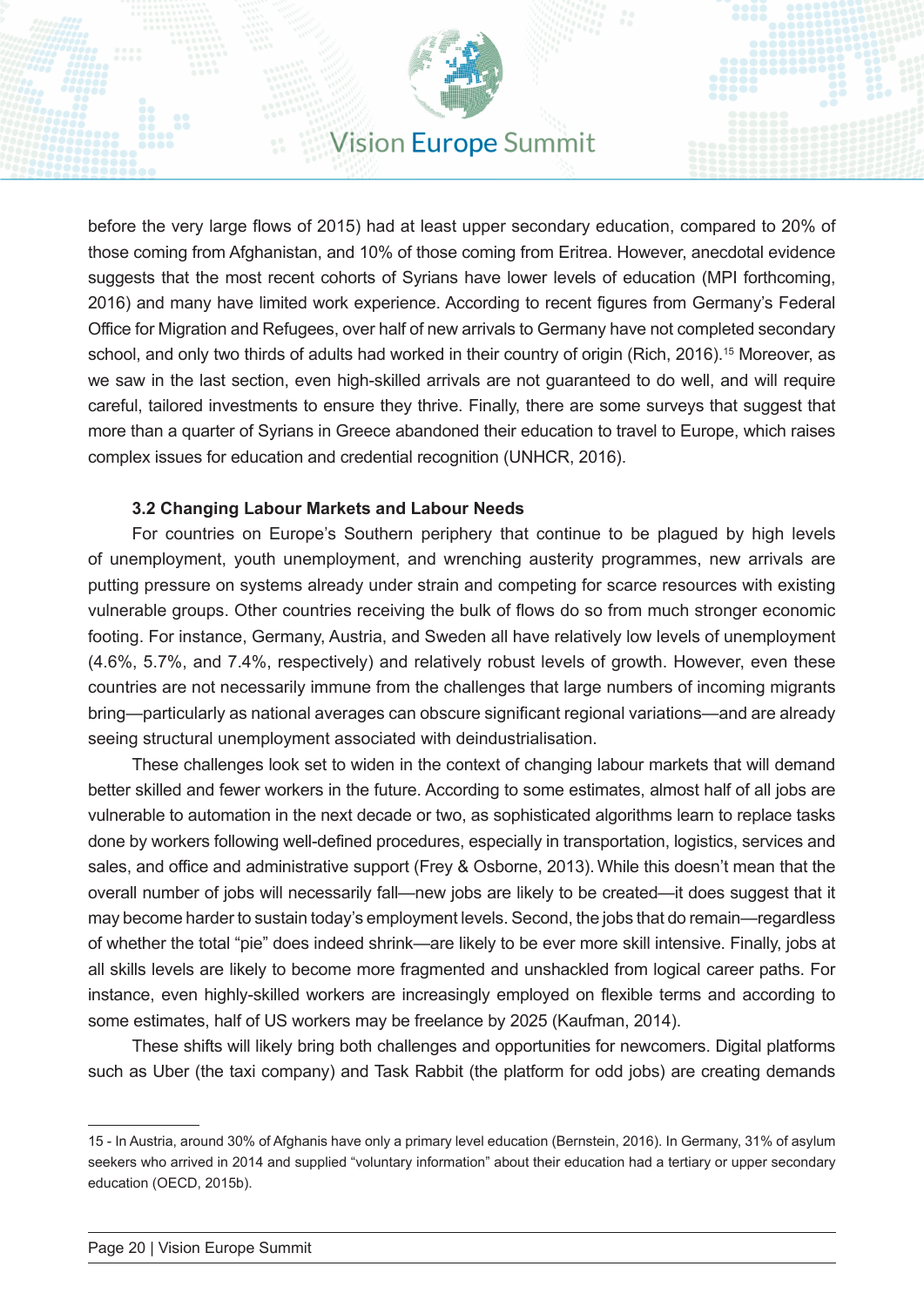for services among new groups, such as millennials, and are circumventing traditional barriers faced by newcomers. But they could also perpetuate integration challenges and exacerbate the precarious employment of migrant groups, because they hold few opportunities for on-the-job training, learning the language, or building and tapping-into a network. The changing labour market also creates demands on employment and career advisors, and teachers, who must support young people's career planning (including newly arrived and second-generation migrants) in a context of deep uncertainty, and help young people develop the grit and resilience needed for careers that will be much more fragmented.<sup>16</sup>

### **3.3 Ageing, Demographic Change and the Future of Welfare Systems**

Finally, and related to the above, Europe's ageing population creates both challenges and opportunities for integration. As is well known, low birth rates and higher life expectancy is transforming Europe's age pyramid. Young people make up 15.6%, of the EU28 population, compared to 18.5%, for those over 65. These dynamics are especially pronounced in Bulgaria, Germany, Greece and Italy. For instance, only 13%, of Germany's population is under 15, while over 20%, is over 65 (Eurostat, 2015). As the baby boomer generation ages and developments in science and health continue to lengthen lifespans, the number of people of retirement age will only continue to increase.





Source: Authors' calculations from United Nations, Department of Economic and Social Affairs, Population Division, "Probabilistic Population Projections based on the World Population Prospects: The 2015 Revision, Population aged 65+" and "Probabilistic Population Projections based on the World Population Prospects: The 2015 Revision, Population aged 15- 64". Retrieved from https://esa.un.org/unpd/wpp/Download/Standard/Population/.

<sup>16 -</sup> For instance, they reinforce the need for new skills, including advanced ICT skills, creativity, and collaborative problem-solving.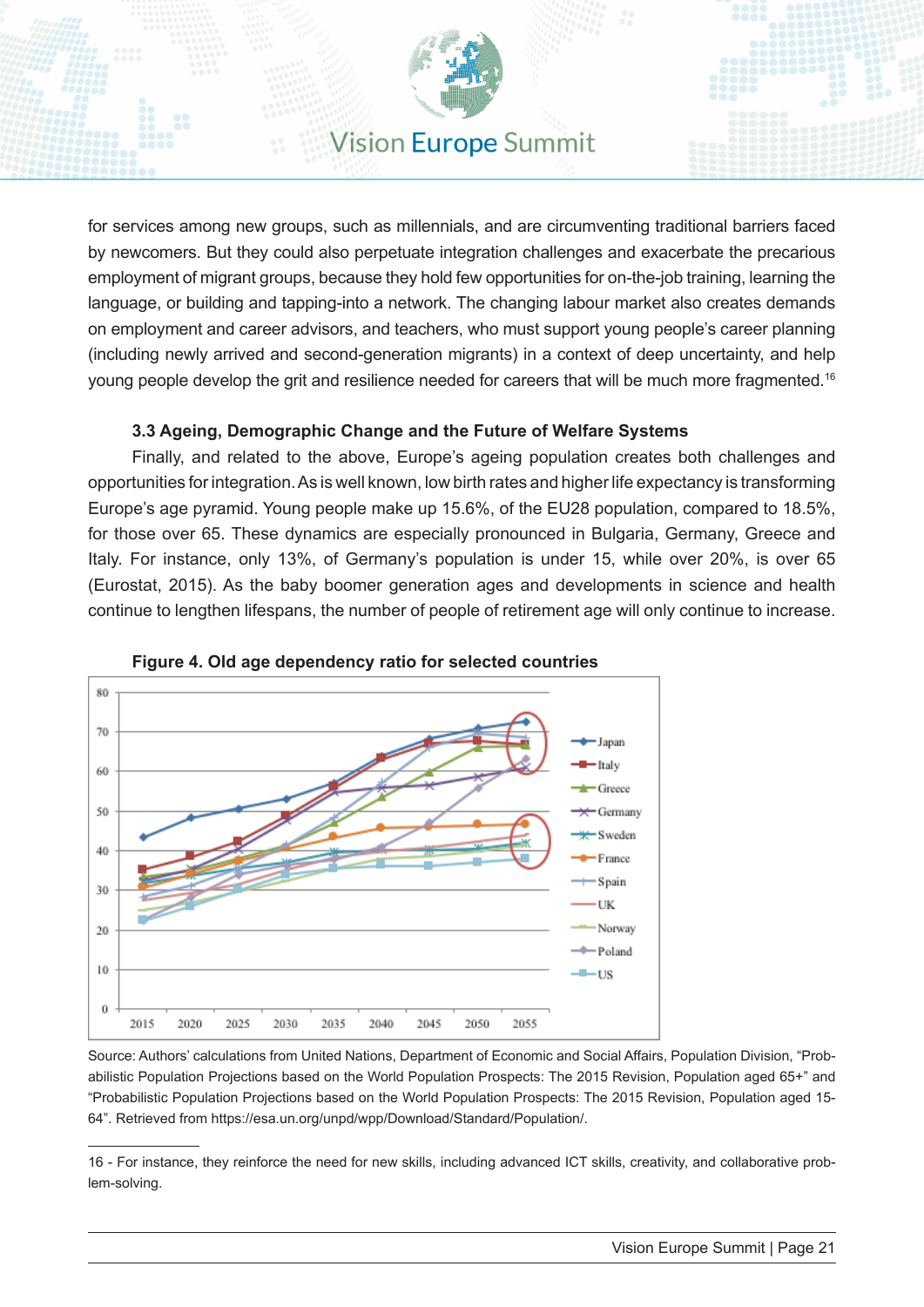

Because of these shifts, the demographic old-age dependency ratio (which measures the proportion of people aged 65 relative to those aged 15-64) is projected to increase from 28% to 50% between 2013 and 2060 (European Commission, 2015). As Figure 4 shows, differences in the birth rate and life expectancy lead to old age dependency ratios that converge around two groupings towards 2050; the inescapable conclusion, however, is that all countries will have to confront the dilemmas of ageing populations. These effects include labour shortages, difficulties sustaining welfare systems and pensions budgets, and rising eldercare costs, including those associated with the complex needs of migrants and refugees, as they themselves, age.

How countries handle the challenges of ageing populations will vary widely. The needs associated with an ageing population are not merely economic, and are likely to require resilient, cohesive communities willing to support one another. Many local authorities in the United Kingdom, for instance, estimate that the costs of social care (supporting elderly residents, disadvantaged children, and people with complex and multiple needs) will become unsustainable over the next decade (Benton & Simon, 2016). As a result, many local councils are looking to communities and volunteers to shoulder the burden of an ageing population. Hyperdiversity could further jeopardise the intergenerational solidarity on which these efforts are based on, especially given difficulties elderly people have bridging cultural barriers and differing cultural norms around care (Pastore & Ponzo, 2016). By contrast, Scandinavia, which is deeply committed to universalist social benefits, is facing difficult questions about the long-term sustainability of its welfare model in the face of the double dilemma of an ageing population and increasing numbers of newcomers who are not easily absorbed into the welfare system (Brochmann forthcoming, 2016).

#### **4. Policy Approaches**

As the last section showed, Europe is facing greater integration challenges than ever before. Addressing these will require intensive, up-front investments that balance evidence and evaluation-led approaches with experiments with new solutions—and partnerships with new actors. In crafting such an approach, Europe's policymakers face a number of difficult decisions and trade-offs. These include:

**• How to forge a work-focused approach to integration** that simultaneously addresses nonwork related vulnerabilities (such as mental health and trauma) while furthering social integration;

**• How to prioritise investments in the context of limited resources and great uncertainty.** For instance, whether to invest in the largest number or to focus on giving smaller numbers intensive support, and how to invest sufficiently early in the migration trajectory to yield the greatest impact without wasting resources or creating a pull factor for future flows;

**EXECT HOW to build integration programmes that are attuned to the needs of particularly vulnerable groups**, such as refugee women and children (as part of family units but also unaccompanied ones), without causing unintended consequences (such as leaving out other groups or fuelling resentment in the general population);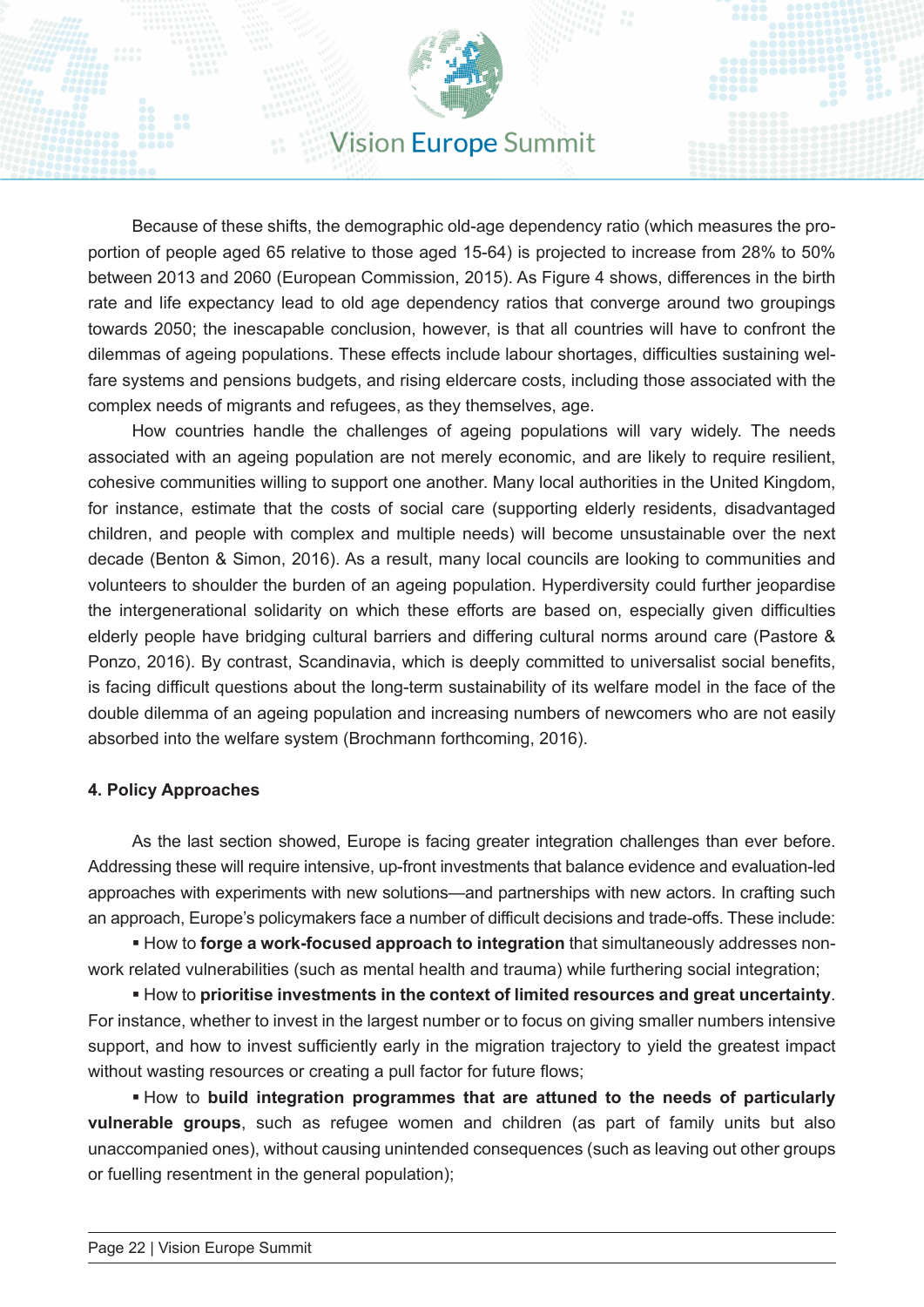

**• How to collaborate effectively with other actors**—including new incumbents such as social enterprises and tech entrepreneurs—while protecting vulnerable groups, ensuring programmes receive rigorous evaluation, and supporting initiatives that work to scale;

**Example 1 How to win and maintain the public trust** on which creative integration policies depend, by appreciating and attending to the interdependences of immigration and integration—for instance by ensuring that policies to regain control of the asylum system (such as temporary protection) don't hinder integration.

Below, we outline a number of the big questions policymakers are facing, and highlight promising approaches to overcome these challenges. We focus on broad policy approaches rather than the specifics of individual programmes. And while not every country will be able to do everything, adherence to broad principles will put countries on the right path to weather this and future challenges in their own way.

#### **4.1 A Work-Focused Yet Holistic Approach to Integration**

Since newly arrived refugees may have spent a large amount of time out of work during the transit, processing, and/or resettlement process, supporting them into jobs quickly is especially time critical to prevent their skills atrophying further. But it is also especially hard. Along with the barriers to work outlined in the last chapter, policymakers face the challenge of balancing early support to get newcomers into work with help addressing more complex needs and health problems, including support for psychological distress and long-term illness.

A second dilemma is that full labour market integration—finding a job commensurate with one's skills and experience with good prospects for upward progression—can compete with the goal of finding work quickly. Policymakers often face the choice between absorbing high, upfront costs of retraining newcomers for local jobs and the more long-term costs of underemployment, brain waste, and slower social integration (since people in low-skilled work face limited opportunities to develop their language skills and may be clustered with people from the same ethnic or national group). This challenge is further complicated by the risk that newcomers are trained for jobs that will cease to exist in the near future, creating additional costs further down the line.

Finally, policymakers face the challenge of creating clear incentives for newcomers to work without undermining social cohesion. Many countries have seen a shift in recent years towards policies that use more sticks than carrots to encourage people into work, by removing benefits for non-participation in training or "workfare" (mandatory unpaid work).17 While these policies mark an

<sup>17 -</sup> Most of these are targeted at the general population rather than refugees per se, but there has been a trend towards making benefits more conditional even for refugees. For instance, Denmark intentionally gives low financial support to refugees relative to social assistance in order to "make work pay," and a new program in the Mjølnerparken area will impose sanctions, including eviction, on people unwilling to take workfare jobs. See Jørgensen, "New Approaches to Facilitating Refugee Integration in Denmark". Similarly, in Germany, the Integration Law which passed in July 2016 will create 100,00 so-called "one euro" jobs, and refugees who refuse to participate will have their benefits cut.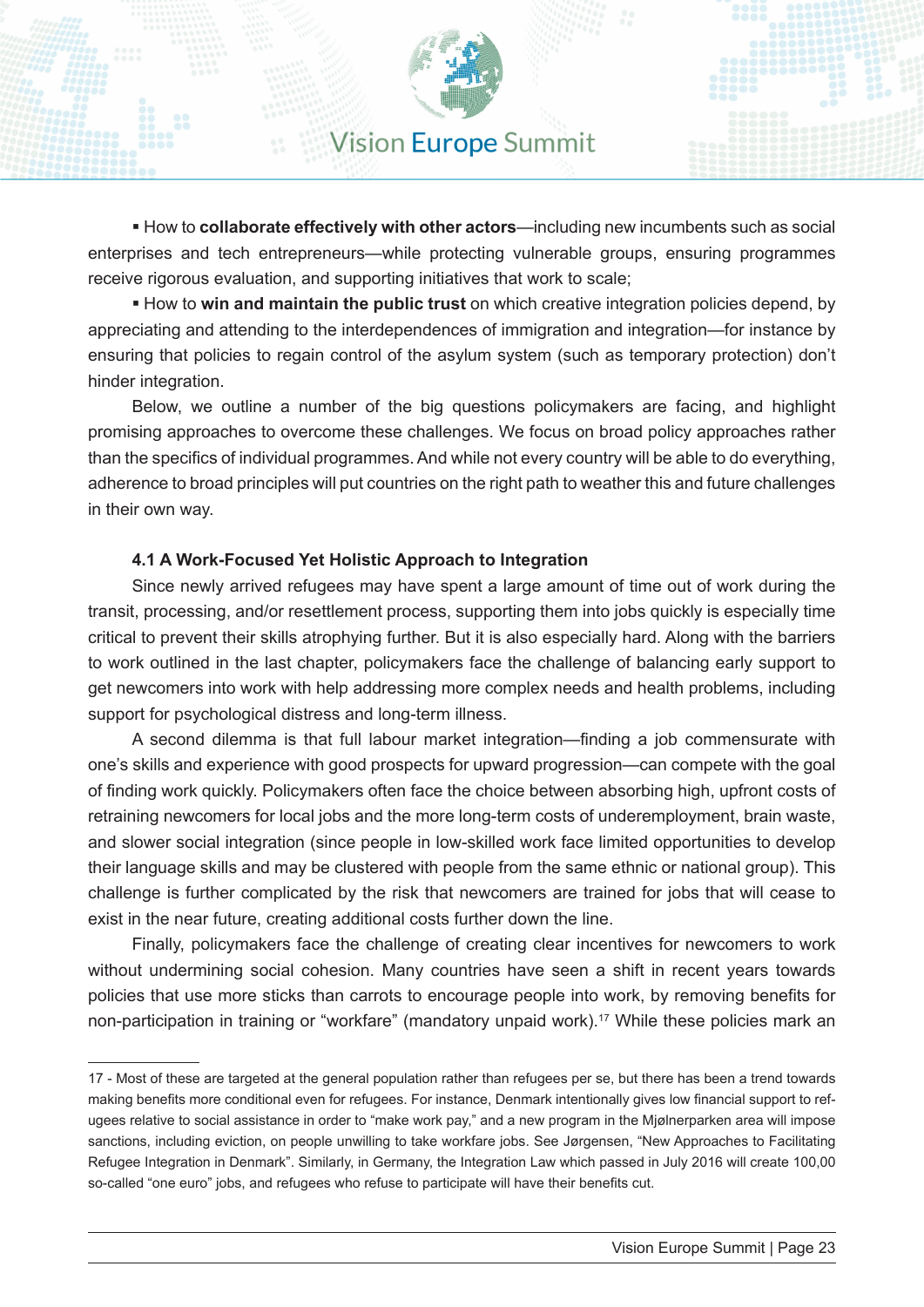

important shift towards the crucial goal of creating incentives to work, imposing coercive programmes without helping people upgrade their skills can have unintended consequences, such as long-term poverty or destitution for vulnerable groups such as older migrants or single parents (Griggs & Evans, 2010).18 Policies that make access to language training conditional on actively looking for work, for instance, may exacerbate social exclusion for women caring for their families.

*Building a Work-focused Integration Policy that Supports Social Integration*

The most promising policy approaches attend to the intersections between labour market and social integration so that they complement and reinforce each other. Policymakers may need to lower their expectations for the most recent cohorts, and understand the unintended consequences of forcing people who are not ready into work. Work also needs to be broadly defined: voluntary work (especially if it helps mitigate other costs to the public purse), freelance and part-time work, and selfemployment are all valid (if shorter-term) alternatives to a traditional job but may be less immediately obvious to service providers.

• Valuing other contributions. While all newcomers should be given the opportunity to think about and enter work as quickly as possible, other avenues, such as voluntary work, can help newcomers learn the language and become full members of society. As detailed in the last section, Europe's ageing population means countries must expand their reservoirs of care workers identifying new, and initially informal, sources of eldercare, childcare, and care for people with multiple and complex needs. Instead of funnelling vulnerable groups into intensive training programmes that are unlikely to yield benefits, initiatives to help refugees into voluntary work (in particular, supporting elderly people) could be a win-win in that they encourage intercultural interactions and reduce isolation, both among elderly groups and newcomers.

**• In-work training.** Many migrants and refugees are keen to enter work as soon as possible, even if this means taking a job at a lower skill level than their education and training. Improving the availability of part-time, flexible, and distance learning—as well as creating incentives for employers to invest in their workforce—is essential to avoiding low-skilled work becoming "sticky". In countries where qualifications are valued more than host country work experience, newcomers should have access to clear information for calculating whether the opportunity cost of additional education and training will pay off.

<sup>18 -</sup> Lone parents, migrants with limited language proficiency, and people with limited education are all less likely to be able to fulfill so-called "conditionality" requirements or may trigger sanctions because they do not understand how the "system" works or what is required of them. Recent evidence suggests that non-coercive approaches to getting people into work are more effective than coercive approaches. For instance, behavioural insights or "nudges," such as encouraging jobseekers to make commitments and building psychological resilience, can be deployed to get people into work. In this regard, a randomised controlled trial found that the intervention group had 15-20% improvements in employment rates versus a control group (Behavioural Insights Team, 2012). However, non-coercive programmes are themselves costly and may require that some groups are prioritised over others.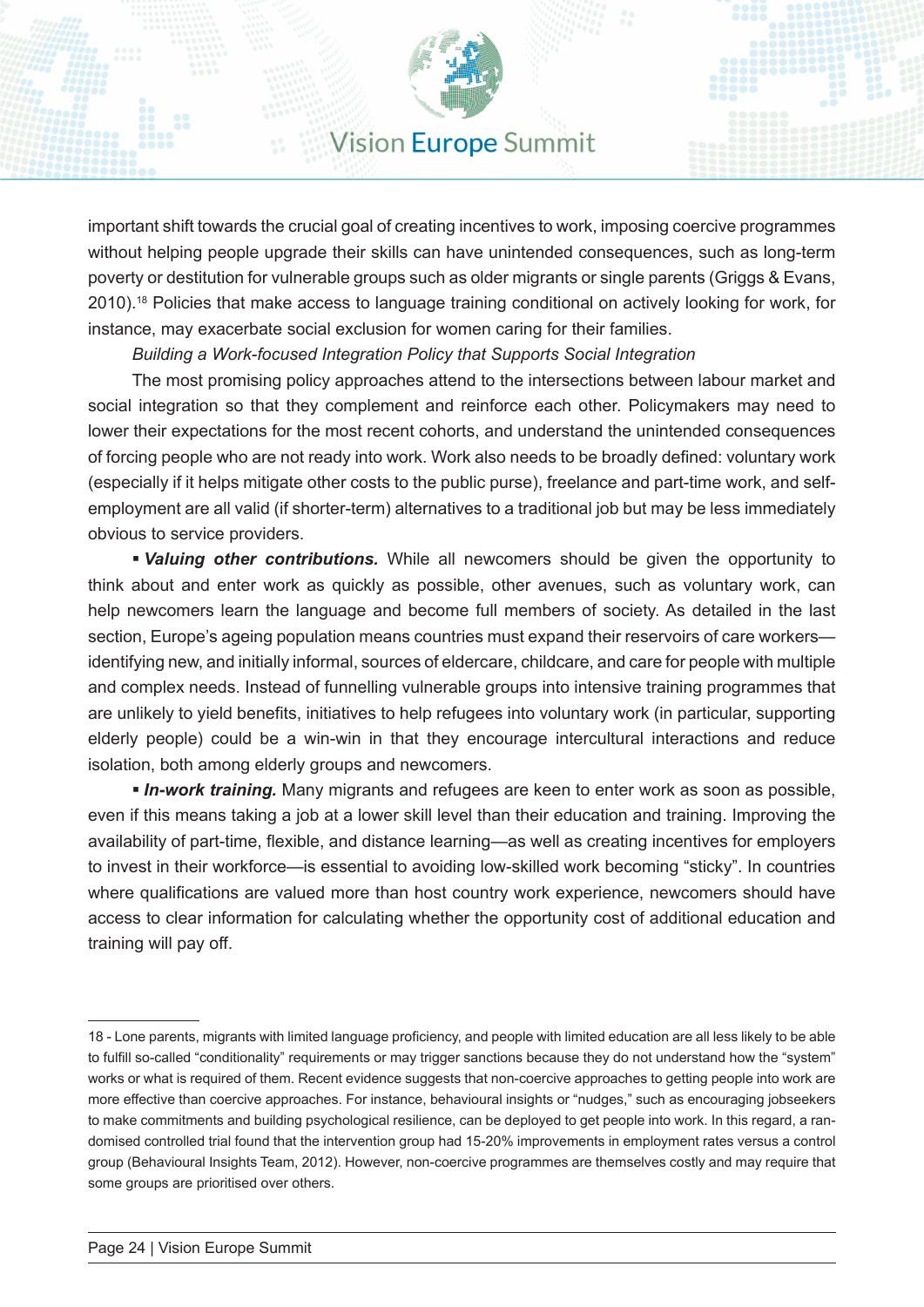

#### **What Works 1: Business Support and Incubation**

It is well known that migrants have a greater proclivity toward entrepreneurship. Yet immigrants and refugees face numerous barriers to setting up a business, including weak host-country networks, challenges navigating the often labyrinthine administrative requirements of setting up a business (difficult for all would-be entrepreneurs, let alone new arrivals), poor understanding of social and cultural business norms, and difficulties attracting funding (because of their more limited credit history and perception of greater risk among financial institutions) (Desiderio, 2014). Promising programmes to support entrepreneurs fall into a number of categories:

**Mentoring and Training**. For instance, the Chamber of Commerce and Industry (IHK) in Berlin runs monthly start-up classes for refugees, in both German and Arabic, which advise refugees on the requirements and support available to start a business in Germany. These classes connect students with successful refugee entrepreneurs who act as mentors, and also link newcomers with networks of entrepreneurs, services, clients and credit institutions.19

**Incubators and Accelerators.** In the Netherlands, "Incubators for Immigrants" is a support program for new arrivals that includes training, mentoring, legal and regulatory assistance (for migration and business permits), support in identifying funding, and office space. By mid-2016 the NGO had received around 40 business plans from asylum seekers and refugees.<sup>20</sup> In the United Kingdom, mi-HUB is a social enterprise that offers virtual offices, networking and training courses.21 "This Foreigner Can" is a 16-week migrant business accelerator that selects talented entrepreneurs for a training program to develop and scale their businesses in return for equity.<sup>22</sup>

Although most commonly associated with high-growth tech businesses, there is potential to expand these models out to people who have experience running businesses in their home countries and in less advantaged areas. So-called "ethnic business" is thought to be lower value, but can be an important vehicle to social integration and provide valuable opportunities for disadvantaged groups, such as women (Desiderio, 2016). Setting up a business could be especially valuable for refugees who are housed away from job opportunities.

That said, entrepreneurship is more often than not a survival strategy; it is much more difficult—indeed elusive—to create the elixir that can support newcomers into high quality entrepreneurship.

<sup>19 -</sup> https://www.ihk-berlin.de/produktmarken/Service-und-Beratung/finanzierung/Start-up-Class-anmeldung/3298098.

<sup>20 -</sup> http://incubatorsforimmigrants.com/.

<sup>21 -</sup> http://www.mi-hub.com/#.

<sup>22 -</sup> http://thisforeignercan.com/migrant-business-accelerator/.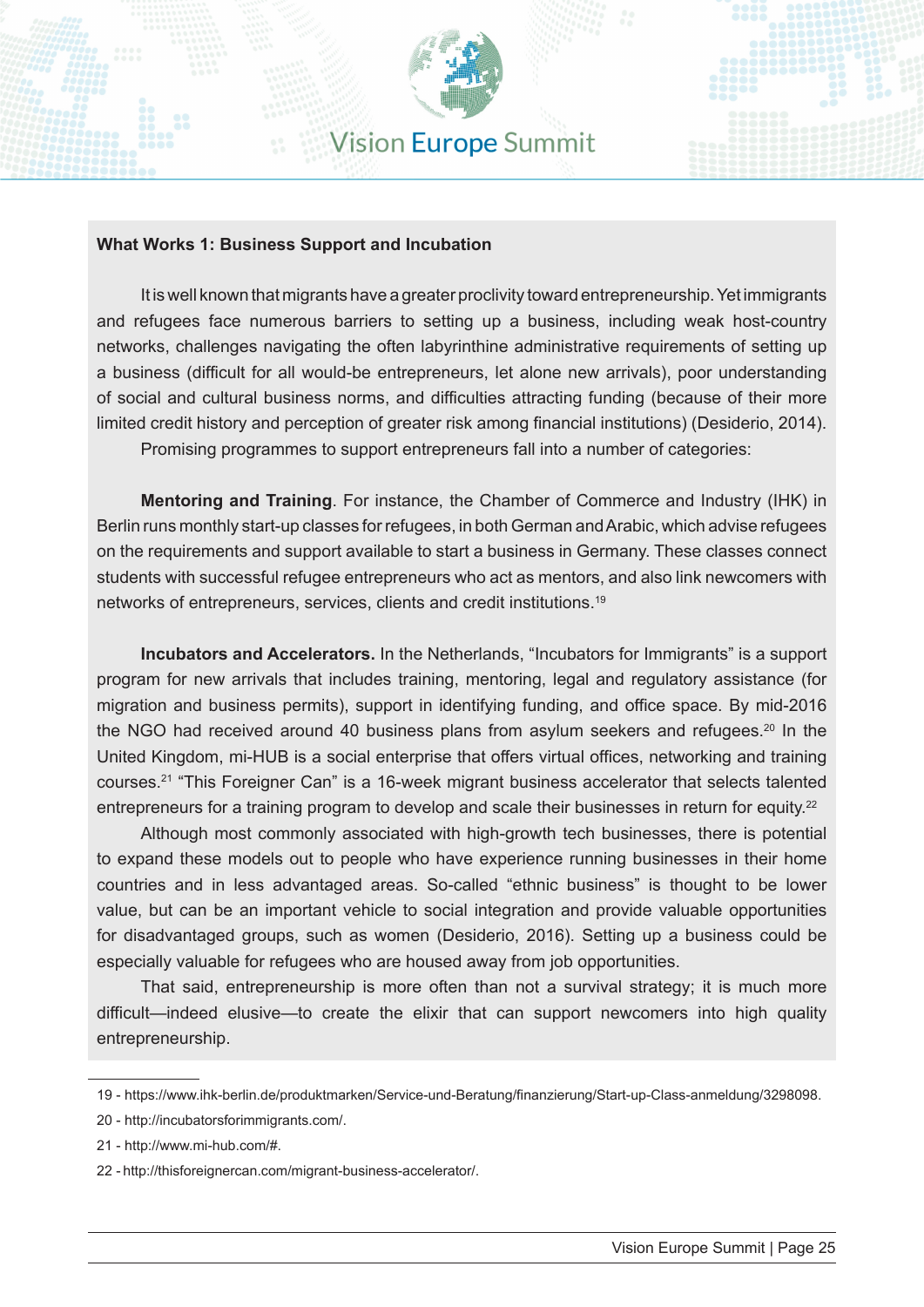

**Entrepreneurship.** Migrants and refugees who don't speak the host country language face limited employment options: low-skilled work or intensive investments in getting up to a high level of language proficiency. For people with energy and ideas, these strategies can be a waste of time and human capital; while for others, entrepreneurship may be the most realistic source of early work experience that can prepare one for eventual transition into formal employment. However, starting a business is often beset with barriers, not the least of which is accessing credit and navigating complex bureaucracy (see Box 1).

Investments in training for jobs that are not likely to exist in a decade are especially likely to backfire both for host country budgets and migrants themselves. Accordingly, public employment services need to work more closely with independent advisory bodies on migration (following the model of the UK Migration Advisory Committee, for instance, which advises on shortage occupations) and analysts who study labour market trends. However, since it is difficult to accurately predict what jobs will be around in the next decade, the most important element is a focus on lifelong learning (see Section 4.3 below).

#### **4.2 An Early, Proactive Approach to Integration**

Many newly arrived migrants and refugees need extra support before they will be ready for local jobs. With many newcomers having spent a long time out of the labour market in the course of their journeys, it is important to begin this process as early as possible. But policymakers face the dual risk of investing in people who are then required to leave (at the expense of other immigrants or natives), or delaying support for those who end up staying. Most countries have tended to reserve services (such as labour market integration programmes), just as they have restricted the right to work, to those who have had a positive response to their asylum claim and resettled refugees. Such as approach also has the advantage of reducing the risk of creating perverse incentives to misuse the asylum route.

Awareness that current backlogs create the risk that future refugees will be waiting a considerable time for their applications to be processed has encouraged many countries to extend their services to asylum seekers. Countries have either staggered the intensity of programmes (as in Finland's step-wise staggered approach, which screens asylum seekers to decide where to settle them, but grants them more intensive screening programmes once they have residence), or made services available to nationalities likely to be given protection (as in Germany's decision in November 2015 to open introduction programmes to asylum seekers from countries with high recognition rates). At the same time, most countries have opened their labour markets to asylum seekers, at least if they fulfil certain conditions (such as labour market tests or waiting periods).23

A more radical approach was recently announced by Germany. The new Integration Law treats

<sup>23 -</sup> For an overview of waiting periods and eligibility criteria for both integration services and labour market access, see OECD, 2016.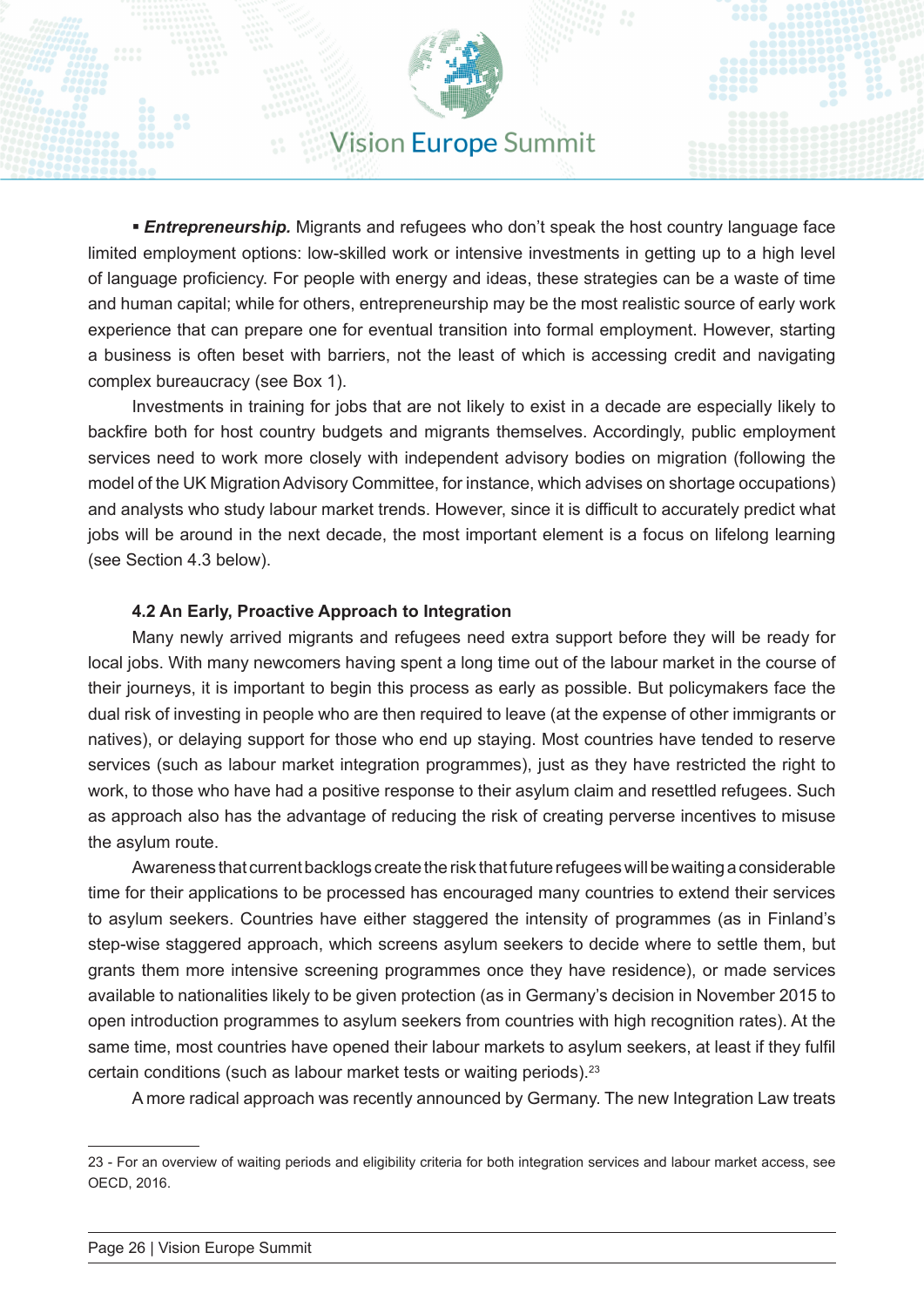

all newcomers as potential permanent residents, and invests in them as if they are going to stay. It opens its labour market and services further to asylum seekers by a) suspending the "priority test" in areas of low unemployment; b) making it easier for asylum seekers to get Vocational Education and Training (VET) positions with the so-called "3 plus 2 rule", which gives people the right to stay during a VET programme plus the right to work for two years afterwards, and c) opening up initial language and induction training to all asylum seekers.

The law is grounded in hard-headed realism. Since many of these newcomers will not be returned even if their applications are rejected, the risk of not investing in people who stay (which includes costs such as social exclusion and marginalisation) exceeds the risk of investing in people who leave. In any case, investments in people who return to their regions may also serve a development purpose in equipping refugees with useful skills to break the vicious cycle of dependency. A similar approach is taken in Sweden, which makes it possible for asylum seekers to switch to labour migration routes if they get a job. But policymakers must realise that they walk a fine line between these sensible efforts to reduce legal and practical barriers to work without creating incentives for the asylum system to be used as a labour migration channel.<sup>24</sup>

### **Early Intervention Across the Migration Trajectory**

An early but staggered approach to investments depends *at the very least* on good systems for collecting data, mapping skills and experience, and identifying needs at the earliest possible moment. It also requires—as far as possible—narrowing the gaps between arrival and work: even if someone is not perfectly trained or in possession of full language proficiency, it may be easier to develop these skills from within work.

**Pre-departure policies.** As European policymakers seek to make resettlement and relocation more important routes through which refugees arrive in destination countries, so should pre-departure policies become an integral part of these systems. Pre-departure skills mapping and career planning (although only tested on a small-scale thus far) have shown good results for getting educated migrants into skilled work earlier.<sup>25</sup> And across the skills spectrum, basic language and skills training—especially if it is coherently integrated with host-country language training (i.e. there is no duplication or gaps in training, and it is continuous and progressive) can lay the groundwork for further learning. However, these programmes are often very costly and will require greater innovation if they are to be taken to scale.

**Early needs assessment and skills training.** One of the main challenges of labour market integration is assessing competence for people who lack (or can't prove) formal qualifications.

<sup>24 -</sup> For a detailed discussion of recent policy changes and their implications, see Desiderio (2016).

<sup>25 -</sup> For instance, Germany has recently piloted pre-departure training, credential recognition and matching initiatives cooperatively with origin countries to fill labour vacancies in Germany. Some of these programmes, run by the Deutsche Gesellschaft für Internationale Zusammenarbeit (GIZ), have had some success, due in large part to strong industry involvement in them. See Desiderio & Hooper (2015).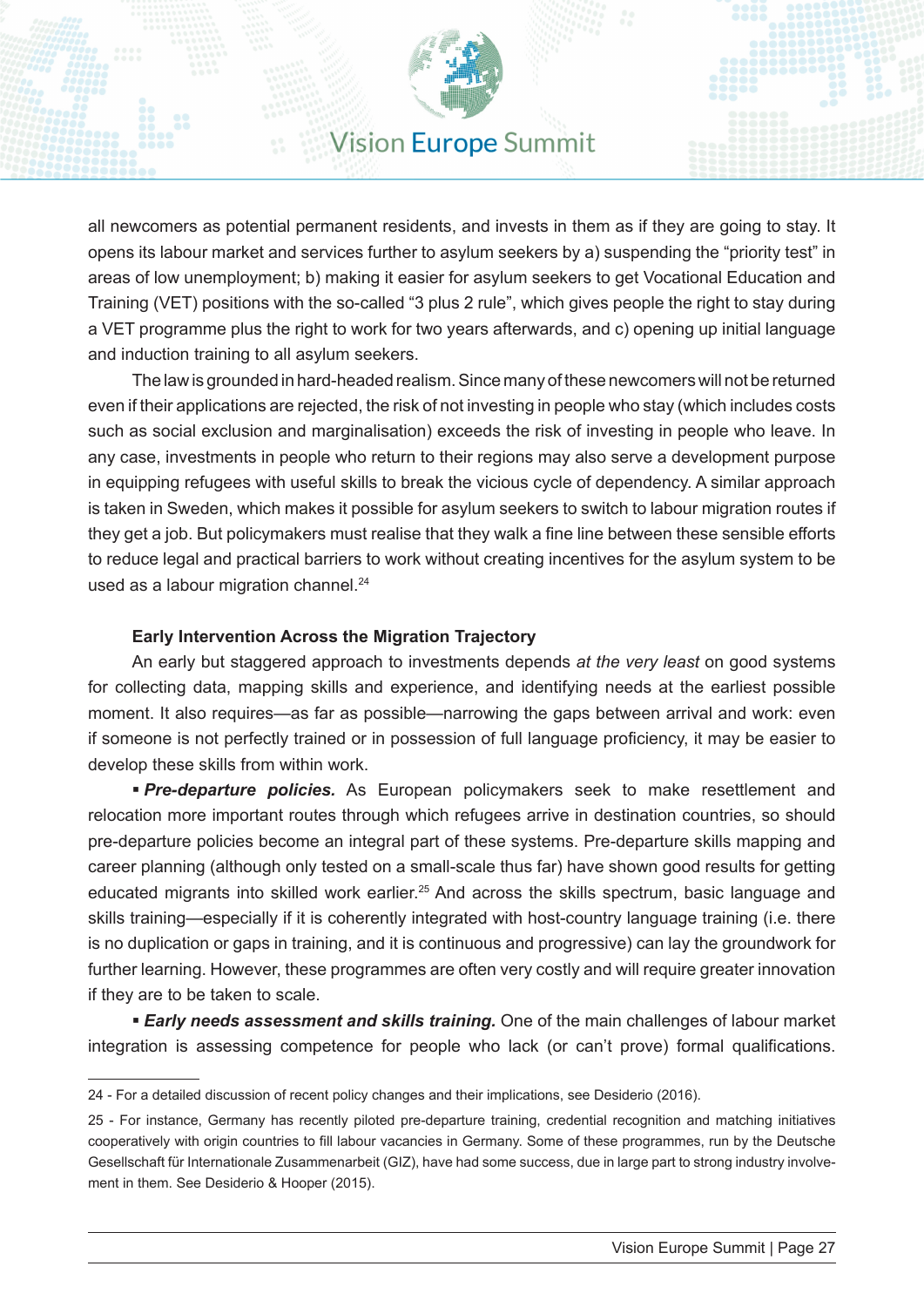

Promising practices include assessment of prior learning techniques and on-the-job assessment, but these are costly in both time and resources. While the most intensive support should be reserved for groups who are likely to receive (or have just received) protection, investments in a baseline of language and skills mapping may pay huge dividends, even for those who do not receive protection.

**· Distance learning and remote work opportunities.** Technology can make training available wherever refugees and migrants are (including in reception centres or if housed in rural or disadvantaged areas), enable people to learn alongside full-time work or family responsibilities, and provide alternatives to those unable to access or afford mainstream training. For instance, Kiron University designs distance learning courses based on existing Massive Open Online Courses (MOOCs) for asylum seekers while they are in processing; several universities have agreed to recognise these courses as credit once their status has been approved. This blend of online and offline (or traditional and new) learning tools is promising, although new and as yet untested.

#### **What Works 2: Fast Tracks and Bridging Programmes**

Bridging and other training programmes help people plug gaps in their skills and experience rather than retraining from scratch. Canada has pioneered bridging courses for newly arrived migrants to speed up qualification recognition and encourage employment matching. The career pathway approach allows skilled migrants to get experience at the bottom of the ladder in the vocation they have been trained for, while plugging gaps in their training.

In Sweden, bridging courses for professionals, including health professionals, teachers and lawyers, have had a positive impact on employment outcomes and wages. A 2014 evaluation found an 18 per cent increase in the probability of getting into relevant employment for foreign-qualified teachers who participated in the bridging courses (Niknami & Schroder, 2014).A similar programme for refugee doctors in the United Kingdom, "Building Bridges", combines work placements in hospitals with intensive training to meet licensing requirements. During 2011-2013, one in four participants found a medical job at a level corresponding to their qualifications immediately at the end of the program, and roughly half found other health sector jobs.

Bridging courses are expensive, and hence have been limited mainly to high-skilled professions. A new programme in Sweden, however, aims to rapidly support refugees into shortage middle-skilled occupations, including those of chefs, meat cutters and butchers, as well as pharmacists, dentists and doctors. The design of these programmes includes validating knowledge through supervised work experience and knowledge tests, supplementary vocational training (if needed), professional certification and work authorisation, vocation-specific Swedish training, and work placements. One of the strengths of this programme is its buy-in from social partners following a tripartite agreement between the Public Employment Service, relevant education and training agencies, and the trade unions and employers' confederations.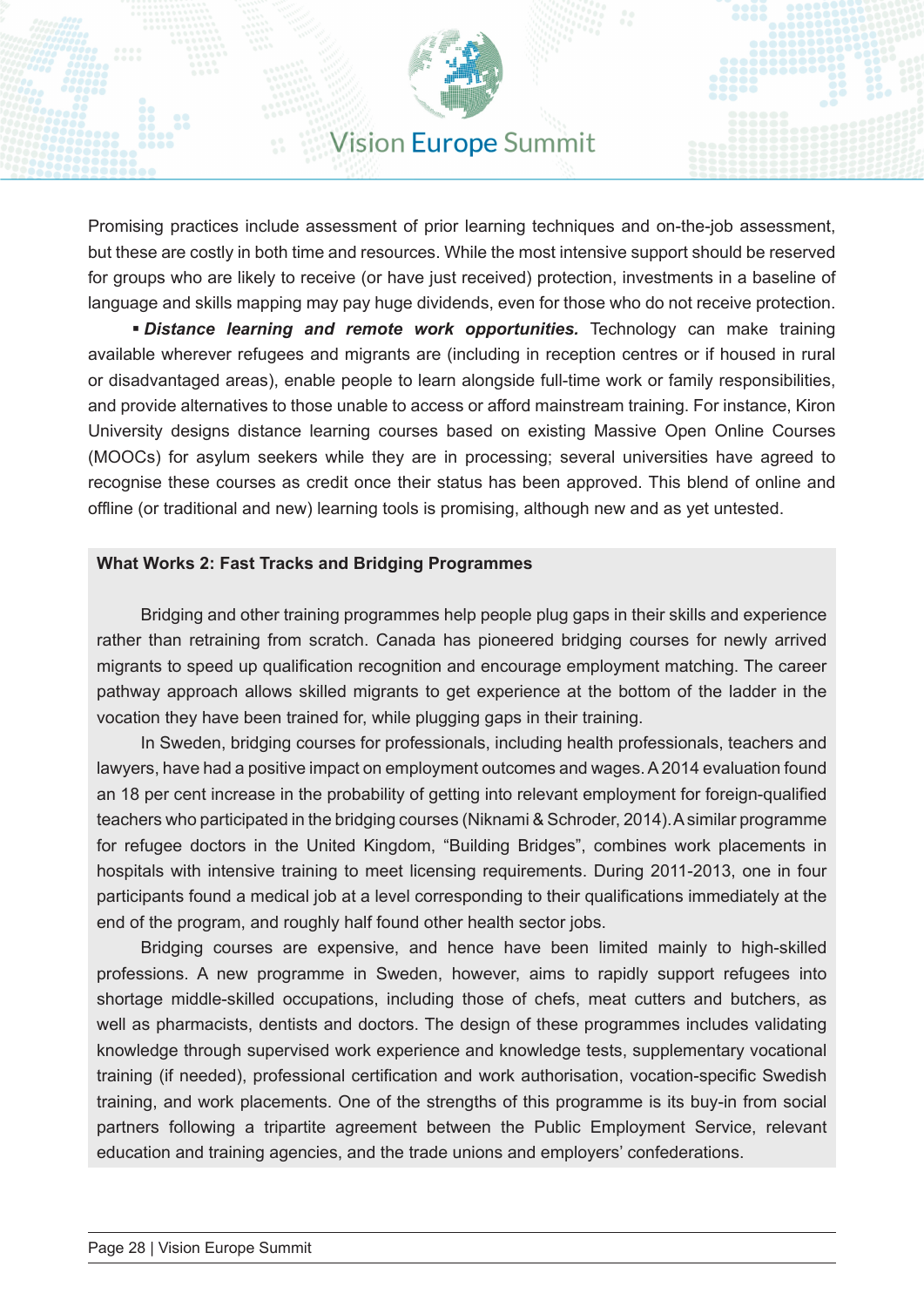

**• Fast tracks.** Instead of funnelling newcomers through generic language training and only then considering their credential recognition or training needs, skilled migrants can be "fast-tracked" into intensive and tailored services to reduce their time out of work. For instance, countries can create exit routes so that talented refugees don't get stuck in programmes that are not suitable for their needs (e.g. Norway exempts high-skilled refugees from the induction program) or fast-track programmes that help newcomers get up to speed quickly or plug gaps in their skills while working (see Box 2). The effectiveness of this approach depends, of course, on early and effective skills screening.

There is a clear case for intensive investments early in the migration trajectory, but newcomers who have acquired host-country human capital do complicate further the—already tricky—question of what to do with people whose asylum claims are rejected. A number of dilemmas arise from the fact that strong migration management systems depend on governments being serious about removing people who don't belong, raising the question whether the state should withdraw access to services and benefits at this point. Some countries may wish to do so in order to make staying less desirable, but this creates other challenges, such as the risk that they are pushed into the informal economy, criminal activity or destitution. Moreover, some countries may see the value of continuing to offer some services in order to retain some control over failed asylum seekers. Either way, governments need to address these practical, political and moral issues rather than adopting a laissez-faire approach which grants practically de facto status to all, regardless of the outcome of the adjudication of their claim.

#### **4.3 A Whole-of-Government Approach to Integration**

Policymakers also face the challenge of balancing support for newcomers with investments into the integration of existing migrant groups. The migration crisis creates a danger that emergency response diverts resources away from other vulnerable groups that are already hurting economically, and thus risks inflaming anxiety about migration.

One of the biggest debates in integration policy in recent years has been about "mainstreaming" integration. That is, the extent to which targeted or group-based policies work, or whether they should be replaced by general programming that targets conditions requiring attention, such as language training, school leaving etc., which benefits the whole population. Critics of group-based targeting argue that they fuel resentment among the general population, leave out other vulnerable groups who may not fulfil the specific criteria but share similar characteristics, or detract attention away from more structural changes to ensure that society and services can accommodate diversity. One example of this is integration programmes that cover only a finite period after arrival, after which one goes from intensive services to very little support (including, for instance, from employment advisors who are not well trained to deal with refugees) from one day to the next. On the other hand, critics of "mainstreamed" approaches argue that they have often been introduced as an excuse for cuts, and that many promising initiatives have been terminated in the name of mainstreaming (Benton, Collett & McCarthy, 2015).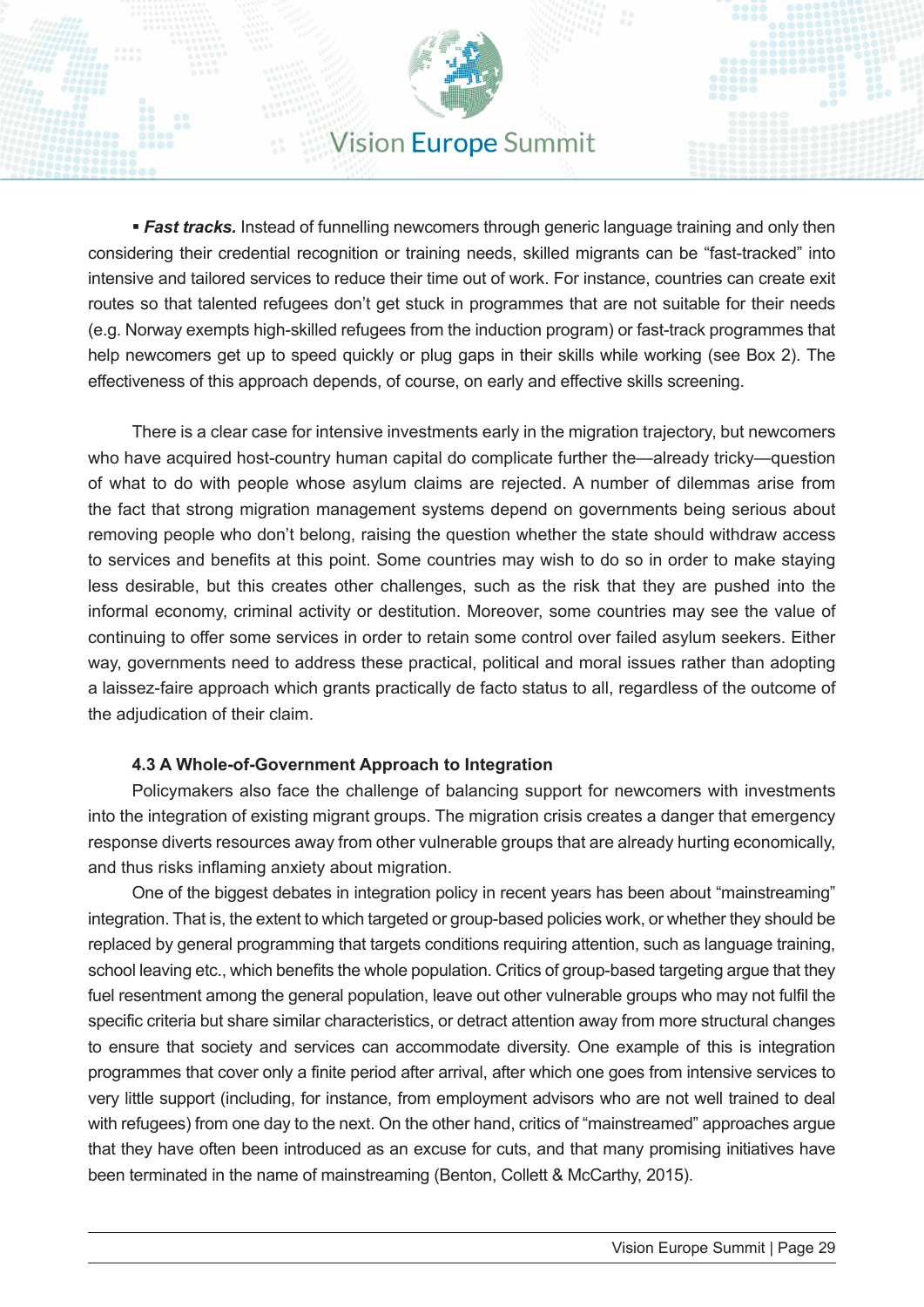

#### **Engaging the Entire Government**

As European countries adapt further to their status as major immigration societies and the new normal of rapid social change, mainstreaming is the only approach that makes sense. Many of the smartest investments for newly arrived migrants and refugees will also hold value for other disadvantaged groups. For instance, a focus on lifelong learning can help newcomers and existing groups alike weather changing labour markets. Similarly, public employment services that are equipped to give advice about retraining to meet the needs of the local jobs market (instead of largely serving low-skilled jobseekers and performing the function of gatekeeper for benefits) are likely to also benefit older workers who have lost their jobs, young people who are unable to gain a foothold in the labour market, and migrants and refugees alike.

Mainstream policies that benefit, but do not exclusively target migrants and refugees may also be easier to present to publics concerned about the cost and effectiveness of various services. For example, many governments are investing in building social housing while emphasising that these efforts benefit everyone. However, for mainstreaming to live up to its promise, it requires concerted efforts across all levels of government to systematically assess and adapt all services (including integration, education, housing, employment and social policy) to both diversity and mobility (i.e. population churn) (Collett & Petrovic, 2014).

**• Adaptations to mainstream services.** At a minimum, mainstreaming also requires making necessary accommodations—such as having female interviewers for women from cultures where interactions with men are not encouraged, or hiring bilingual staff—across all services, instead of meeting the needs of specific groups in a silo of a targeted service. It also must offer translation and interpretation across services, which can be costly, but ultimately is likely to pay off in the form of early access to essential services.

**• Coordination mechanisms.** More muscular mainstreaming approaches improve coordination across government, to both strengthen information-sharing and ensure that different services interact positively with, instead of working against, one another. For instance, Austria's strategic plan for the integration of asylum seekers suggests ways to align services—such as by providing parents with language classes while their children are at kindergarten (Austrian Federal Ministry for Europe, Integration and Foreign Affairs, 2015) (see Box 3). Portugal has also prepared well for the arrival of newcomers, by setting up an interministerial and multilevel working group to coordinate the reception of resettled refugees.26

**• Data sharing and digitisation.** New technologies and the broader move to digitise government systems can also help ensure that problems are spotted early on, and will ultimately make much deeper analysis (including using big data and predictive analytics) possible. For instance, Germany is introducing an ID card so that all services have access to the same information about

<sup>26 -</sup> The working group includes the High Commission for Migration, the Border Police, the Labour and Vocational Training Institute, the Social Security Institute, and a number of Directorates-General from the European Commission.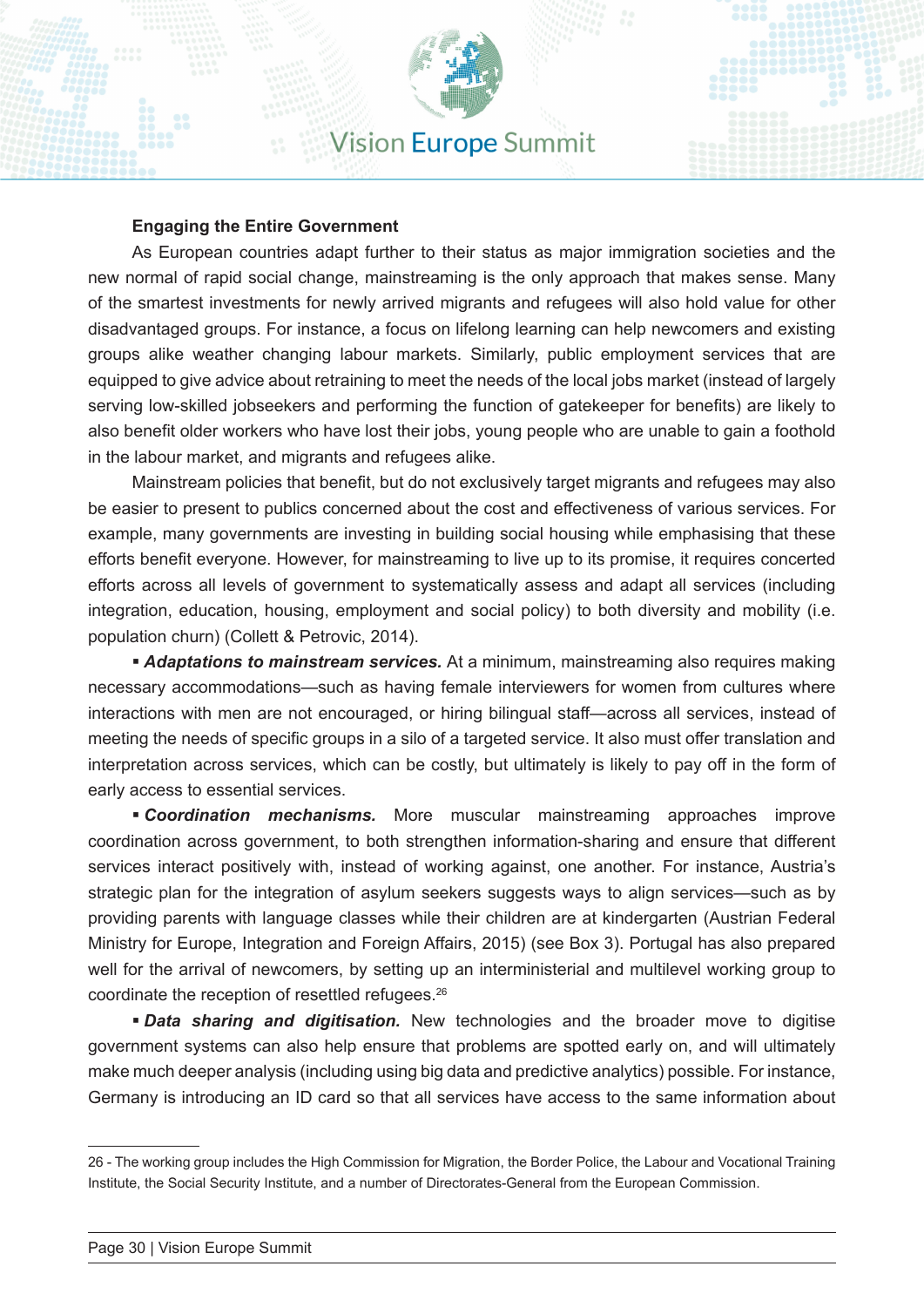

asylum seekers, while Denmark and Sweden's personal identification numbers link information about newcomers to different data registries.

#### **What Works 3: Balancing Mainstreaming and Targeted Support**

The Austrian Government's "50 Action Points: A Plan for the Integration of Persons entitled to Asylum or Subsidiary Protection in Austria" is a strategic, comprehensive look at the governance and policy of integration by taking an important step back at a time when most integration policymakers are concerned with short-term challenges. The Plan makes fifty recommendations in eight areas: language and education; work and employment; the rule of law and values; health and social issues; intercultural dialogue; sports and leisure; housing and the regional dimension of integration; and general structural measures (including use of data and evaluation).

Although it does not use the language of mainstreaming, it embodies core mainstreaming principles such as improving the diversity awareness and language capabilities of the medical workforce both by developing interpretation services and hiring people with language skills from the communities they serve. It also places emphasis on improving the multilevel governance of integration, for instance by strengthening the role of elected officials responsible for integration in areas unused to migration. Finally, it acknowledges that housing pressures are shared broadly, across the population, and makes house-building a priority for society as a whole.

**• Diversity and intercultural awareness.** Diversity training for officials, such as the intercultural training promoted by Germany's IQ Network, can do more than increase their cultural sensitivities. It can also help officials understand the challenges that *all* nontraditional jobseekers (whether career changers, former military personnel, or new arrivals) face translating their skills and experience across different worlds (see Box 4).

### **What Works 4: Embedding Intercultural and Diversity Training in Employment Services**

The "Integration through Qualification" (Integration durch Qualifizierung) Network builds awareness of the needs of foreign jobseekers by engaging all stakeholders involved in labour market integration, with the aim of normalising issues of credential recognition.

Across Germany, there are 16 regional IQ networks and five competence centres that provide advice, bridge training, and skills assessments to migrants. These networks work with employment offices and job centres by training staff in cross-cultural competencies and improving their knowledge of foreign credentials. From 2011 to 2014, about 500 training programmes were implemented to support intercultural awareness. For instance, the Baden-Württemberg network trains migration commissioners as "intercultural ambassadors" who seek to raise awareness of diversity and equal opportunities issues among employment agencies, welcome centres, chambers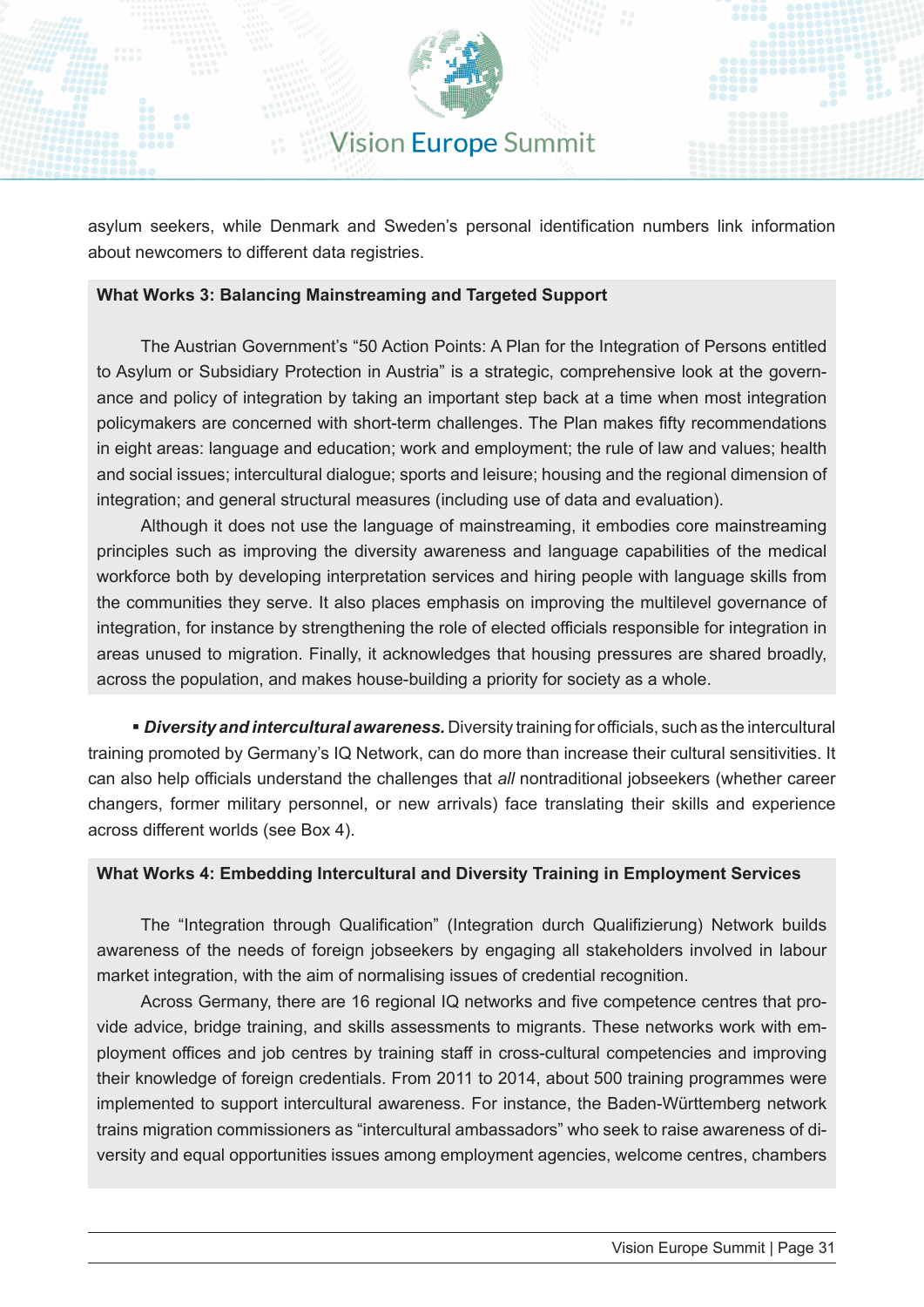

and businesses. The network also works with small and medium-sized enterprises (SMEs) to help them adapt their hiring and human resources strategies to diversity.

Countries and cities where intercultural and diversity training have become standard are wellplaced to receive and support newly arrived refugees. But it is important to understand that the needs of new arrivals, especially those who have been through traumatic circumstances, may differ from those of previous groups. And many countries have considerably less experience with mobilityproofing (rather than diversity-proofing) services by specifically dealing with the impact of "churn" or large numbers of new arrivals at unexpected times. Whether placing students arriving throughout the school year, or solving bottlenecks in medical services that coincide with other seasonal fluctuations such as tourism, helping services plan for and manage unexpected challenges depends on much better data and analysis on how policies and programmes affect different groups.

To meet both existing integration challenges and adapt to the needs of newcomers, thoughtful crossgovernmental efforts to ensure that all services are fit for the populations they serve depend on strong leadership and systematic and determined coordination efforts.

#### **4.4 A Whole-of-Society Response to Integration**

Public anxiety reflects a sense of lack of control over the current crisis and a perception that it is happening *to* people—as a result of decisions higher up the food-chain or geopolitical failure—rather than a collective project or responsibility. The idea of a "whole of society" approach (engaging people outside government, and more importantly, outside of insular policy communities and the political establishment) has therefore taken on renewed urgency amid the scale of the current challenge.

And much of society has indeed stepped in and signed up to the refugee integration project. The last year has seen an explosion of new refugee integration initiatives, from distance learning and freelancing platforms to apps to help newcomers navigate services, under the banner of the *Techfugees* movement. Tech and social entrepreneurs are simultaneously highly adaptive and reactive; they collaborate rapidly and easily across borders and seek to involve refugees and migrants in the design and delivery of new innovations.<sup>27</sup> The energy and involvement of these new actors may mark the beginning of a governance shift in integration, with greater numbers of people engaged in the task of refugee integration, many of whom are not easily labelled as "private sector" or "civil society" since they wear different hats (they may do pro bono work for a tech company, or be involved in multiple public and private partnerships). However, the speed of the tech community response has led to some tools being developed that don't meet user needs, connect with mainstream services, or adhere to minimal security and privacy requirements (Benton & Glennie, 2016). As a

<sup>27 -</sup> For instance, many of the new intensive coding schools have built their business model around recruiting refugee graduates of the program to return as mentors or teachers.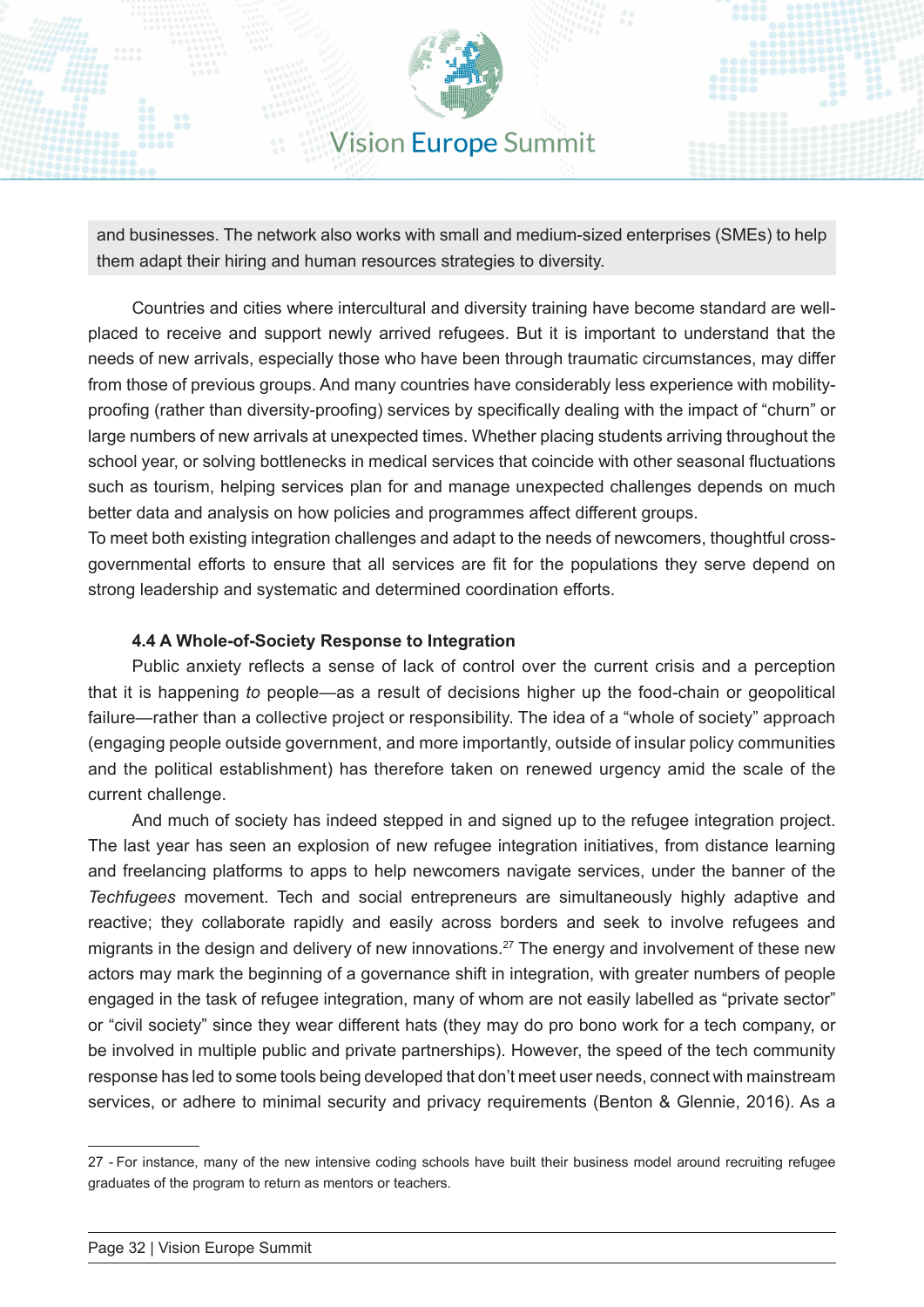

result, policymakers face the challenge of fostering experimentation and engaging these groups while encouraging greater evaluation and sharing of what works.

Meanwhile, new coalitions of employers continue to form. Big employers such as Siemens, Adidas and Deutsche Bank have launched flagship paid internship or apprenticeship programmes.<sup>28</sup> These are still small-scale and connected to employers who see hiring refugees as their corporate social responsibility, rather than a genuinely attractive proposition. And there is always a risk that programmes that deal with very small numbers create expectations that can't be met. Once more, policymakers face the challenge of institutionalizing much bigger partnerships and enlisting the big players so that we're talking about thousands instead of dozens of high value apprenticeships.

#### **Engaging the Entire Society**

Governments have immense convening power to help stimulate civil society and private sector innovation and energy. The rapid growth of the *Techfugees* community and the explosion of volunteer support demonstrates that while scepticism about, and outright opposition to, refugee flows across most European electorates has grown strongly, so has the energy and enthusiasm for developing new solutions for the integration challenges facing refugees.<sup>29</sup> However, unless these efforts are more closely aligned with the development of policy, there is a risk that this enthusiasm will wane. Moreover, volunteers need to be supported and valued to avoid burning out. Promising approaches to supporting a whole-of-society approach include:

**Engaging employers to adapt their business models.** The most promising initiatives encourage employers to engage beyond their corporate social responsibility arms and recalibrate the calculus for hiring newcomers. In France, the Employers' Groups for Labour Market Insertion and Qualification pools public and private resources to provide training, mentoring, and apprenticeships to small businesses (Desiderio, 2016). In Sweden, the "100 Club" initiative, led by the Employment Services, seeks to build capacity for companies who are willing to hire a critical mass of newcomers, with the hope that they will permanently change their hiring practices and become industry leaders.

**• Supporting new public-private partnerships.** A promising model in this area is Social Impact Bonds (SIBs), which encourage results-oriented solutions to thorny social challenges and bridge funding gaps. Often called "payment-by-results" (UK) or "pay for success" (US), SIBs set measurable outcomes from services delivered by third parties, promising payment from government only if the services achieve certain outcomes. Usually, SIBs are funded by private investment and delivered by

<sup>28 -</sup> For instance, Siemens in partnership with the city of Erlangen, Germany has a program offering paid internships to graduate asylum seekers with good English or German proficiency, which includes workplace orientation, skills assessment and training.

<sup>29 -</sup> These sentiments are likely to prove to be a reaction to the enormous speed and manner in which migration enveloped (parts of) Europe in the last two years and the sense that political leaders had no viable plan to reduce and introduce order in the inflows. With both numbers and the route of entry into Europe now seemingly under substantial control, there is an opportunity for even skeptics to join the effort of focusing squarely on new task: integration.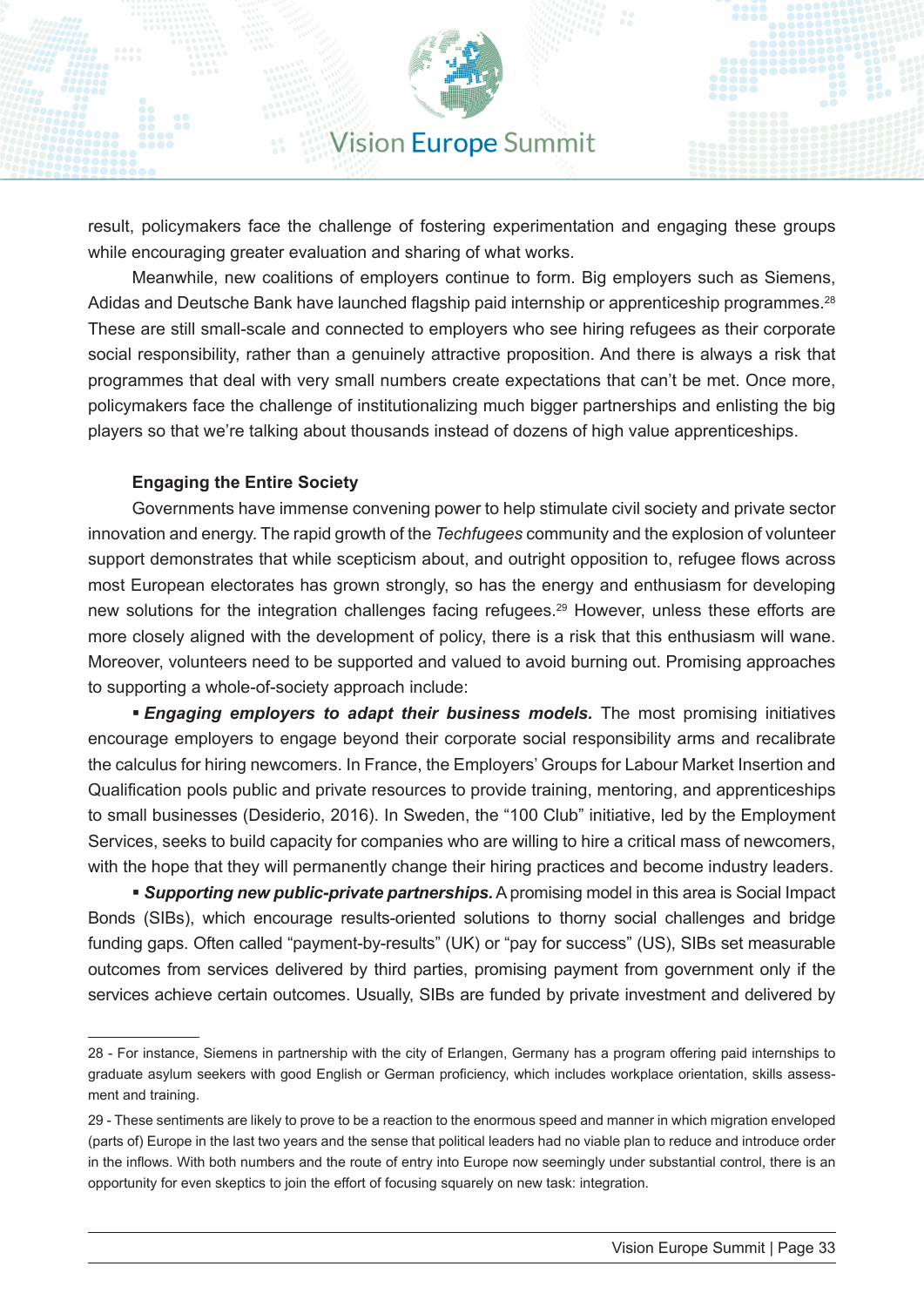

third party groups such as social enterprises, civil society organisations, or private providers, and hence the private sector bears the risk. SIBs have been used to good effect in policy areas that are difficult to sell to publics, such as criminal recidivism, chronic health conditions and homelessness (Shah & Costa, 2013). A promising trial in Finland seeks to train and employ 2,000 migrants over the next three years, through continuous language, culture, and vocational and on-the-job training. Since public-private partnerships are often fragile and small-scale, SIBs offer promising ways to fund social challenges and institutionalise relationships between public, private and third sector partners.

**• Fostering innovation.** Policymakers can help stimulate innovation (for instance through social challenge prizes or open competitions) and support and scale what works (for instance through follow-on funding and incubation). Giving the best solutions the ability to win public contracts to deliver services will be the most robust pathway to realizing these alternative models on any significant scale; supporting young companies to grow can also help fuel economic growth (see Box 5).

#### **What Works 5: A Technology-Enabled Community Housing and Integration System**

Some of the most promising recent innovations to support newcomers employ the ideas of the sharing economy (i.e. Uber, Airbnb) to harness and put to use community energies. Digital platforms connect newcomers with people and families willing to offer their time or resources, from old smartphones and computer equipment to mentoring and buddying—or even a room in their house (Benton & Glennie, 2016). The use of digital technology makes it possible to involve a much larger constituency of people in integration, wherever they are and however much they want to be involved.

For instance, *Refugees Welcome* is an example of a digital platform that acts as a "matchmaker", bypassing slow bureaucratic systems by bringing together ordinary people who are willing to offer a room to people who need one. In addition to meeting critical housing deficits, housing newcomers with families can provide critical guidance and information, enable them to live closer to economic centres, and help newcomers get a head start on their labour market and social integration.

Refugees Welcome has now spread to 20 countries, including Portugal, the Netherlands, Canada, Spain, and Poland. Through its German branch, people have moved into 350 homes, and hundreds more have been matched in other countries. A similar program is CALM ("Comme A La Maison" or "Just Like Home") in France, which matches poorly housed or homeless refugees with a family to stay with.

But to properly be sustained and scale, these platforms will need to work with government services to redirect some of the resources that would otherwise be spent on in-house services. Although Refugees Welcome has forged strong partnerships with some government authorities, bureaucratic obstacles in most countries have made this process difficult. As a result, the initiative relies for the most part on crowdfunding. To realise its full promise—of an alternative, community-led approach to refugee reception—governments will need to be less risk averse and work more closely with these alternative delivery models.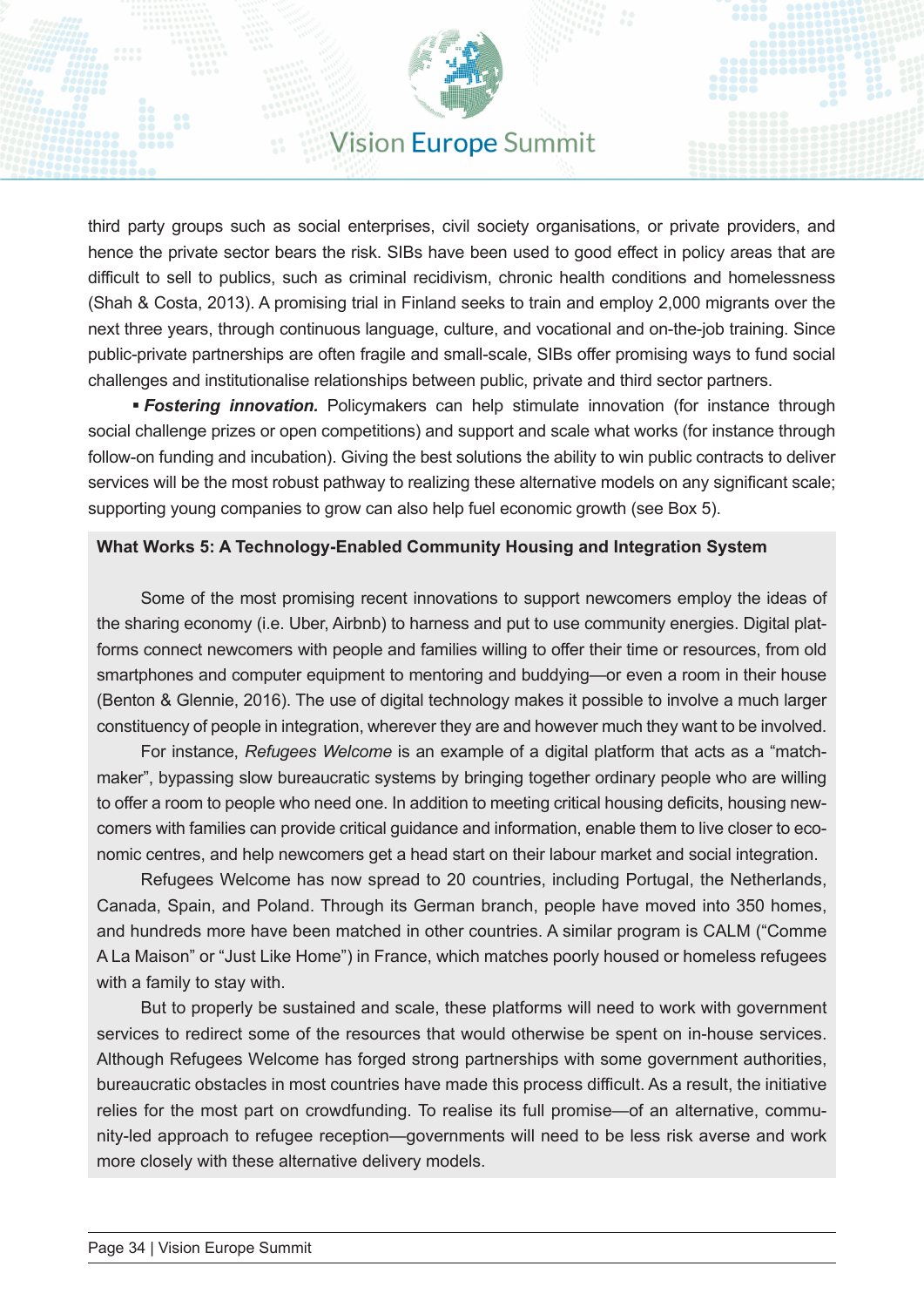

To capitalise on these movements, governments have a role to play in institutionalising some of the innovations that are happening on the ground to ensure they respond to actual needs and gaps at the policy level. With many civil society programmes extremely small scale, the resources to undertake proper impact investment are modest at best—and any assessments of impact are often skewed by selection biases (because participants tend to be more motivated or better qualified to begin with). Governments could support promising initiatives to measure their own impact, understand what good evidence looks like, and disseminate lessons more widely.

#### **4.5 Situating Integration in Migration Policies that Build Public Trust**

Public trust is critical to developing rigorous integration policies—and *vice versa*. Across Europe, the persistent belief that government is unequal to the task of managing immigration well exacerbated by the perception that the asylum process is being misused, and leading to local infrastructure being overwhelmed—has poisoned the well of policy innovation (Papademetriou, 2016). Even countries with a long and proud tradition of welcoming refugees, such as Sweden, have had to confront the question of whether there are limits to their generosity following capacity problems and rising public anxiety.

Many of the drivers of "spontaneous" and disorderly migration to Europe are outside of the control of immigration and integration policymakers. Growing global instability, civil wars, and regional conflicts and endemic violence—together with growing aspirations for upward mobility through immigration and the perception that rich countries offer a panorama of opportunities—has meant that many people are willing to stake their chances on long and arduous journeys. These calculations, for many would-be migrants, are made even more compelling by access to realtime information about routes and opportunities and an increasingly smart and adaptive market of smugglers (Papademetriou, 2016).

However, there are some factors that are within these policymakers' control. These include border management and interior enforcement regimes (including addressing the always tricky question of returns), shifting as far as possible to migration systems where destination countries choose most of their migrants instead of resigning themselves to whomever chooses them, and nurturing relationships and partnerships with countries of origin and transit.

There is no escaping the fact that the global protection system is in dire need of a comprehensive overhaul to narrow the gulf between opportunities in Europe (and elsewhere) and those in the regions where refugees and migrants come from. One way to bridge this gap is to mitigate the negative effects of displacement that drive onward flows and support development in these regions by relying on strong partnerships with foreign policy and development actors, enormous up-front investments and rare cooperation among political leaders (within and across governments) with often divergent priorities and objectives (Papademetriou, Collett & Fratzke forthcoming, 2016). The UN Convention on Refugees, the global protection system, and the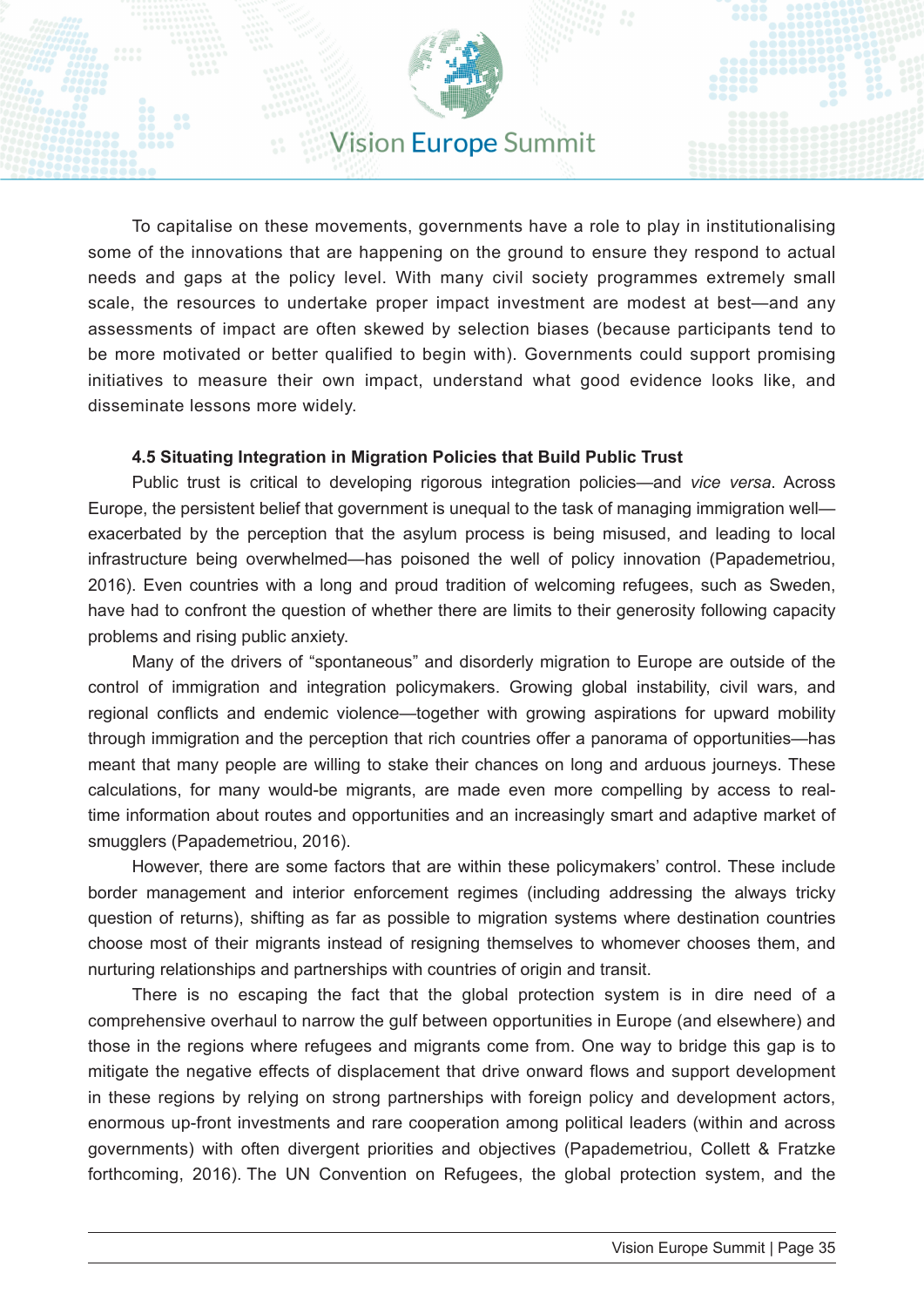extensive global efforts needed to address this challenge is beyond the scope of this paper.<sup>30</sup> But bridging this gap is not possible without designing and successfully implementing smart national immigration and integration policies.

#### **Building and retaining public trust**

Countries such as Canada and Australia that select the majority of their immigrants based on their labour market success *and* their ability to integrate (through language and labour market skills or experience among other metrics) have done a better job of easing newcomers' entry into middle or higher rungs of the labour market. It is no coincidence that they have had an easier time with public confidence. (This also holds true, if to a much lesser degree, in the United States.) Although European policymakers are constrained by deeply held principles—including the desire to uphold humanitarian responsibilities and to admit family members of citizens and residents regaining public trust depends on reducing and gradually minimising disorderly flows. As Europe and its countries seek to regain control of their borders, policymakers need to build immigration systems that allow states to choose increasing proportions of their immigrants.

The most immediate manifestations of this challenge include tradeoffs and difficult choices that stem from the interdependence of asylum, immigration, and integration policies. For instance, policies such as temporary (instead of permanent) protection and reasonable delays on family unification may help countries manage flows, but could also impede the integration of existing residents. And although reducing numbers became a political imperative, as well as a policy precondition for the successful integration of the most recent arrivals, there is no definite answer to the right balance between these many policy, ideology and moral matters.

#### **5. Conclusions**

Europe is often described as facing a demographic crisis and a migration crisis. Underlying this narrative is sometimes an assumption that the latter is somehow a "gift" to the former. Specifically, some assume that an influx of younger new arrivals, by altering the old age-dependency ratio, will automatically offset the impacts of demographic decline. While the large number of arrivals

<sup>30 -</sup> It is worth noting that President Obama's Leaders' Summit on Refugees on the margins of the UN General Assembly in September 2016 is an important step to increasing the attention and resources in the global protection system. However, it remains to be seen how much difference it will make. The precedent set by previous donor conferences is that some of the money pledged had often already been committed, and promises are not always fulfilled—for instance, of the €1.88 billion raised for the EU Emergency Trust Fund for Africa by the Valetta EU/Africa Summit on Migration in 2015, €1.8 billion came from the European Commission and only €81.8 million had been pledged by Member States as of June 2016. Of the €1.88 billion raised, only €782 million had been disbursed by September 2016, according to the Trust Fund's website. Similarly, of the \$11 billion announced for the London Syrian Donors Conference, only 2.4 billion has since been donated to Syrian funds, based on data from the Financial Tracking Service. Only three countries—Latvia, Lithuania, and Malta—have donated the full amount pledged, and only 14 have donated even half of their promised amount.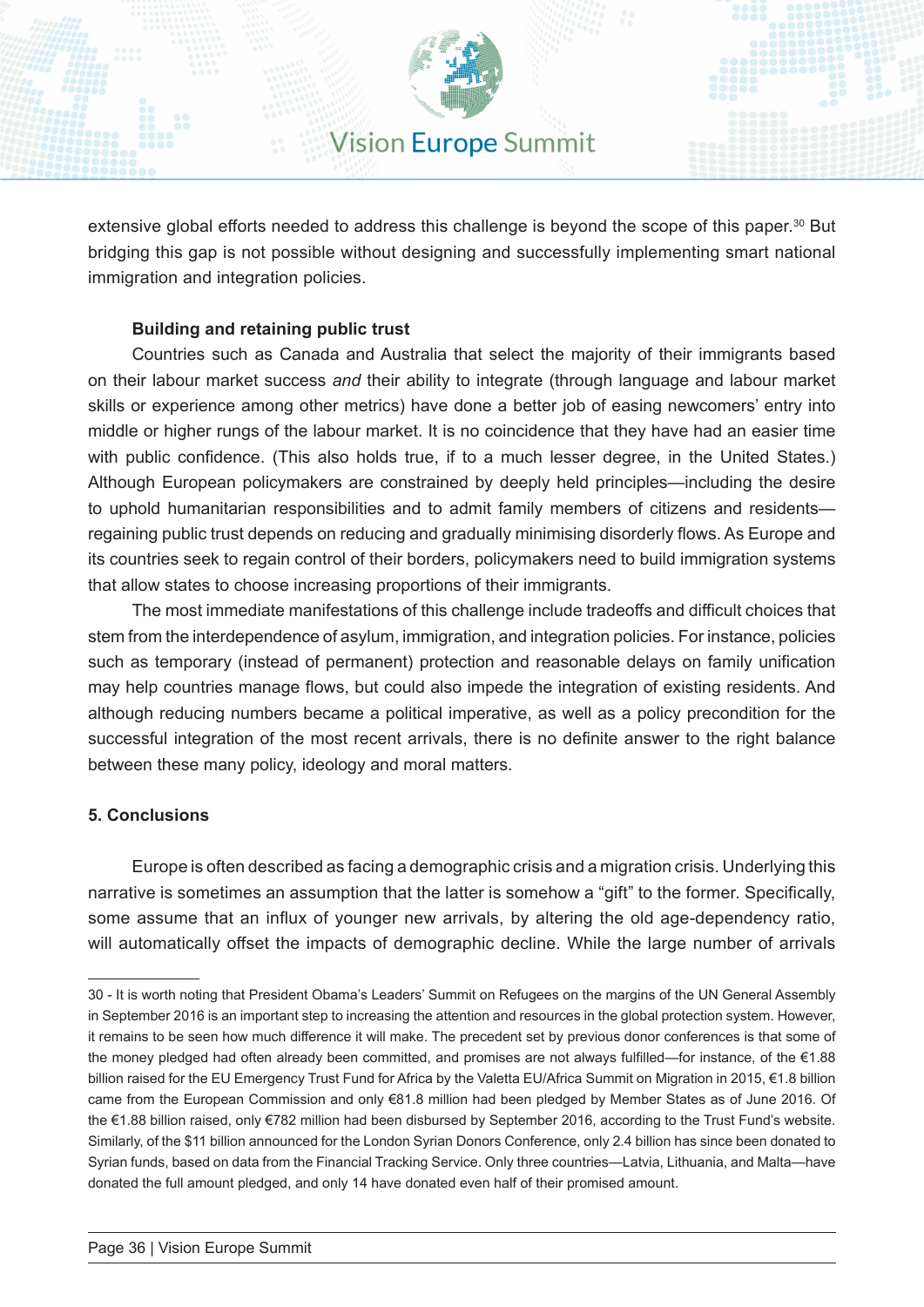may prove to be an opportunity for Europe, doing so will require enormous work and massive investments to make the most of it given the scale of the current challenge. Without these efforts, the twin trends of ageing populations and large-scale migration risk exacerbating, rather than solving, one another.

The crisis has illuminated and exacerbated many existing integration challenges, but it has also created new ones. Difficulties keeping up with processing and settling new arrivals have often seemed to exhaust the capacity and bandwidth of national and local governments to craft strategic, forward-thinking integration programmes. The numbers have abated—at least for the moment—but in many ways the *real* work has only begun. Instead of breathing a sigh of relief, policymakers should be using this time to make choices: about where to make investments in the next two to three years, how muscular they wish to be in their approach, and, most crucially, what kind of societies they wish to operate in 15-20 years' time.

This is also the time for realism. Policymakers need to decide what their priorities are, and what "good enough" strategies for integration look like. For some of the most disadvantaged groups in recent cohorts, convergence with natives on socioeconomic outcomes may not be an attainable goal. But we should not let perfection be the enemy of the good: these groups should still have the opportunity to learn the language of their new homes, have flourishing lives and families, and benefit from the opportunity to participate in and contribute to society. Opportunities for realising social integration even in the absence of traditional labour market integration should be top of the agenda for these discussions and initiatives, focusing on these populations.

### **Policymakers should pay attention to four areas in particular:**

• **Strategy.** The tide appears to have turned in Europe, and inflows have finally abated. This period of calm should be one of reflection, not complacency. Policymakers should clearly develop and articulate goals to aspire towards and generate collective milestones to evaluate progress across different policy portfolios and on different timescales. The choices governments make now will shape how societies will be in the coming decades.

**Evaluation.** Many countries have become better at measuring and understanding what works, but more extensive evaluation—including with high quality evidence that uses a control group—and data sharing is needed to ensure that investments today are cost effective over the long run. Governments must strike a balance between responding quickly and responding thoughtfully. Collecting and evaluating evidence—and, critically, adapting systems based on this—must become an integral part of the policymaking ethos.

• **Innovation.** New technologies offer promising ways to speed the integration process—from tools that offer newcomers a chance to plug skills gaps quickly to digital platforms that mobilise the energy and resources of the public. The main challenge is how to extend what works to a much, much larger scale. Greater collaboration between employers, civil society, tech entrepreneurs, the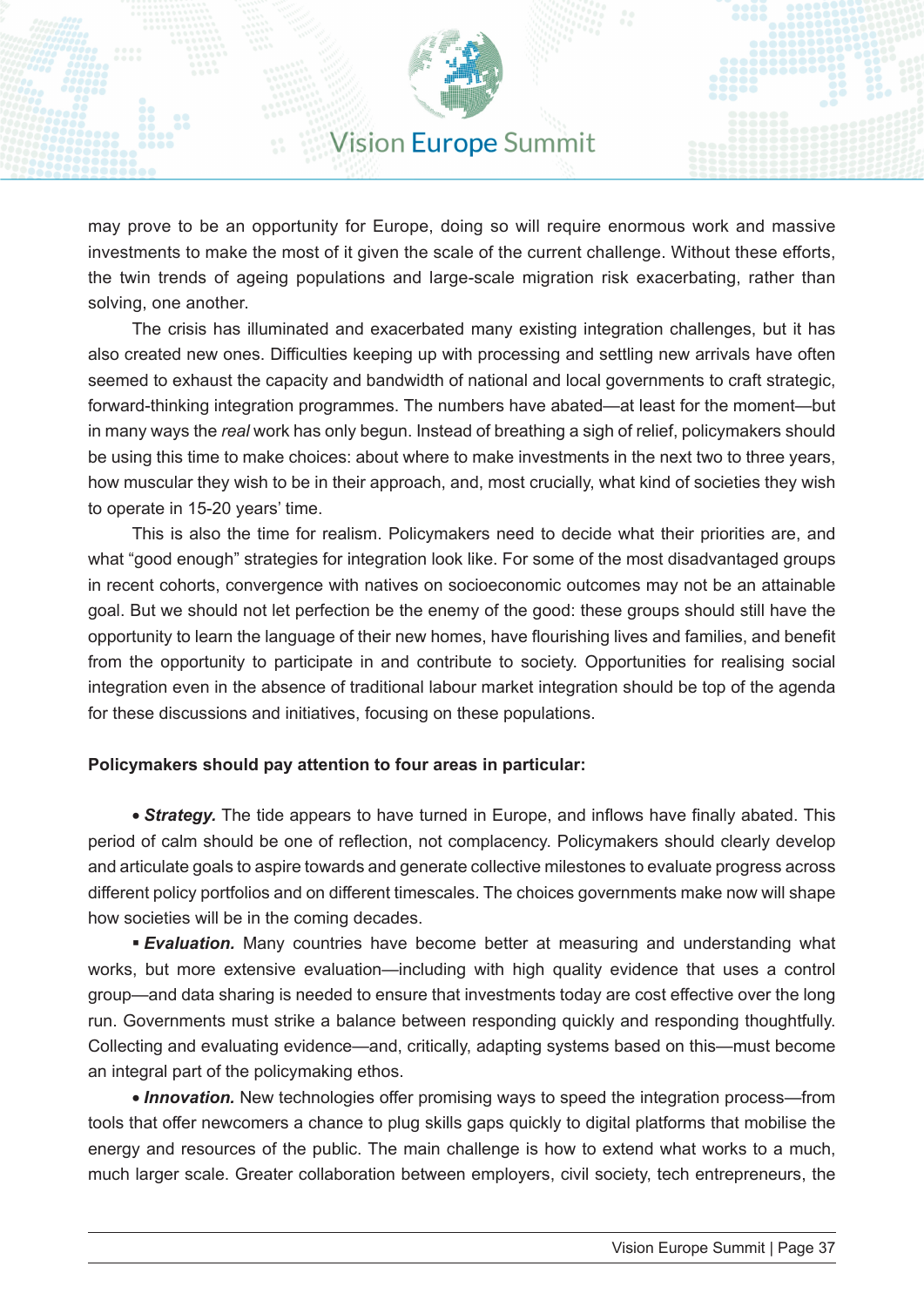

wider public, and governments themselves (at all levels) is essential to deepen and strengthen Europe's ability to address—and even solve—integration challenges today and in the future.

• *Community robustness and resilience.* Integration policy as we know and speak about it is constantly evolving in ways that we may not fully comprehend. This shift is hinted at by, but goes way beyond, mainstreaming: superdiversity and hypermobility will become the water in which we all swim. With this adjustment will come a number of linguistic and policy shifts: away from by now less and less meaningful concepts such as diversity and cohesion, and towards a richer and more inclusive, yet perhaps more realistic, objective: community robustness and resilience.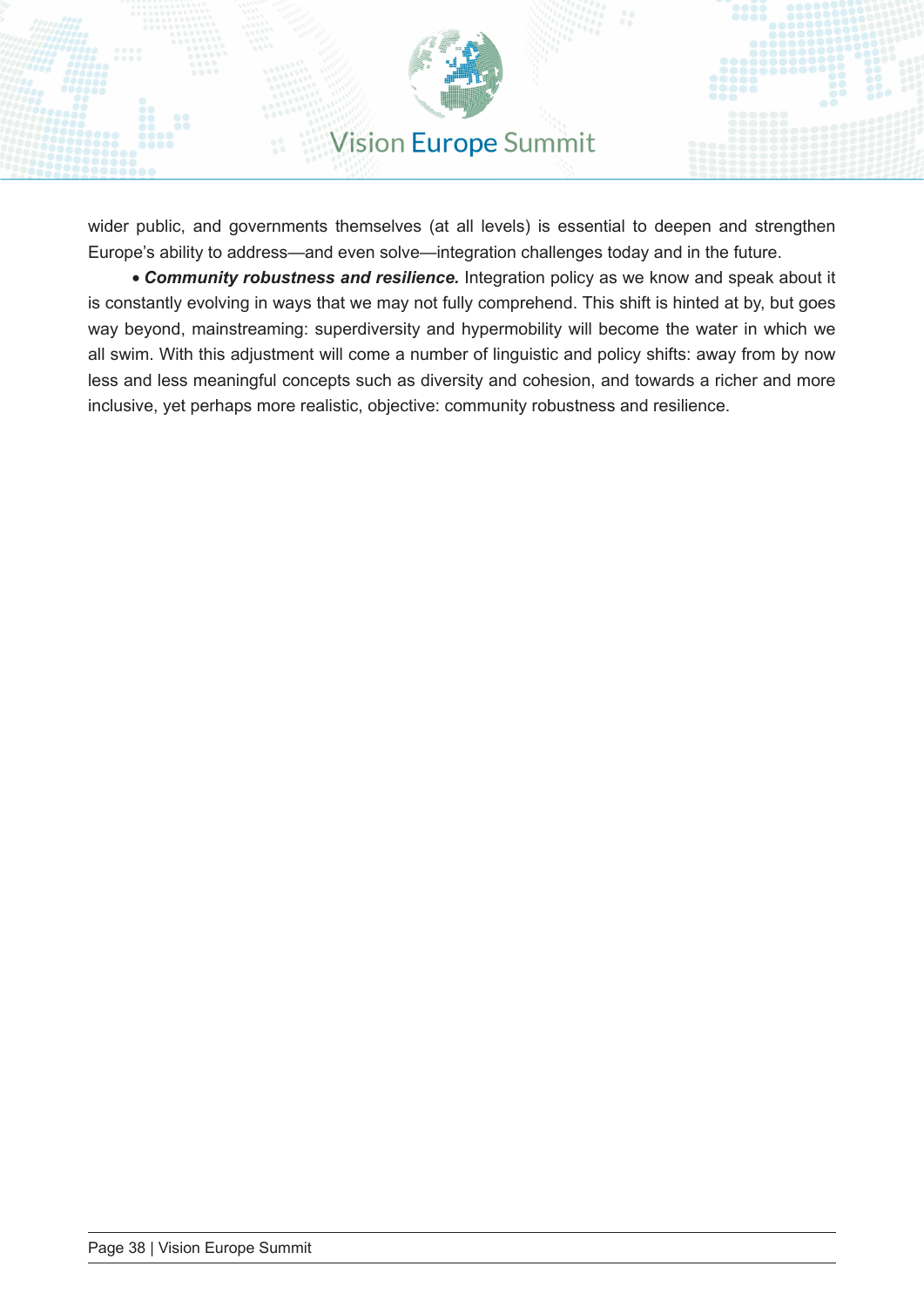#### **References**

Alba, R., & Foner, N. (2015). *Strangers No More: Immigration and the Challenges of Integration in North America and Western Europe*. Princeton University Press: Princeton.

Arbeitsmarktservice Österreich (AMS). (2016). Pressekonferenz – Asylberechtigte auf Jobsuche. January 12, 2016. Retrieved from www.ams.at/ueber-ams/medien/ams-oesterreichnews/asylberechtigte-auf-jobsuche (Accessed July 18, 2016).

Austrian Federal Ministry for Europe, Integration and Foreign Affairs (2015). 50 Action Points: A Plan for the Integration of Persons entitled to Asylum or Subsidiary Protection in Austria. Vienna, Austria. Retrieved from www.bmeia.gv.at/fileadmin/user\_upload/Zentrale/Integration/Publikationen/ Integrationsplan\_final\_EN.pdf (Accessed July 18, 2016).

Bakker, L., Cheung, S. Y., & Phillimore, J. (2016). The Asylum Integration Paradox: Comparing Asylum Support Systems and Refugee Integration in the Netherlands and the UK. *International Migration*, 54 (4), 118-132. DOI: 10.1111/imig.12251

 Behavioural Insights Team (2012, December). New BIT Trial results: Helping People Back Into Work. *The Behavioural Insights Team*. Retrieved from http://www.behaviouralinsights.co.uk/labourmarket-and-economic-growth/new-bit-trial-results-helping-people-back-into-work/ (Accessed June 30, 2015).

Benton, M., & Glennie, A. (forthcoming 2016). *Digital Humanitarianism: How Tech Entrepreneurs are Supporting Refugee Integration, and What Policymakers Can do to Help*. Washington, DC: Migration Policy Institute.

Benton, M., & Simon, J. (2016). *Connected Councils: A Digital Vision of Local Government in 2025*. London: Nesta. Retrieved from http://www.nesta.org.uk/publications/connected-councilsdigital-vision-local-government-2025 (Accessed July 18, 2016).

Benton, M., McCarthy, H., and Collett, E. (2015). *Into the Mainstream: Rethinking Public Services for Diverse and Mobile Populations*. Brussels: Migration Policy Institute Europe. Retrieved from http://www.migrationpolicy.org/research/mainstream-rethinking-public-services-diverse-andmobile-populations (Accessed July 18, 2016).

Benton, M., Fratzke, S., & Sumption, M. (2014a). *Moving Up or Standing Still? Access to Middle-Skilled Work for Newly Arrived Migrants in the European Union*. Washington, D.C.: Migration Policy Institute. Retrieved from http://www.migrationpolicy.org/research/moving-or-standing-stillaccess-middle-skilled-work-newly-arrived-migrants-european-union. (Accessed July 18, 2016).

Benton, M., Sumption, M., Alsvik, K., Fratzke, S., Kuptsch, C., & Papademetriou, D. (2014b). *Aiming Higher: Policies to Get Immigrants into Middle-Skilled Work in Europe*. Washington, D.C.: Migration Policy Institute. Retrieved from http://www.migrationpolicy.org/research/aiming-higherpolicies-get-immigrants-middle-skilled-work-europe (Accessed July 18, 2016).

Bernstein, M. (2016, January 13). First Data on Education Level of Refugees Released. *Metropole*. Retrieved from www.metropole.at/ams-study-refugees-education/ (Accessed June 30, 2016).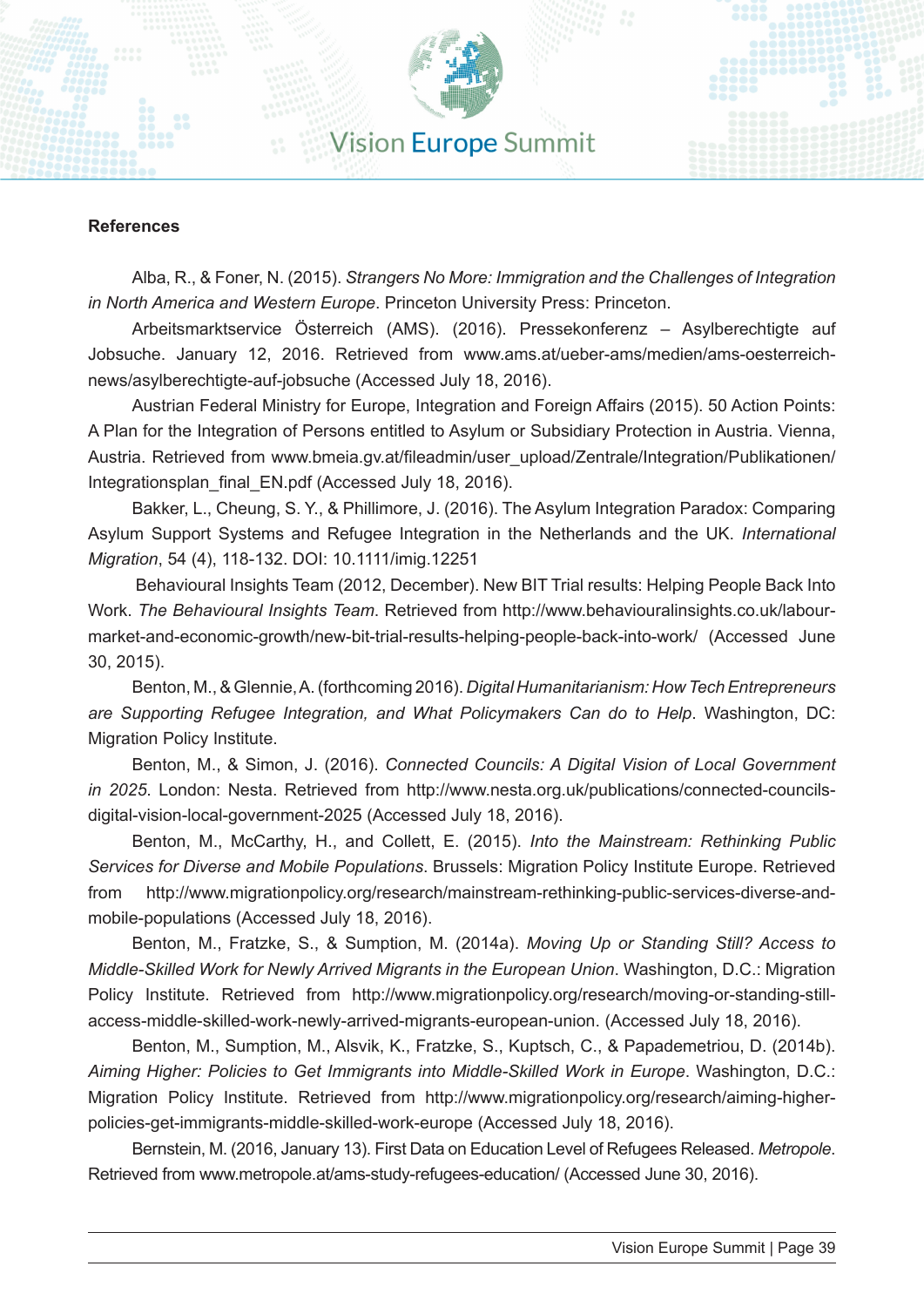

Bevelander, P., & Irastorza, N. (2014). *Catching Up: The Labor Market Integration of New Immigrants in Sweden*. Washington, D.C.: Migration Policy Institute. Retrieved from http://www. migrationpolicy.org/research/catching-labor-market-outcomes-new-immigrants-sweden (Accessed June 30, 2016).

Brochmann, G. (2016). The Survival of the Nordic Welfare Model: The Migration Challenge. In A. Simonyi (Ed.), *Nordic Ways*. Center for Transatlantic Relations, Washington D.C.: John Hopkins University.

Collett, E., & Petrovic, M. (2014). *The Future of Immigration Integration in Europe: Mainstreaming Approaches for Inclusion*. Washington, D.C.: Migration Policy Institute. Retrieved from http://www. migrationpolicy.org/research/future-immigrant-integration-europe-mainstreaming-approachesinclusion (Accessed June 30, 2016).

Council of the European Union (2004, November 19). Press release: 2618<sup>th</sup> Council Meeting Justice and Home Affairs, Brussels. Retrieved from http://www.consilium.europa.eu/ueDocs/cms\_ Data/docs/pressData/en/jha/82745.pdf (Accessed June 30, 2016).

Demetrios, G. P., Alba, R., Foner, N., & Banulescu-Bogdan, N. (2016). *Managing Religious Difference in North America and Europe in an Era of Mass Migration.* Washington, D.C.: Migration Policy Institute. Retrieved from http://www.migrationpolicy.org/research/managing-religiousdifference-north-america-and-europe-era-mass-migration (Accessed June 30, 2016).

Desiderio, M.V. (forthcoming 2016). *Integrating Refugees into Host Countries' Labor Markets: Challenges and Policy Options*. Washington, D.C.: Migration Policy Institute.

Desiderio, M.V., & Hooper, K. (2015). *Improving Migrants' Labour Market Integration in Europe from the Outset: A Cooperative Approach to Predeparture Measures*. Washington, D.C.: Migration Policy Institute. Retrieved from http://www.migrationpolicy.org/research/improving-migrants-labourmarket-integration-europe-outset-cooperative-approach (Accessed January 30, 2016).

European Commission (2015). *The 2015 Ageing Report*. Brussels: European Commission. Retrieved from http://ec.europa.eu/economy\_finance/publications/european\_economy/2014/pdf/ ee8\_en.pdf. (Accessed June 30, 2016).

Eurostat (2015). Population Structure and Ageing. Retrieved from http://ec.europa.eu/ economy\_finance/publications/european\_economy/2014/pdf/ee8\_en.pdf (Accessed June 30, 2016).

---. (2016, June 16). Migrant Integration in the EU Labour Market in 2015. Eurostat, Press Release. Retrieved from http://ec.europa.eu/eurostat/documents/2995521/7437901/3-06062016- AP-EN.pdf/225c8b96-2345-470d-8b87-c76a16525aa2 (Accessed July 18, 2016).

---. (2016). Population by Educational Attainment Level, Sex, Age and Country of Birth (%). Updated April 26, 2016. Retrieved from http://ec.europa.eu/eurostat/web/products-datasets/-/edat\_ lfs\_9912 (Accessed July 18, 2016).

Fundamental Rights Agency (2009). *European Union Minorities and Discrimination Survey: Main Results Report*. Brussels: European Union Agency for Fundamental Rights. Retrieved from http://fra. europa.eu/sites/default/files/fra\_uploads/663-FRA-2011\_EU\_MIDIS\_EN.pdf (Accessed July 18, 2016).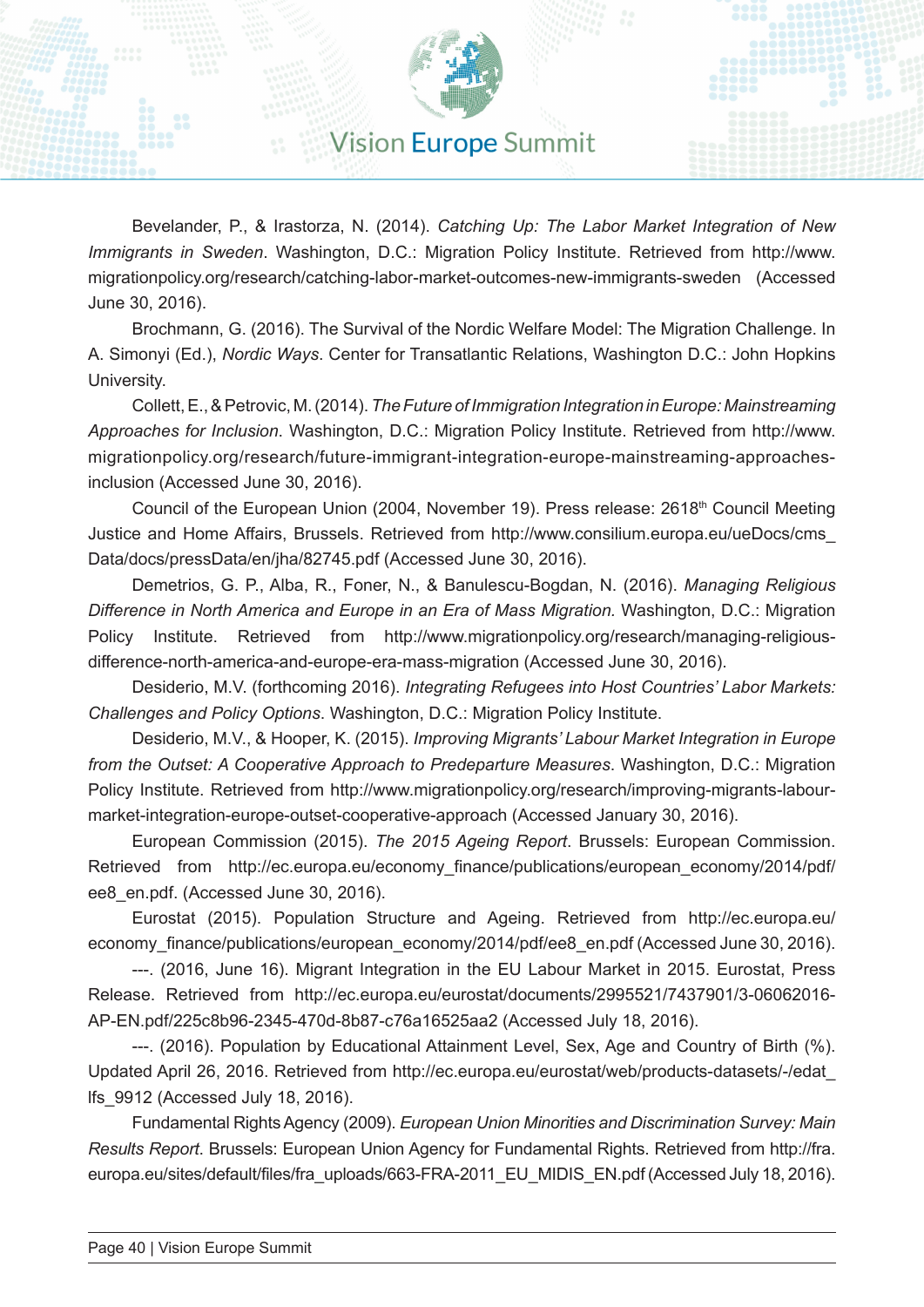

Fix, M. Hooper, K. & Zong, J. (forthcoming 2016). *Refugee Integration at the National and State Level in the United States.* Washington, D.C.: Migration Policy Institute.

German Marshall Fund (2014). *Transatlantic Trends 2014: Mobility, Migration, and Integration*. Washington, D.C.: German Marshall Fund.

Griggs, J., & Evans, M. (2010). A Review of Benefit Sanctions. *Joseph Rowntree Foundation*. Retrieved from https://www.jrf.org.uk/report/review-benefit-sanctions#jl\_downloads\_0 (Accessed June 30, 2016).

Frey, C. B., & Osborne, M. (2013). The Future of Employment: How Susceptible are Jobs to Computerisation? *Oxford Martin School,* 1-68. Retrieved from http://www.oxfordmartin.ox.ac.uk/ downloads/academic/The\_Future\_of\_Employment.pdf (Accessed July 30, 2016).

Hooker, S., Fix, M., & McHugh, M. (2014). *Education Reform in Changing Georgia: Promoting High School and College Success for Immigrant Youth*. Washington, D.C.: Migration Policy Institute. Retrieved from http://www.migrationpolicy.org/research/education-reform-changing-georgiapromoting-high-school-and-college-success-immigrant-youth (Accessed June 30, 2016).

Jørgensen, M.B. (2016). New Approaches to Facilitating Refugee Integration in Denmark. Paper prepared for the Transatlantic Council on Migration Meeting "The Other Side of the Asylum and Resettlement Coin: Investing in Refugees' Success across the Migration Continuum." Washington, D.C., USA.

Jourdan, V. (2014). ELIPA 2013: Les Premiers Résultats. Paris, DFSED/DGEF. Retrieved from http://www.immigration.interieur.gouv.fr/Info-ressources/Statistiques/Etudes-et-publications/Etudes/ Enquete-Longitudinale-sur-l-Integration-des-Primo-Arrivants-ELIPA/Les-publications/ELIPA-2013 les-premiers-resultats (Accessed June 30, 2016).

Migration Policy Institute (2016). Asylum Applications in the EU/EFTA by Country, 2008-2016 (Q1). Migration Policy Institute. Retrieved from http://www.migrationpolicy.org/programs/data-hub/ charts/asylum-applications-euefta-country-2008-2016-q1 (Accessed July 18, 2016).

MPI (forthcoming 2016). A *Study on Forced Migration in OIC Member Countries: The Policy Framework Adopted by Host Countries. Washington, D.C: MPI.*

National Academy of Sciences, Engineering, and Medicine (2015). *The Integration of Immigrants into American Society.* Washington, D.C.: The National Academies Press.

OECD (2012a). *Jobs for Immigrants: Labour market integration in Austria, Norway and Switzerland.* Paris: OECD. Retrieved from http://www.oecd.org/els/mig/jobsforimmigrantsvol3labourmarketintegrationinaustrianorwayandswitzerland.htm (Accessed July 19, 2016).

---. (2012b). *Settling In: OECD Indicators of Immigrant Integration 2012*. Paris: OECD. Retrieved from http://www.oecd-ilibrary.org/social-issues-migration-health/settling-in-oecd-indicators-of-immigrant-integration-2012\_9789264171534-en (Accessed July 18, 2016). DOI: 10.1787/9789264171534-en.

---. (2015a). *Settling in: OECD Indicators of Immigrant Integration 2015*. Paris, France: OECD/ European Commission. Retrieved from http://www.keepeek.com/Digital-Asset-Management/oecd/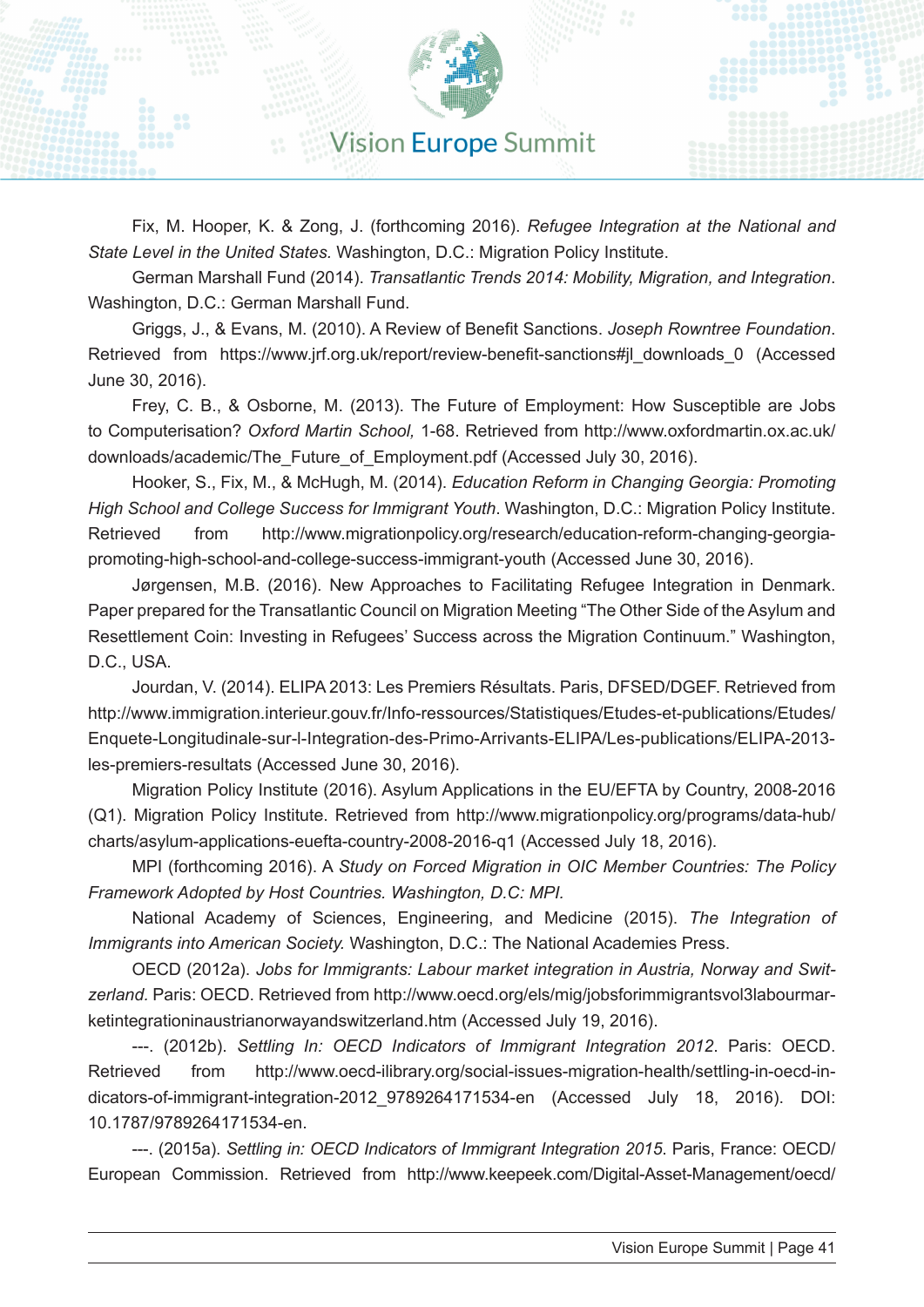

social-issues-migration-health/indicators-of-immigrant-integration-2015-settling-in\_9789264234024 en#page1 (Accessed July 18, 2016).

---. (2015b). *Is This Migration Crisis Different?* Paris: OECD. Retrieved from https://www.oecd. org/migration/Is-this-refugee-crisis-different.pdf.

---. (2016). *Making Integration Work: Refugees and others in need of protection*. Paris: OECD Publishing. Retrieved from http://www.keepeek.com/Digital-Asset-Management/oecd/social-issuesmigration-health/making-integration-work-humanitarian-migrants\_9789264251236-en#page21 (Accessed July 18, 2016). DOI:10.1787/9789264251236-en.

Papademetriou, D. (2016). *Maintaining Public Trust in the Governance of Migration.* Washington, D.C.: Migration Policy Institute. Retrieved from http://www.migrationpolicy.org/research/maintainingpublic-trust-governance-migration (Accessed July 18, 2016).

Papademetriou D., & Banulescu-Bogdan, N. (2016). *Understanding and Addressing Public Anxiety about Immigration*. Washington, D.C.: Migration Policy Institute. Retrieved from http:// www.migrationpolicy.org/research/understanding-and-addressing-public-anxiety-about-immigration (Accessed July 18, 2016).

Papademetriou D., Collett, E., & Fratzke, F. (forthcoming 2016). *Catalyzing a Global Response to Refugee Flows: Challenges, Limitations and Opportunities*. Washington, D.C.: Migration Policy Institute.

Reuters (2016, May 16). German government plans to spend 93.6 billion euros on refugees by end 2020. *Reuters*. Retrieved from http://www.reuters.com/article/us-europe-migrants-germanycosts-idUSKCN0Y50DY (Accessed July 18, 2016).

Rich, A-K. (2016). Sozialstruktur, Qualifikations-niveau und Berufstätigkeit. Berlin: BAMF. Retrieved from http://www.bamf.de/SharedDocs/Anlagen/DE/Publikationen/Kurzanalysen/ kurzanalyse3\_sozial-komponenten.pdf? blob=publicationFile (Accessed July 18, 2016).

Rietig, V. (forthcoming 2016). *Integrating Refugees into Germany's Labor Market: Challenges and New Initiatives*. Washington, D.C.: Migration Policy Institute.

Saukkonen, P. (2016). From Fragmentation to Integration: A Case Study of Finland. Working paper produced for Visions Europe 2016 Working Group 3, June 2016.

Saunders, D. (2011). *Arrival City: How the Largest Migration in History is Reshaping Our World*. New York: Vintage.

Shah, S., & Costa, K. (2013). *Understanding Innovation Funds, Impact Bonds, and Impact Investing.* Washington, D.C.: Center for American Progress. Retrieved from https:// www.americanprogress.org/issues/economy/report/2013/11/05/78792/social-finance-a-primer/ (Accessed July 18, 2016).

Social Integration Commission (2014). *How Integrated is Modern Britain?* London: Social Integration Commission. Retrieved from http://socialintegrationcommission.org.uk/index.php (Accessed July 18, 2016).

Sumption, M. (2013). *Tackling Brain Waste: Strategies to Improve the Recognition of*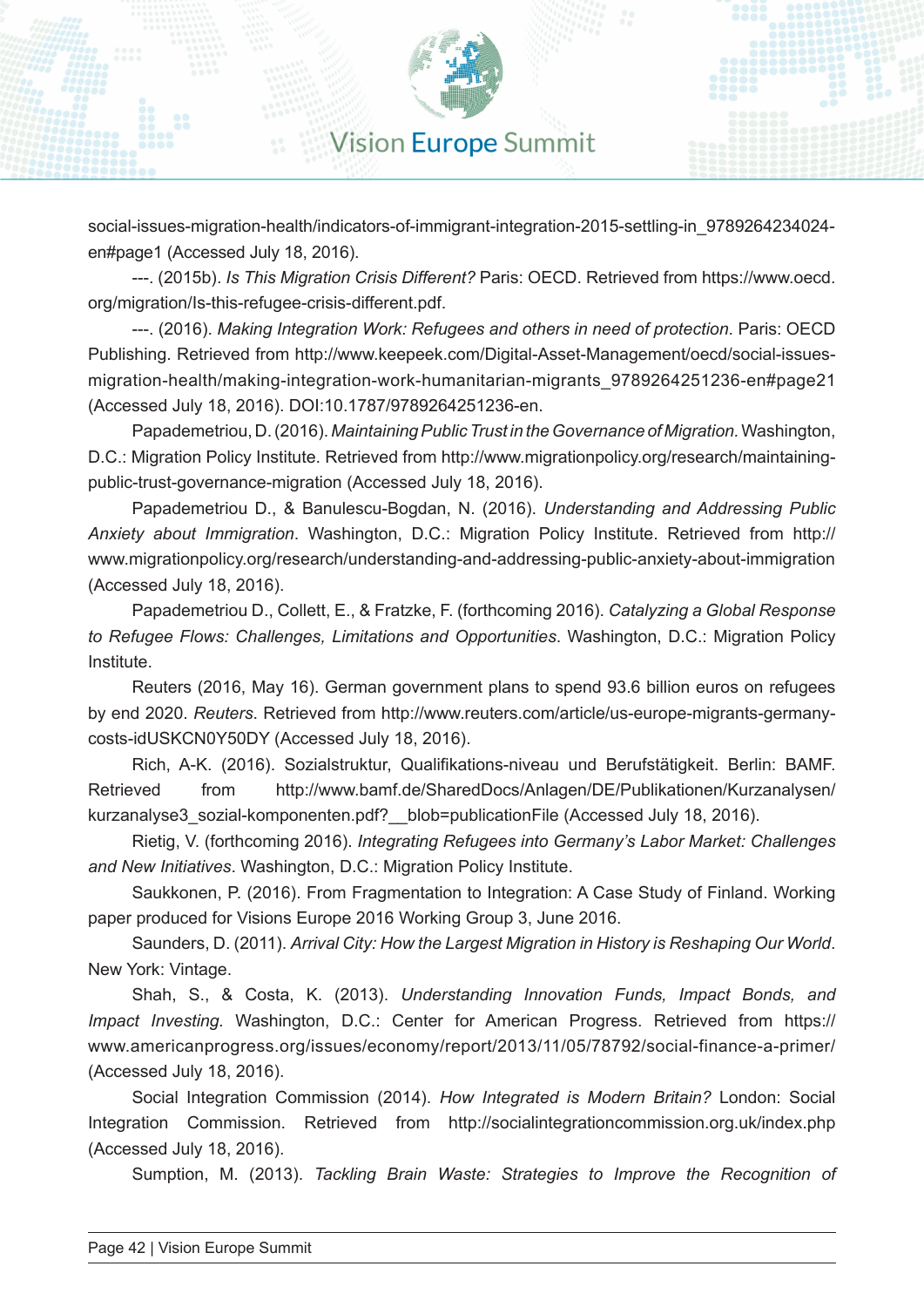*Immigrants' Foreign Qualifications*. Washington, D.C.: Migration Policy Institute. Retrieved from http:// www.migrationpolicy.org/research/tackling-brain-waste-strategies-improve-recognition-immigrantsforeign-qualifications (Accessed July 18, 2016).

Townsend, M. (2016, January 30). 10,000 Refugee Children are Missing Says Europol, London. *The Guardian*. Retrieved from, https://www.theguardian.com/world/2016/jan/30/fears-formissing-child-refu (Accessed February 24, 2016).

UNHCR (2016, February). Profiling of Syrian Arrivals on Greek Islands in February 2016, *Factsheet. The UN Refugee Agency*. Retrieved from https://data.unhcr.org/mediterranean/download. php?id=874

Vargas-Silva, C. (2011, November 26). Policy Primer: Migration and Development. *The Migration Observatory*, (University of Oxford). Retrieved from http://www.migrationobservatory. ox.ac.uk/sites/files/migobs/Migration%20and%20Development%20Policy%20Primer.pdf (Accessed July 18, 2016).

Wike R., Stokes, B., & Simmons, K. (2016, July 11). Europeans Fear Wave of Refugees Will Mean More Terrorism, Fewer Jobs. *Pew Research Center*. Retrieved from http://www.pewglobal. org/2016/07/11/europeans-fear-wave-of-refugees-will-mean-more-terrorism-fewer-jobs/ (Accessed July 18, 2016).

Zong, J., & Batalova, J. (2016). *College Educated Immigrants in the United States*. Washington D.C.: Migration Policy Institute. Retrieved from http://www.migrationpolicy.org/article/collegeeducated-immigrants-united-states (Accessed July 18, 2016).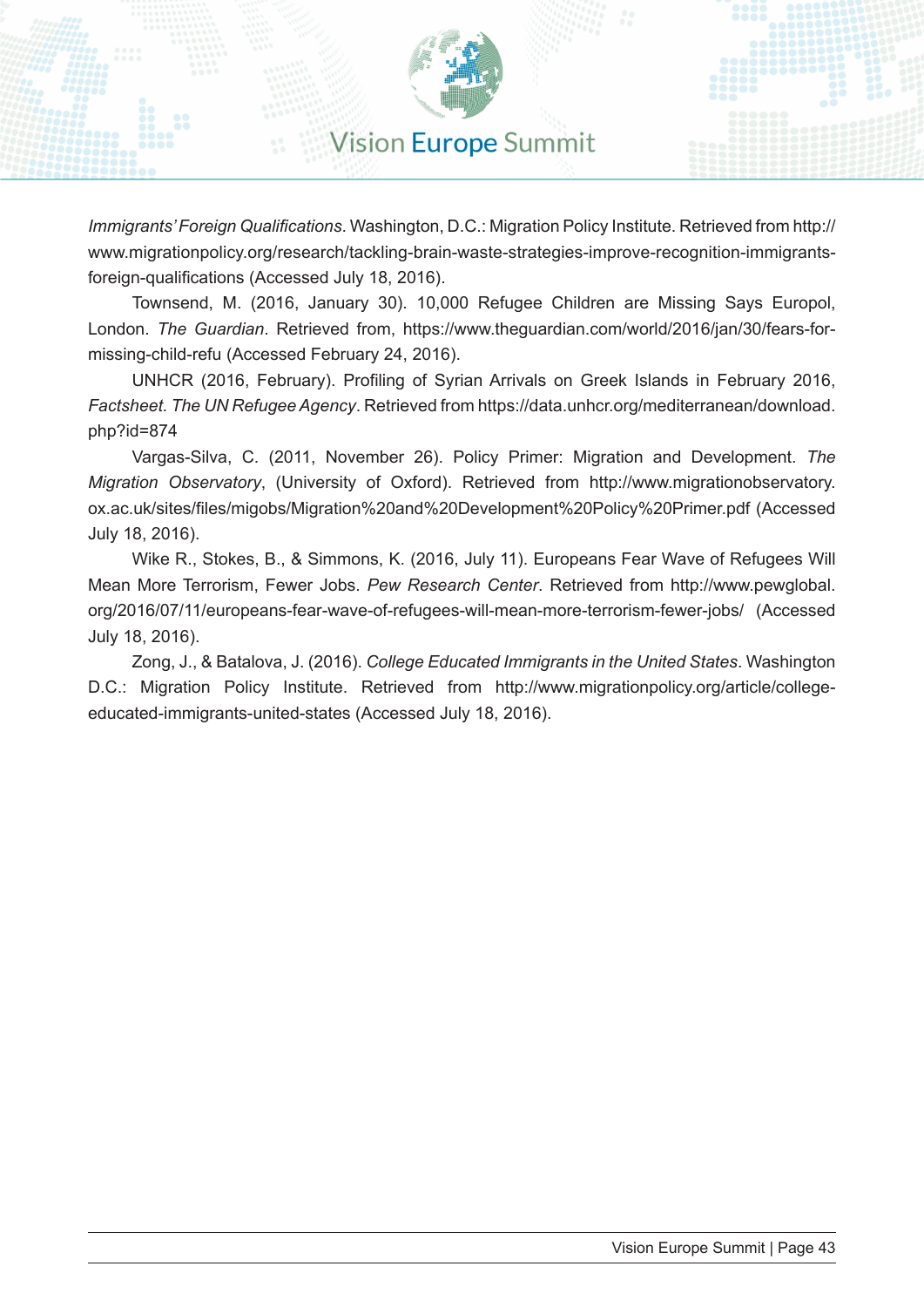#### **About the Authors**

**Demetrios G. Papademetriou** is Distinguished Senior Fellow and President Emeritus of the Migration Policy Institute (MPI), a Washington-based think tank dedicated exclusively to the study of international migration, which he cofounded. He is also President of MPI Europe, a nonprofit, independent research institute in Brussels that aims to promote a better understanding of migration trends and effects within Europe, and serves on MPI Europe's Administrative Council. He is a Member of the MPI Board of Trustees. Dr. Papademetriou is the convener of the Transatlantic Council on Migration, which is composed of senior public figures, business leaders, and public intellectuals from Europe, the United States, and Canada, and convened (2012-15) the Regional Migration Study Group, an initiative that has proposed and promoted multi-stakeholder support for new regional and collaborative approaches to migration, competitiveness, and human-capital development for the United States, Canada, Mexico, and Central America. Dr. Papademetriou co-founded *Metropolis: An International Forum for Research and Policy on Migration and Cities (which he led as International* Chair for the initiative's first five years); and has served as Chair of the World Economic Forum's Global Agenda Council on Migration (2009-11); Founding Chair of the Advisory Board of the Open Society Foundations' International Migration Initiative (2010-15); Chair of the Migration Group of the Organization for Economic Cooperation and Development (OECD); Director for Immigration Policy and Research at the U.S. Department of Labor and Chair of the Secretary of Labor's Immigration Policy Task Force; and Executive Editor of the *International Migration Review*. He has published more than 270 books, articles, monographs, and research reports on a wide array of migration topics; lectures widely on all aspects of immigration and immigrant integration policy; and advises foundations and other grant-making organizations, civil-society groups, and senior government and political party officials, in dozens of countries (including numerous European Union Member States while they hold the rotating EU presidency). Dr. Papademetriou holds a PhD in comparative public policy and international relations (1976) from the University of Maryland, and has taught there and at Duke University, American University, and the New School for Social Research.

**Meghan Benton** is a Senior Policy Analyst at the Migration Policy Institute, and a Nonresident Fellow with MPI Europe. Her areas of expertise include immigrant integration (especially labor market integration and integration at the local level), citizenship policy, and the role of technological and social innovation in responses to the refugee and migration crisis in Europe. Dr. Benton previously was a Senior Researcher at Nesta, the United Kingdom's innovation body, where she led projects on digital government and the future of local public services. Prior to joining Nesta, she was a policy analyst at MPI from 2012-15, where she co-led an MPI-International Labor Organization six-country project on pathways to skilled work for newly arrived immigrants in Europe. She also worked on Project UPSTREAM, a four-country project on mainstreaming immigrant integration in the European Union. Previously, she worked for the Constitution Unit at University College London and the Institute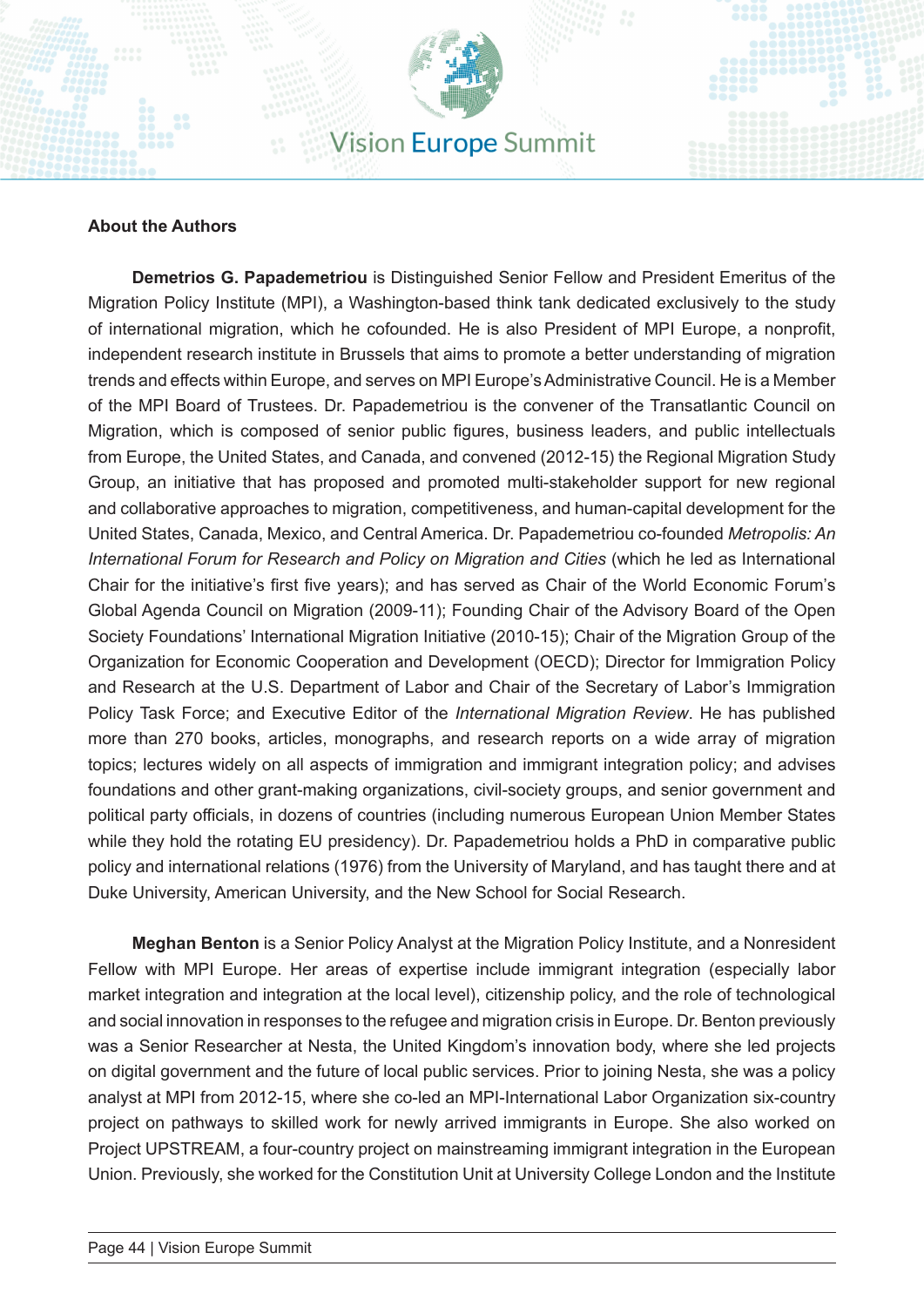

for Public Policy Research. Dr. Benton received her PhD in political science from University College London in 2010. Her PhD research—on citizenship and the rights of noncitizens—was published in high-ranking social and political philosophy journals. She is the author of 20 publications, including most recently: *Connected Councils: A Digital Vision of Local Government in 2025; Aiming Higher: Policies to Get Immigrants into Middle-Skilled Work In Europe;* and *Smart Inclusive Cities: How Smartphone Apps, Big Data and Collaborative Technologies are Transforming Immigrant Integration.*